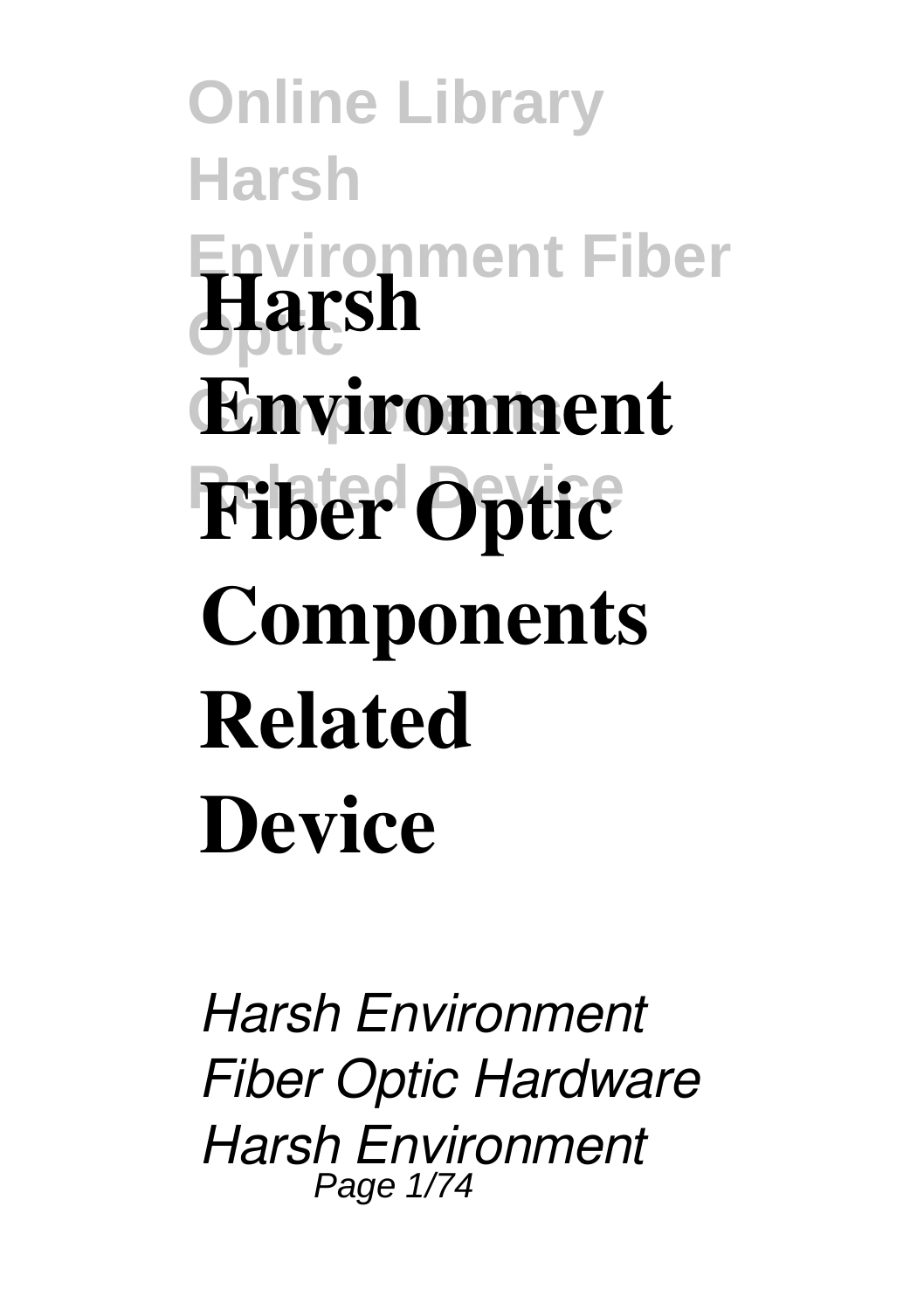**Online Library Harsh Fiber Optic Cables Optic** *OCC Harsh* **Components** *Environment Fiber* **Solutions** Device *Fibreco Product Overview Armored Fiber Optic Cable for Harsh Environments | FS Depth measurement through optical fibers: XperYenZ™ measures distances in harsh environments* Page 2/74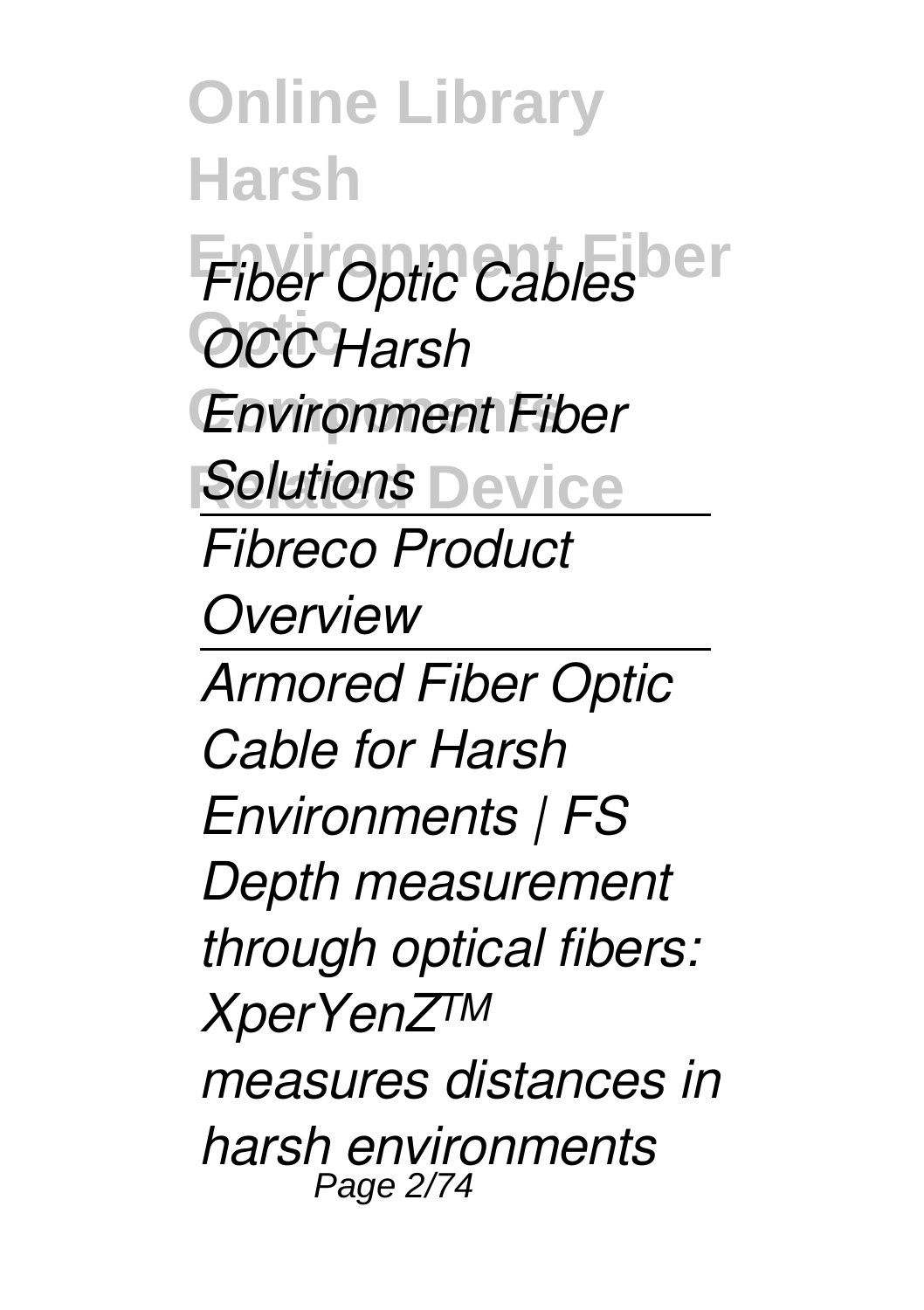**Online Library Harsh Fiber Optics in the ber Optic** *LAN and Data Center* **Components** *HUAWEI Understand ODN in 4 Minutes V1.0 On-Demand: Fiber Optic Network Design (pt. 1) How Undersea Internet Fiber Optic Cables Are Laid On The Ocean FloorOn-Demand: Fiber Optic Network Design, Part 1*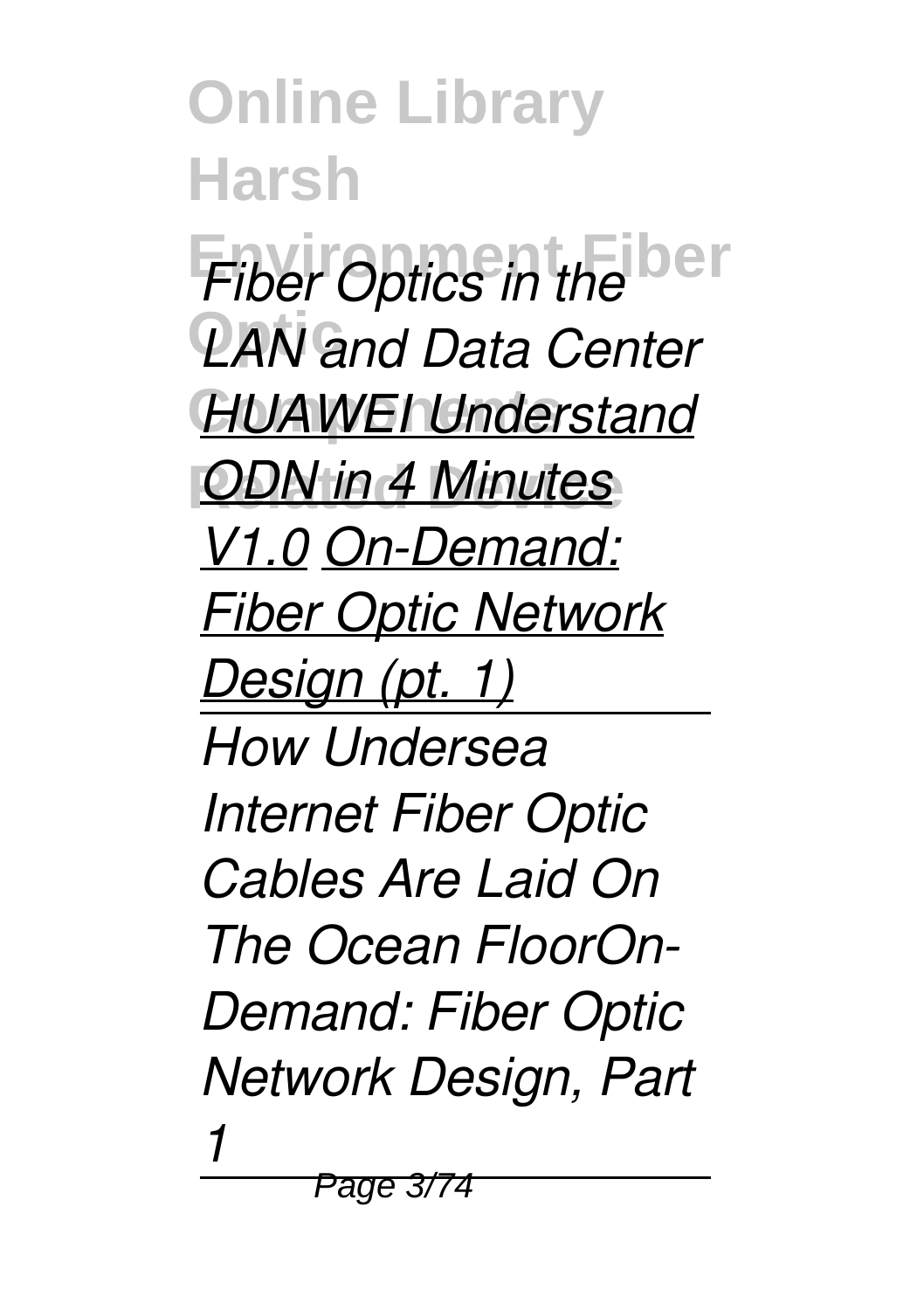**Online Library Harsh Factical Fiber Optic** Cable for Military and **Components** *Harsh installations* **Horizontal Directional** *Drilling / Boring (HDD): How the Drill Bit is SteeredFiber 101 Network Two*

*Buildings with Fiber Optic Cable Fiber optic cables: How they work FO Outlet / Optical* Page 4/74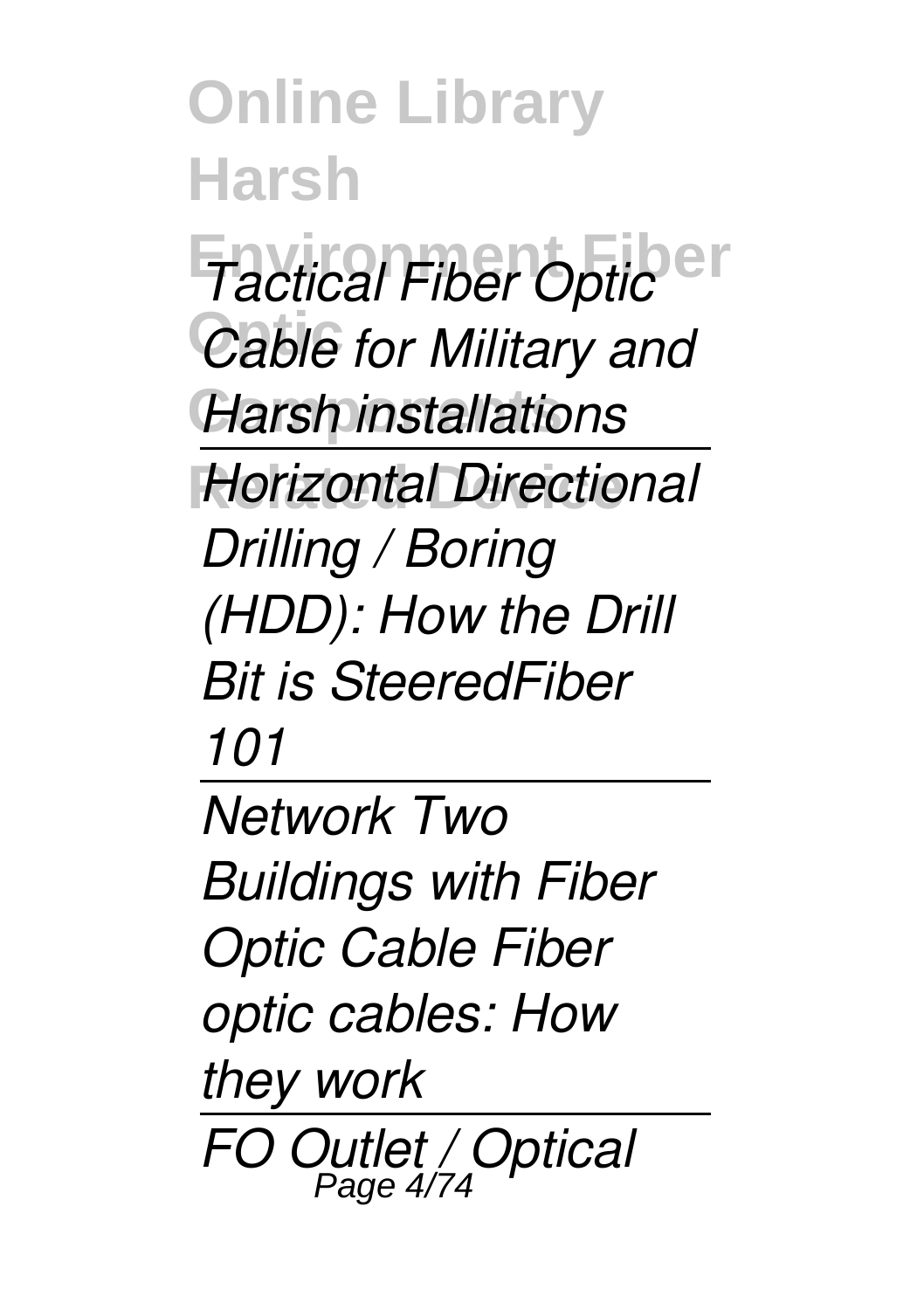**Online Library Harsh** *Termination Outlets* **Optic** *[FCIX] Overview of Fiber Optic* nts **Related Device** *Transceivers 1U Rack Mount Fiber Optic Patch Panel Cabling Solution | FS Cable vs DSL vs Fiber Internet Explained How to Terminate Fiber Optic Network Cable OPM (Optical Power Meter) - Fiber Optic Tester training video Harsh* Page 5/74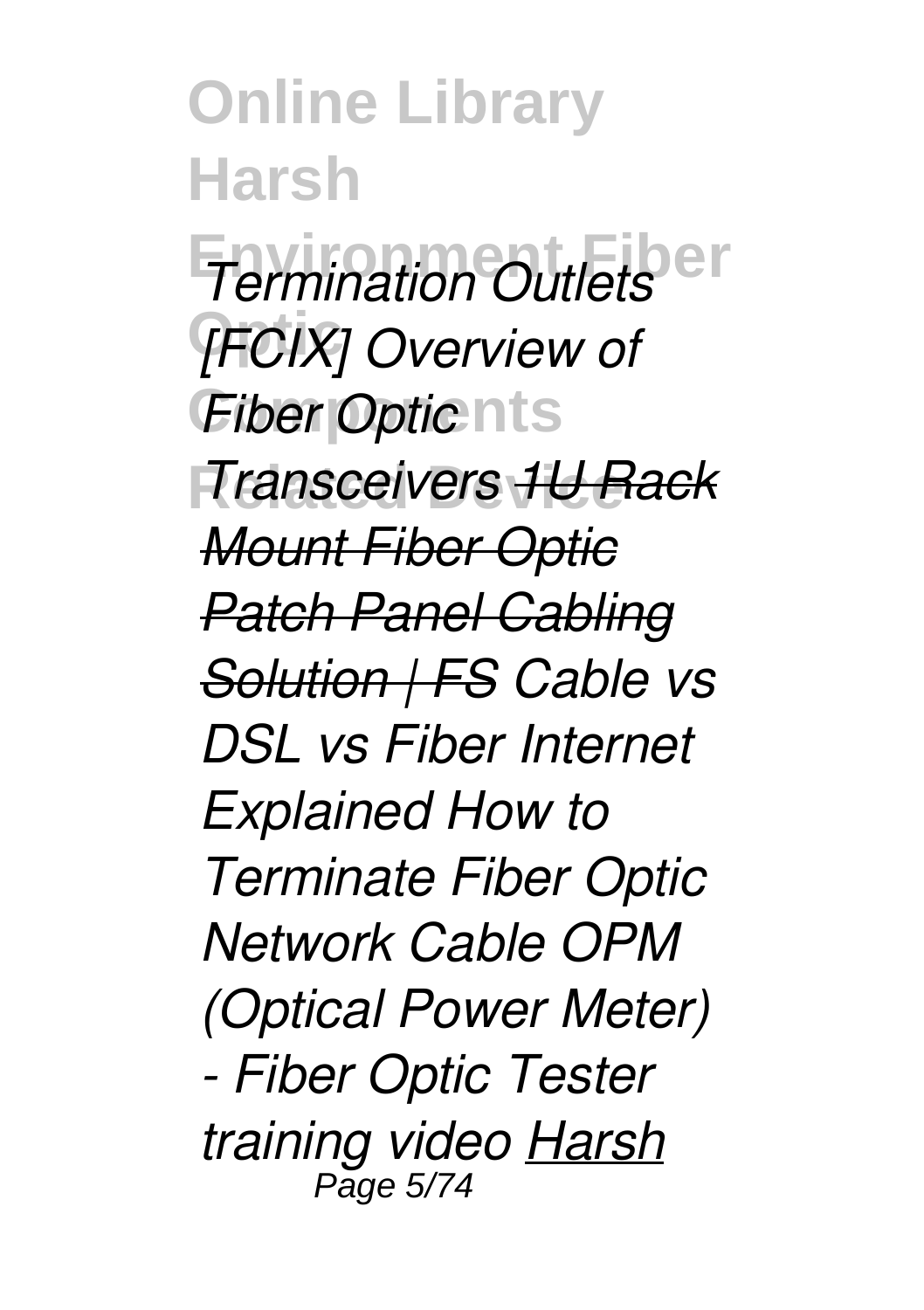**Online Library Harsh Environment Fiber** *Environment Fiber* **Optic** *Optic Components* **Components** *\u0026 Related* **Device** d Device *FOSA webinar Promoting Fiber Optic Sensing in the Upstream Oil and Gas Industry - SEAFOM FOA Lecture 4: Fiber Optic Cables Fiber Optics Cabling and Testing 101 MōVI XL Fiber Optic* Page 6/74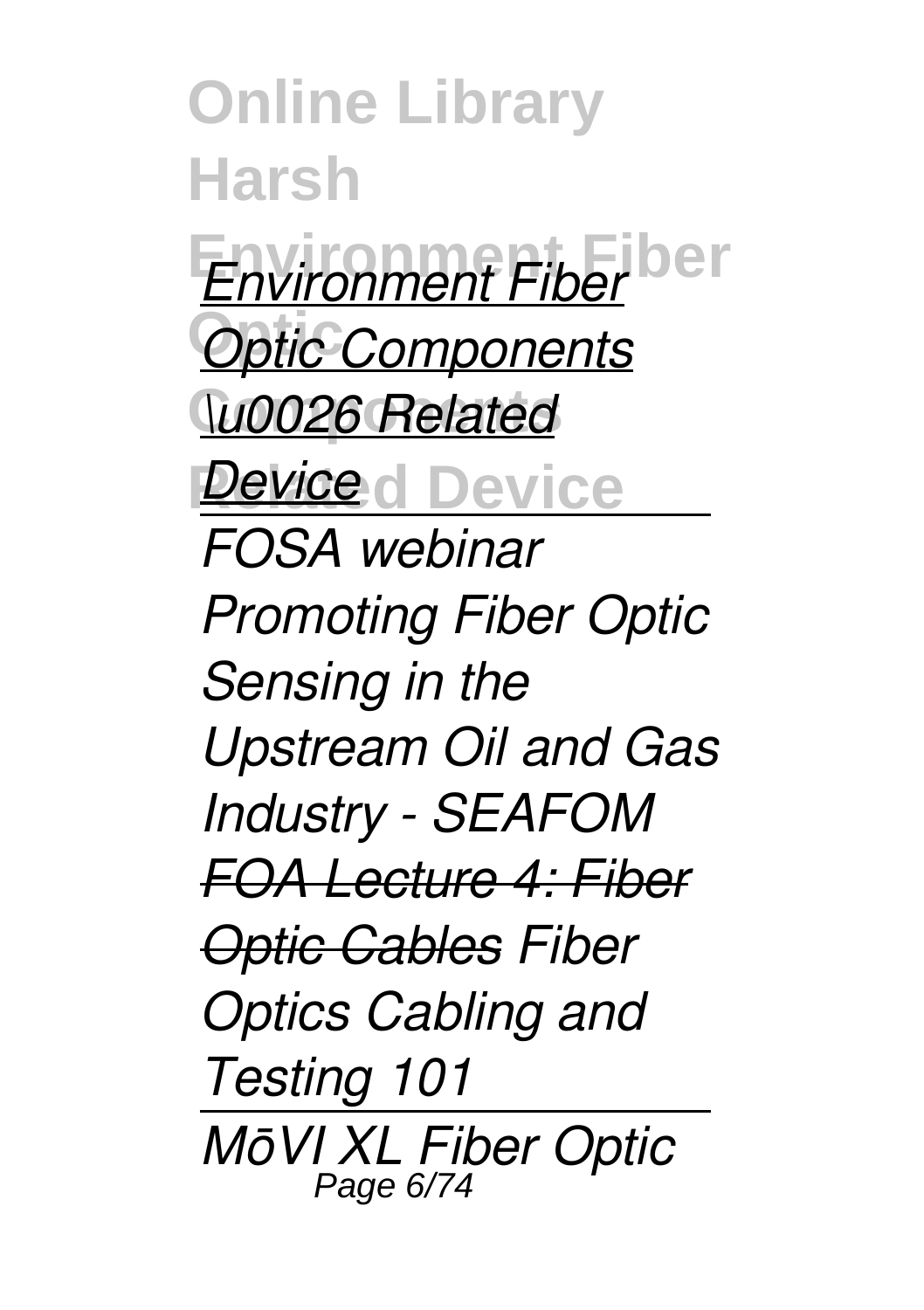**Online Library Harsh**  $G$ yro (FOG)<sup>ent</sup> Fiber **Optic** *Gel vs. Dry Fiber* **Optic CablesRugged** *high performance fiber optic interconnects Underground Fiber Optic Cable Installation Harsh Environment Fiber Optic Components Fiber-Optic Components: Harshenvironment optical fiber coatings: Beauty* Page 7/74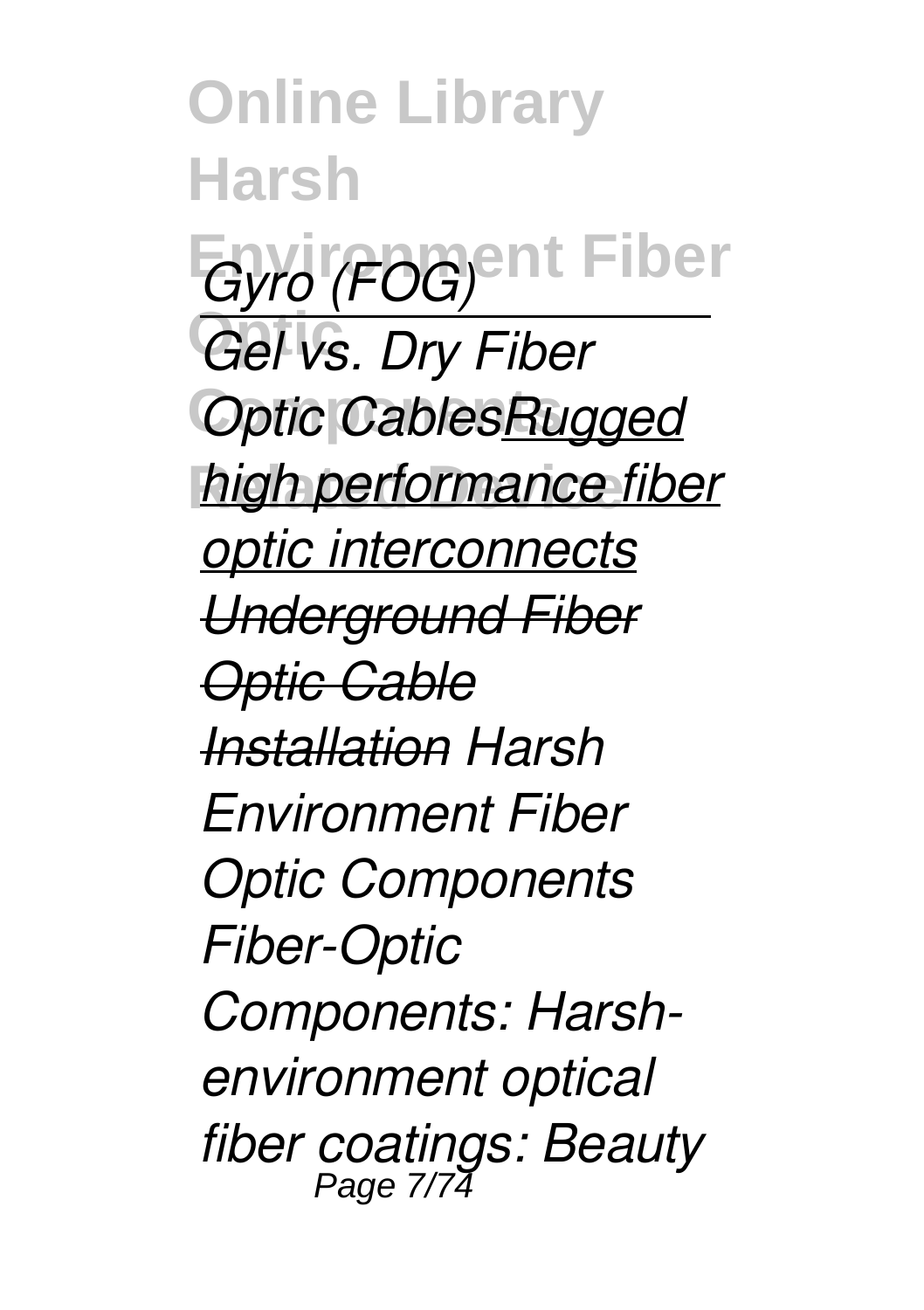**Online Library Harsh**  $\overline{E}$ *is only skin deep* Fiber Withstanding high **Components** *temperature. Harsh <u>environments</u> frequently translate to high temperatures. While most acrylates are... Beyond 300°C. For applications beyond 300°C, the only current options are metallized ...*

*Fiber-Optic* Page 8/74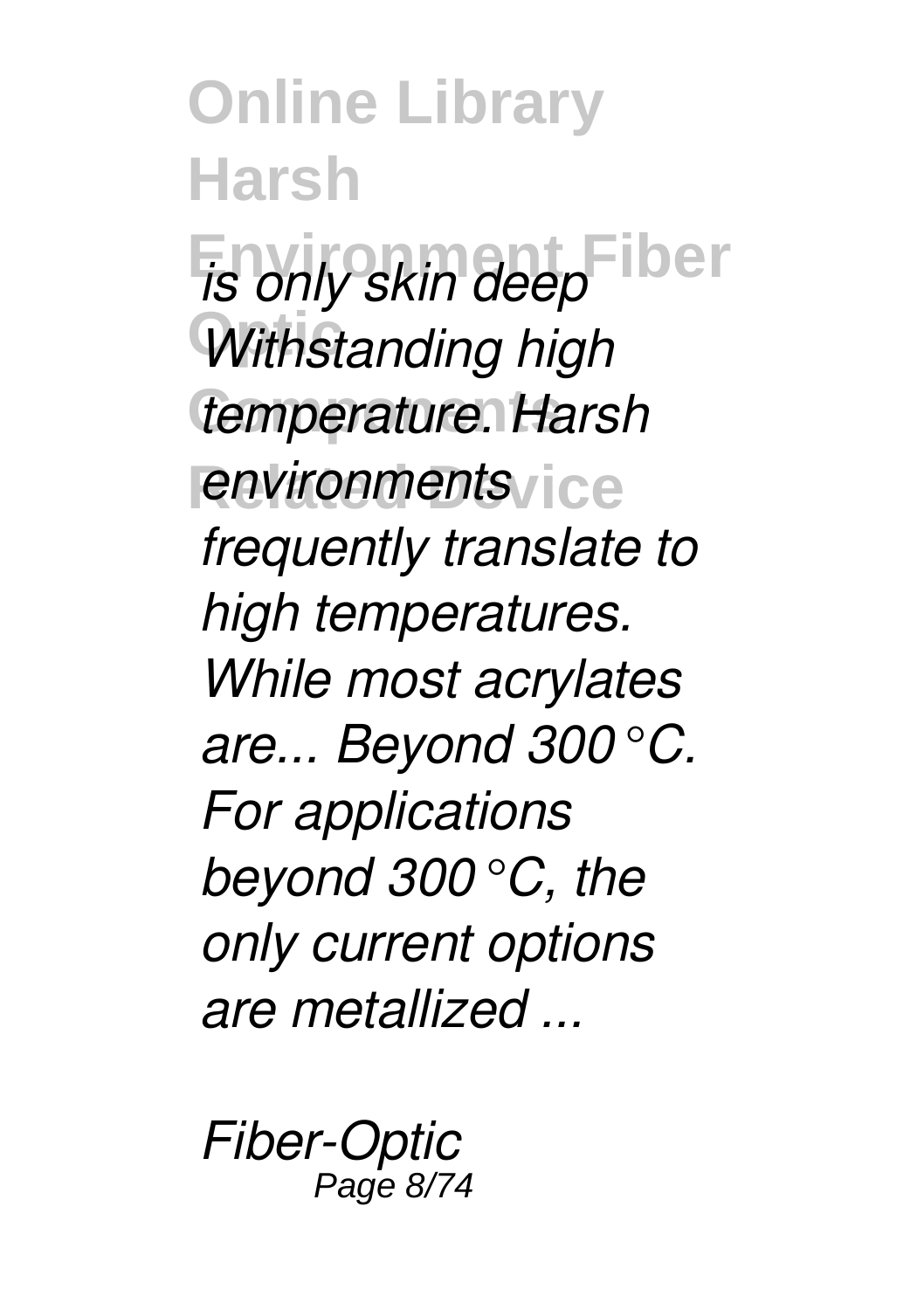**Online Library Harsh** *Components: Harsh-***Optic** *environment optical* **Components** *fiber ... This is why harshenvironment fiber optic components are critical in applications and systems where bare fiber would otherwise be prone to failure. "Harshenvironment fiber optics" is an overarching term that* Page 9/74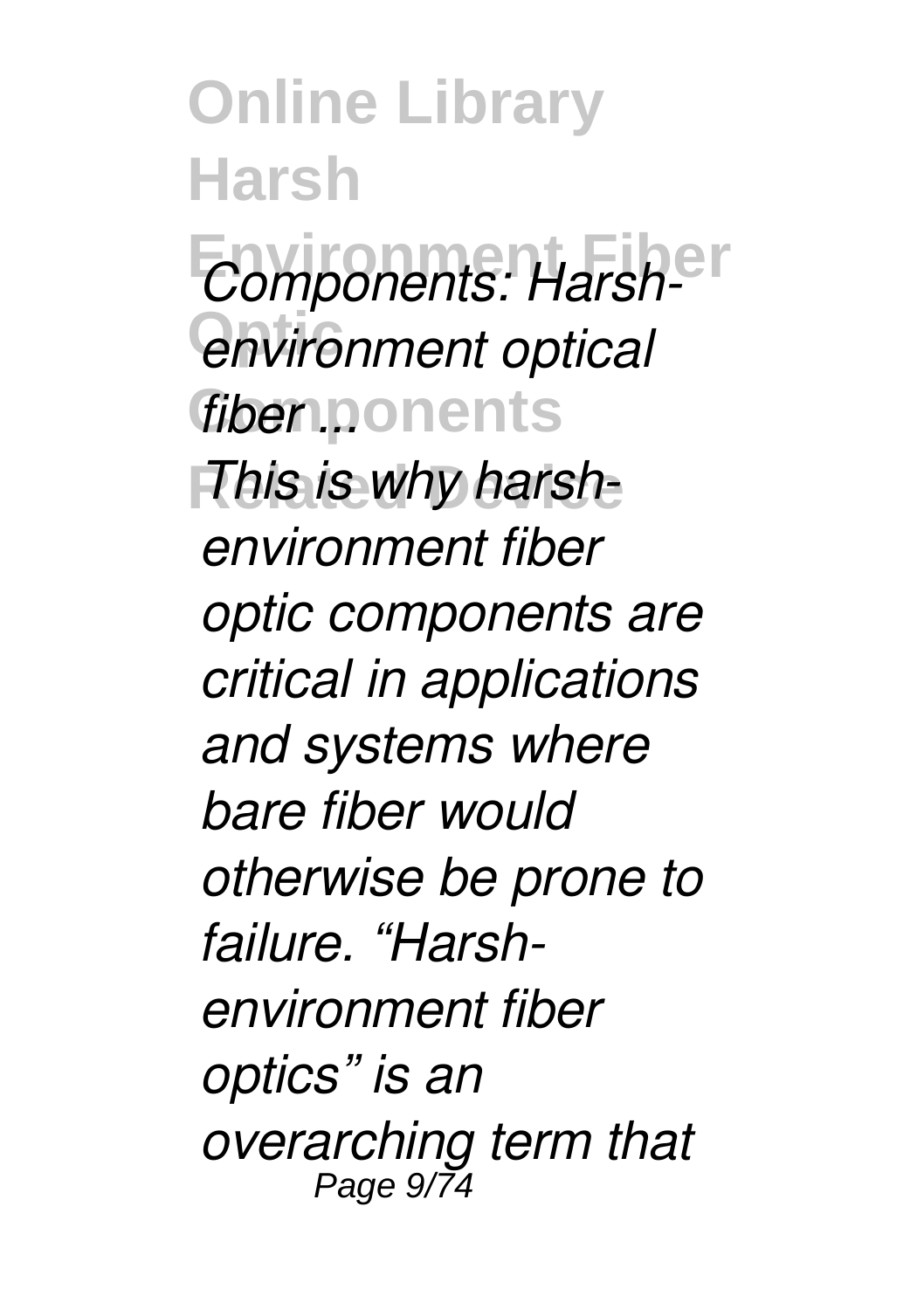**Online Library Harsh Environment Fiber** *encompasses a* **Optic** *variety of scenarios, <u>each</u> imposing* **Related Device** *different conditions that threaten the integrity of fiber communication lines. Any environmental condition requiring that extra features or protection be built into a cable to ensure reliability can be considered a fiber* Page 10/74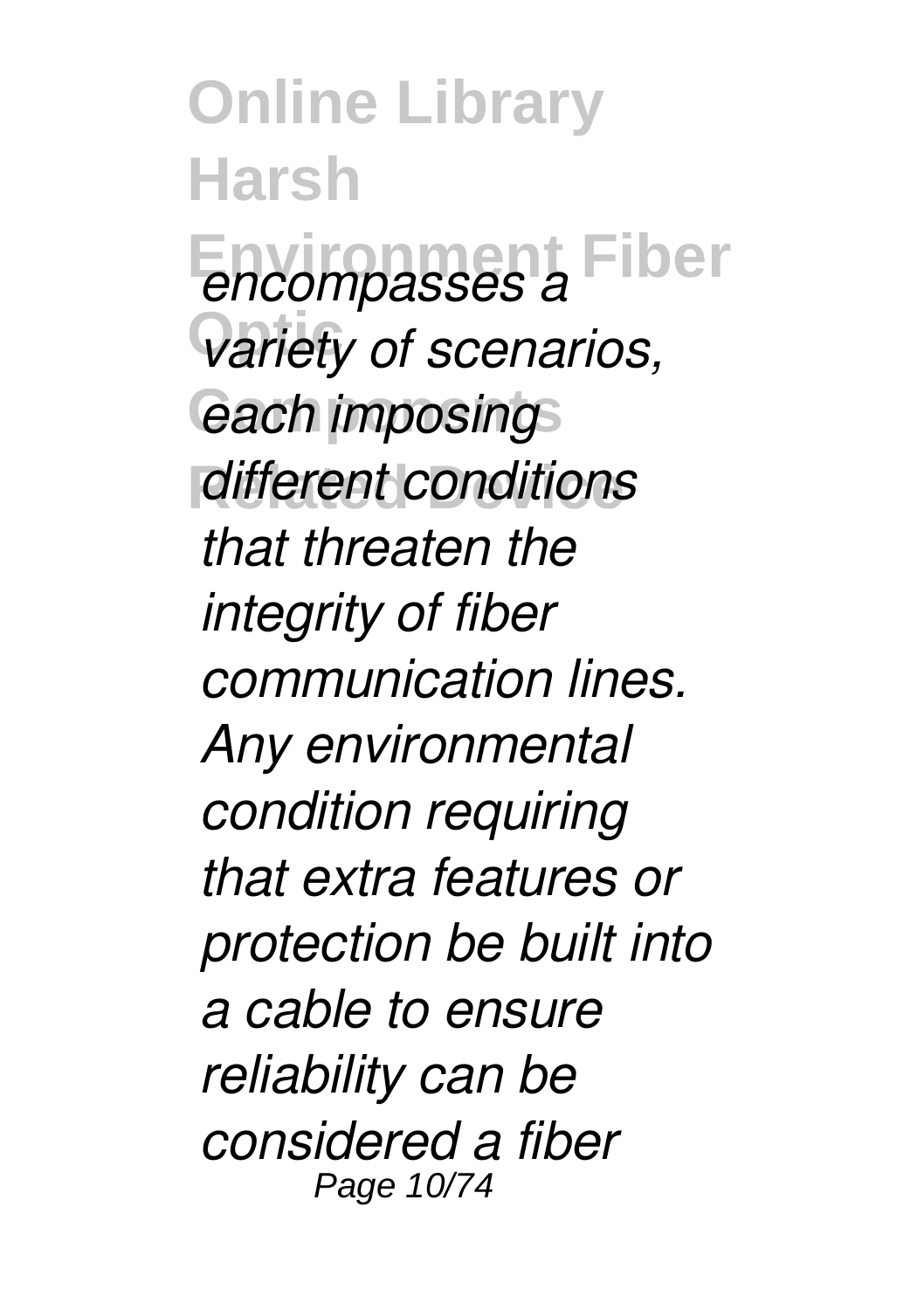**Online Library Harsh Eptic harsh ...** Fiber **Optic**

**Components** *Harsh-Environment Fiber Optics for Aerospace | Features*

*... Harsh environment connectors are installed in many different types of environments such as coastal areas, wind turbines, urban buildings, and rural* Page 11/74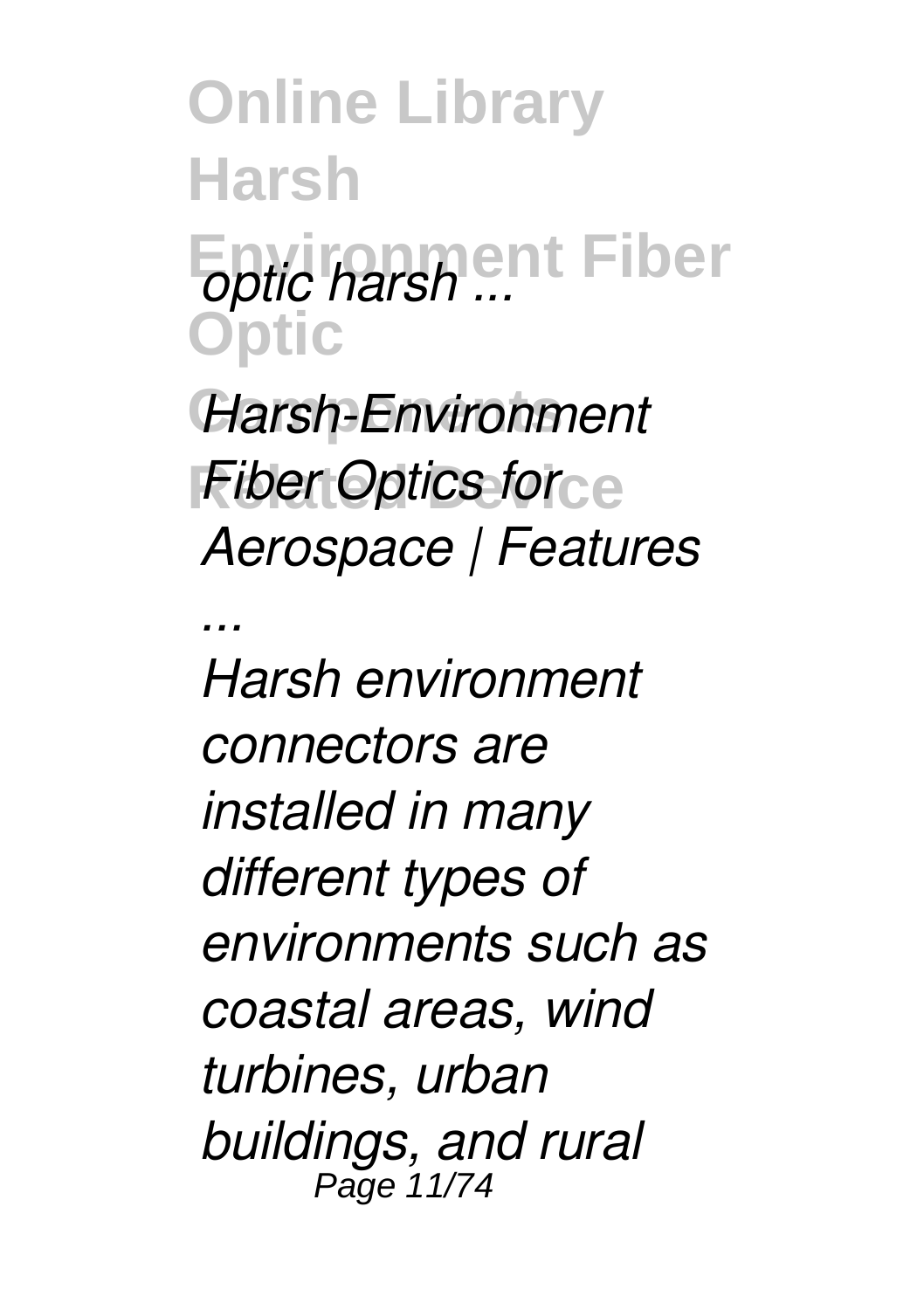**Online Library Harsh** *tower sites where* iber  $extreme$  *temperatures*,  $V$ *ibration, salt mist, dirt* and humidity are all *typical challenges. Therefore robustness and reliability are crucial for fiber optic interfaces. Additionally, the interface needs to be safe to install and must not cause any installation errors –* Page 12/74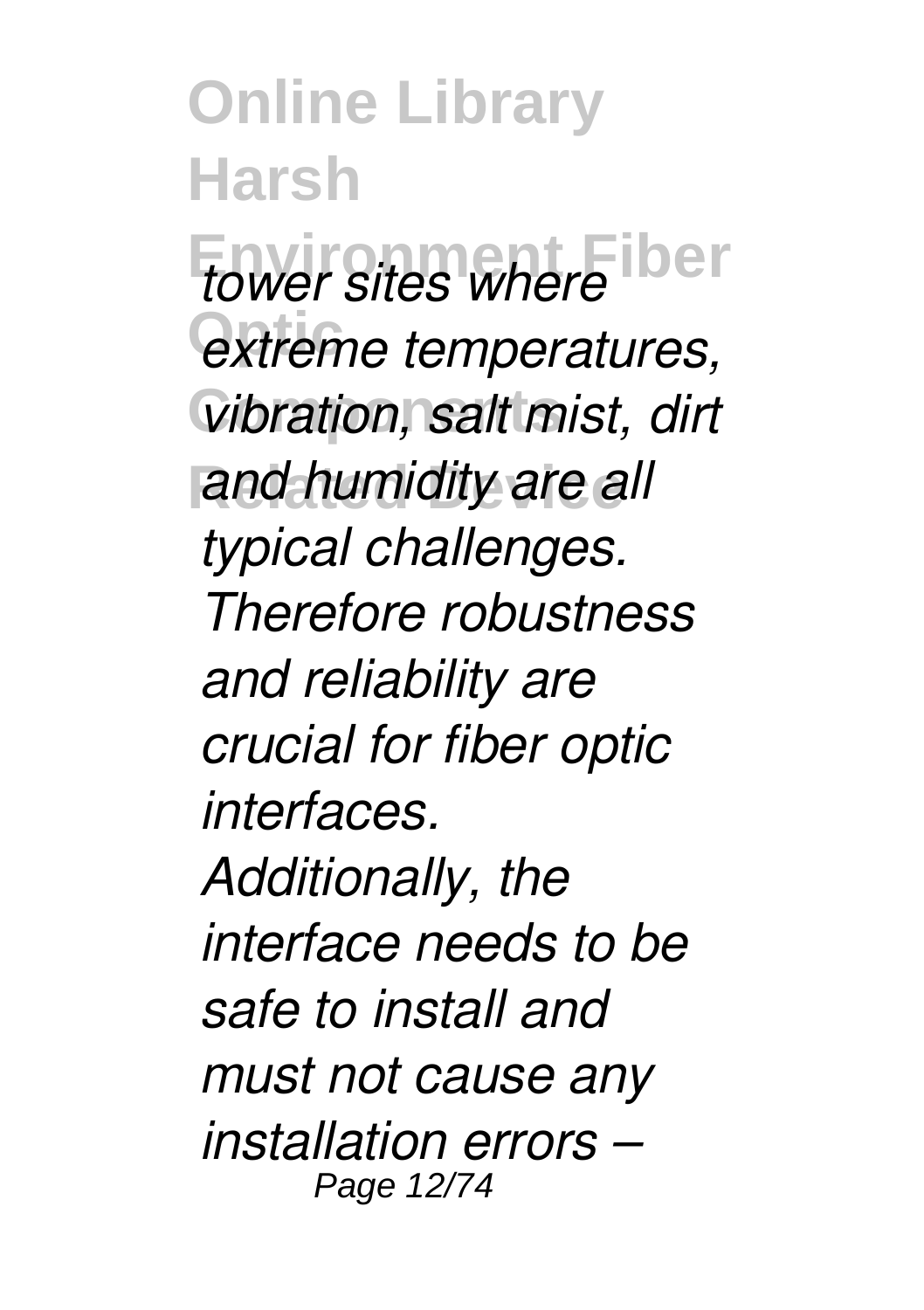**Online Library Harsh** *this is essential to* iber **Optic** *compensate for* **Components** *unskilled installers.* **Related Device** *Harsh environment connectors - HUBER+SUHNER According to the study, the worldwide value of Harsh Environment Fiber Optic (HEFO) components reached an estimated \$2.74* Page 13/74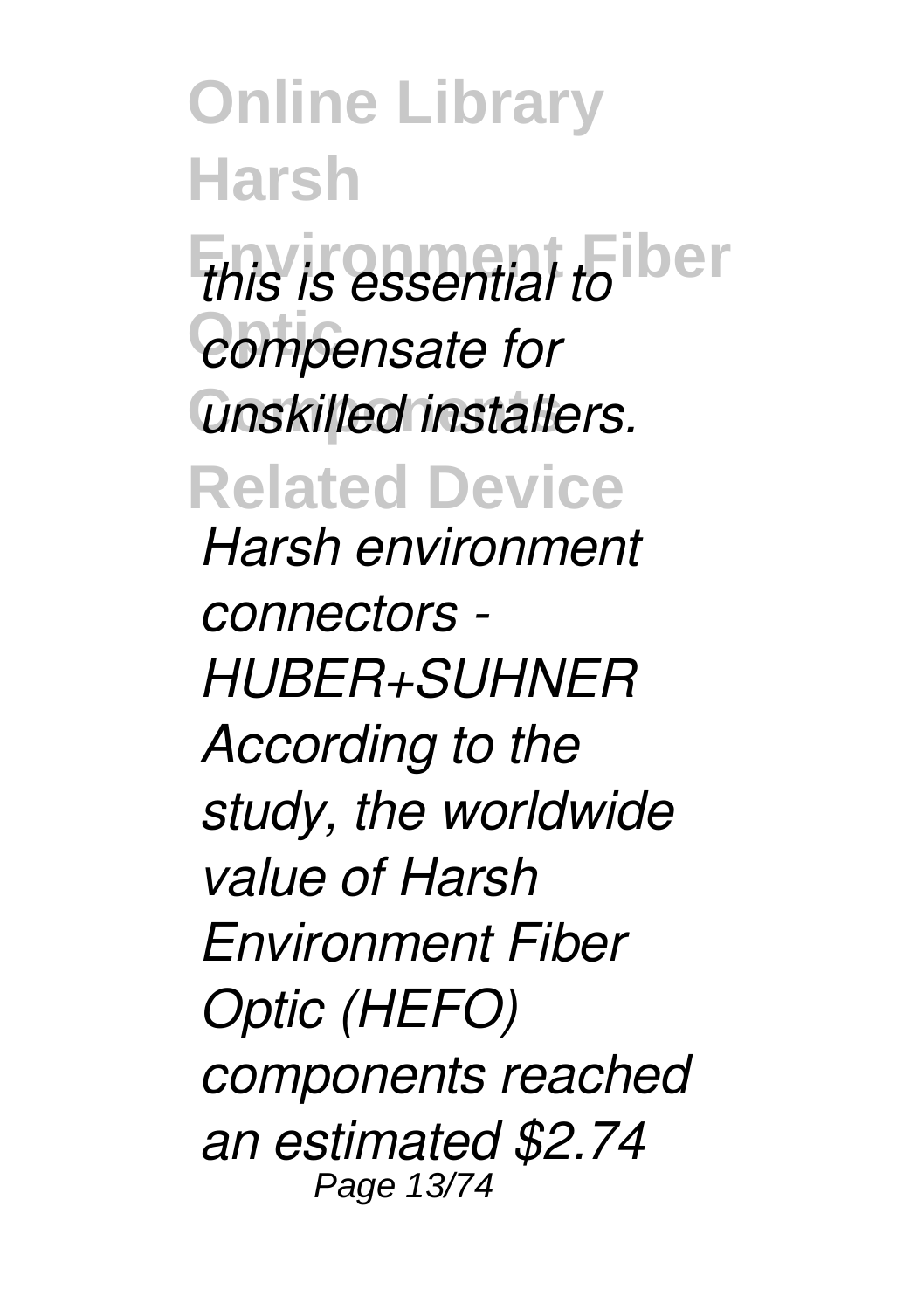**Online Library Harsh** *billion last year (see* Figure 1). In this new **Components** *market study, for the first-time - the author added the consumption totals of fiber point sensors used in harsh environments to the total value data.*

*Harsh Environment Fiber Optic Components/Devices* Page 14/74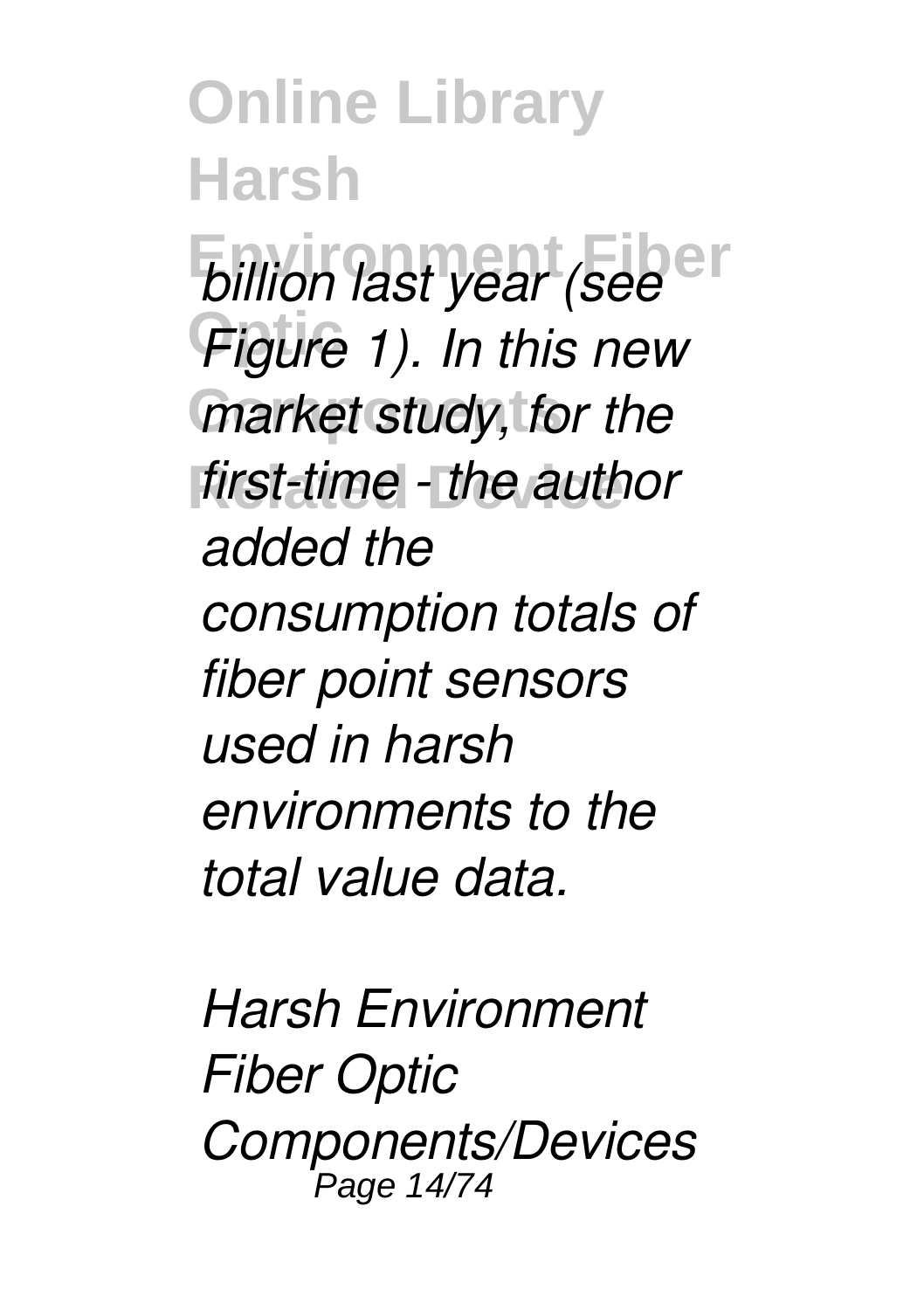**Online Library Harsh Environment Fiber** *Market ...* **Optic** *Harsh Environment Fibre Optic* nts **Assemblies High** *quality UK manufactured harnessing using multiple vendor components Tech Optics manufacture a huge range of fibre optic cable assemblies for standard and harsh* Page 15/74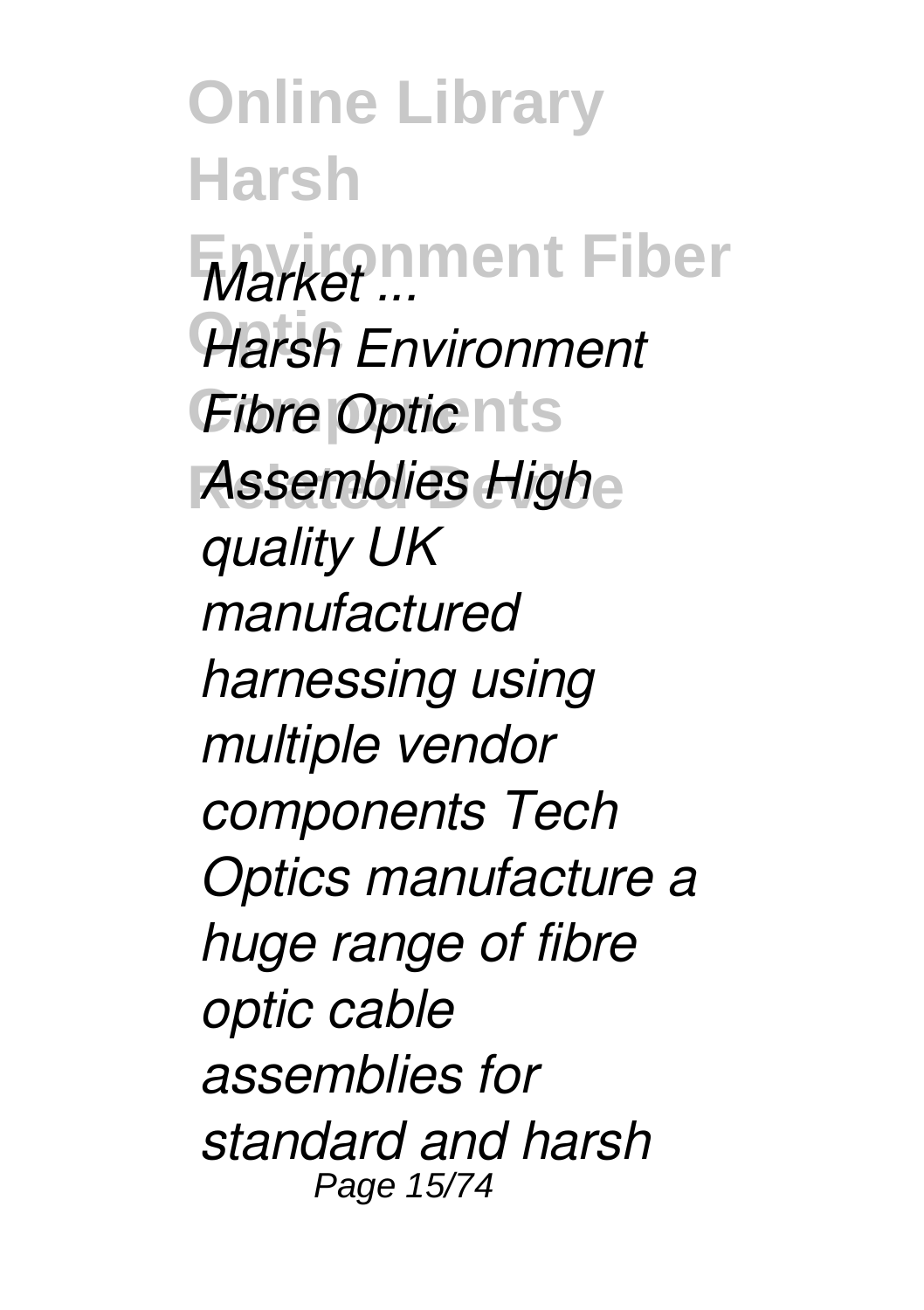**Online Library Harsh Environment Fiber** *environment*  $applications.$ **Components Harsh Environment** *Fibre Optic Assemblies - Tech Optics Market Research Report Summary. Harsh Environment Fiber Optic Components & Related Device/Parts Global Technology* Page 16/74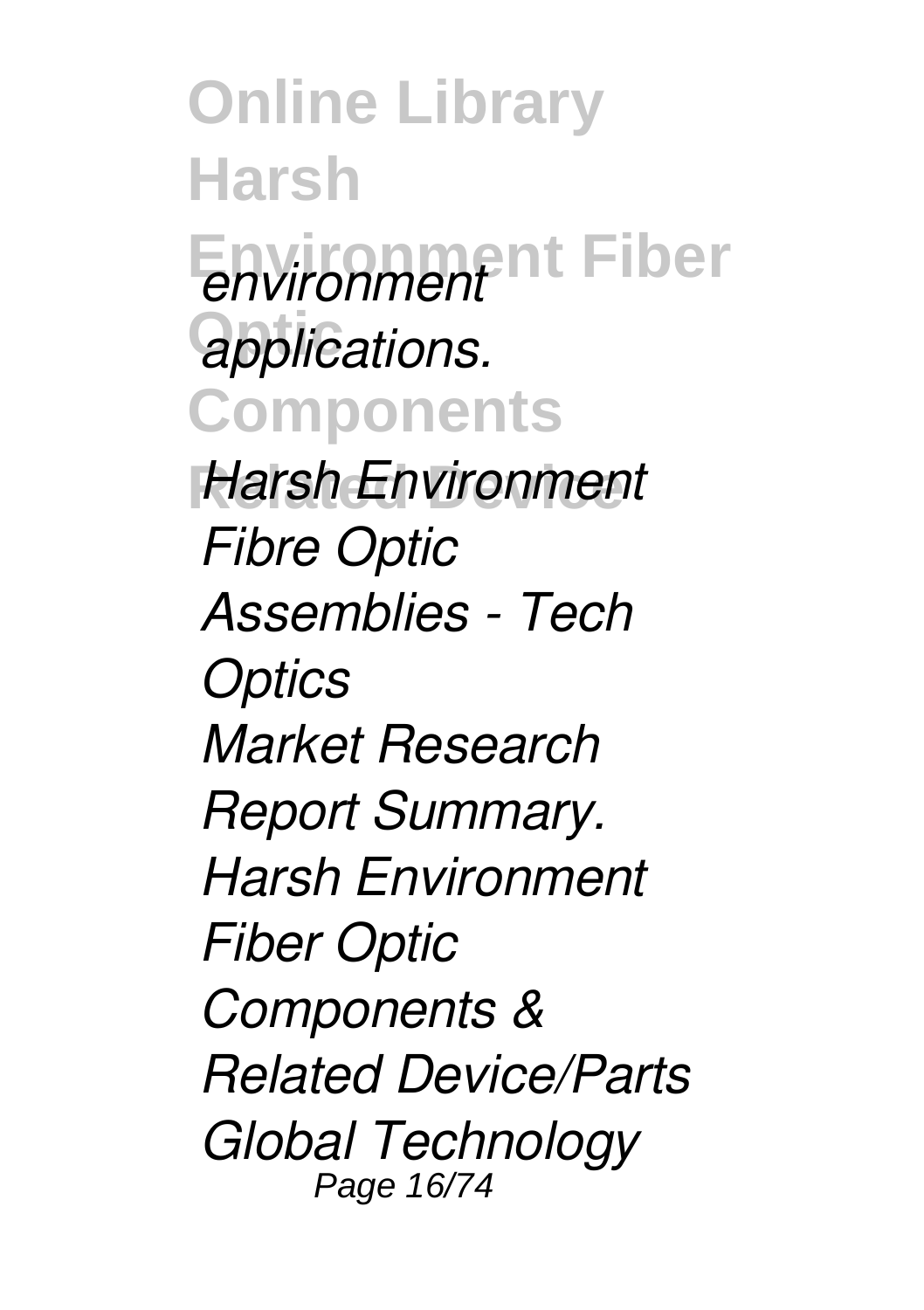**Online Library Harsh** *<u>and Market Forecast</u>* **Optic** *2017-2027 report is* **Components** *published on February* **Related Device** *28, 2018 and has 471 pages in it. This market research report provides information about Computing & Electronics, Electrical Components, Electrical Products industry.*

Page 17/74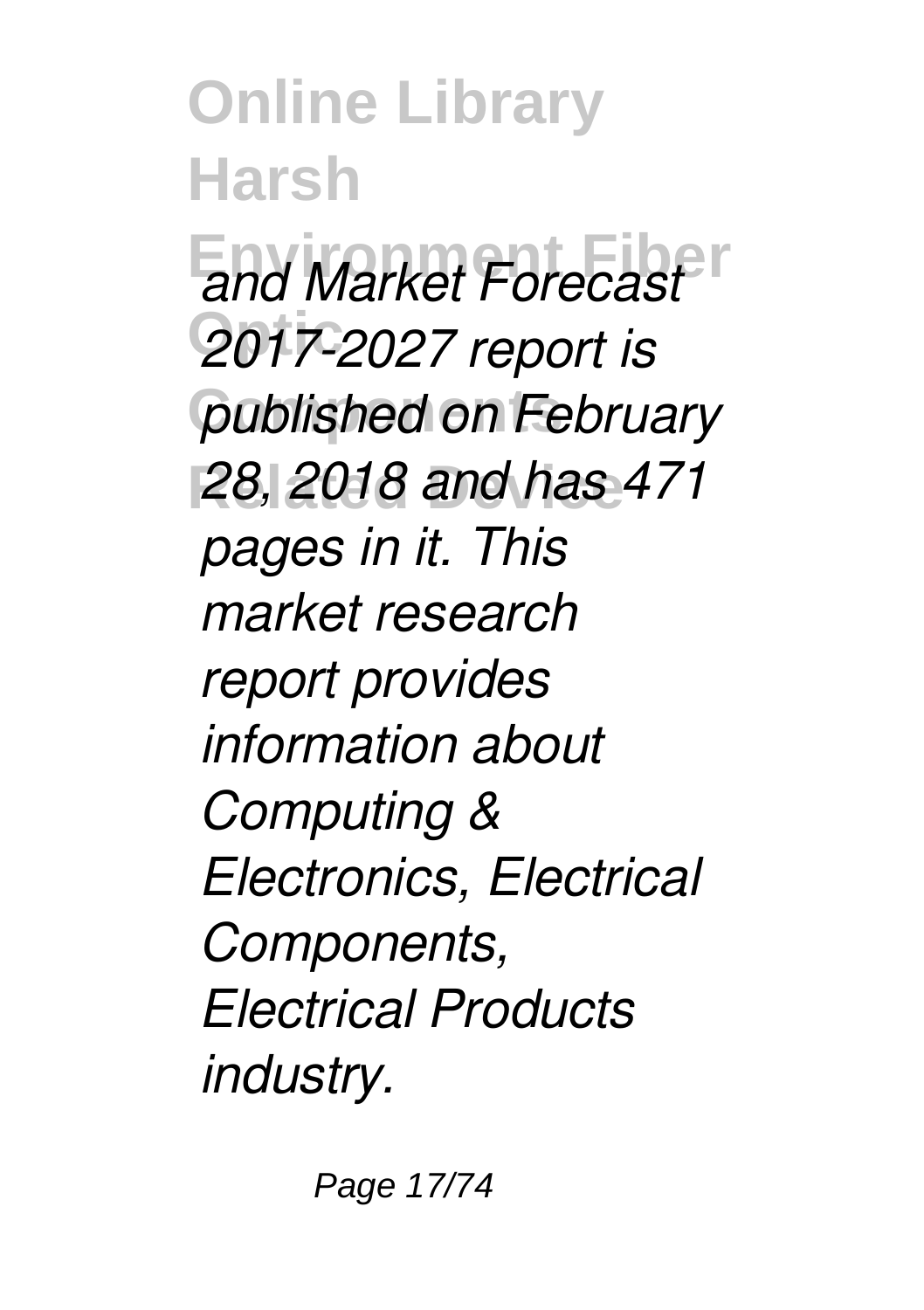**Online Library Harsh Environment Fiber** *Harsh Environment* **Optic** *Fiber Optic* **Components** *Components &* **Related Device** *Related Device ... AFL's Verrillon® harsh environment fibers are manufactured with a wide range of polymeric coatings including Polyimide, Silicone, Silicone-PFA and High Temperature Acrylates. In addition, our Verrillon optical* Page 18/74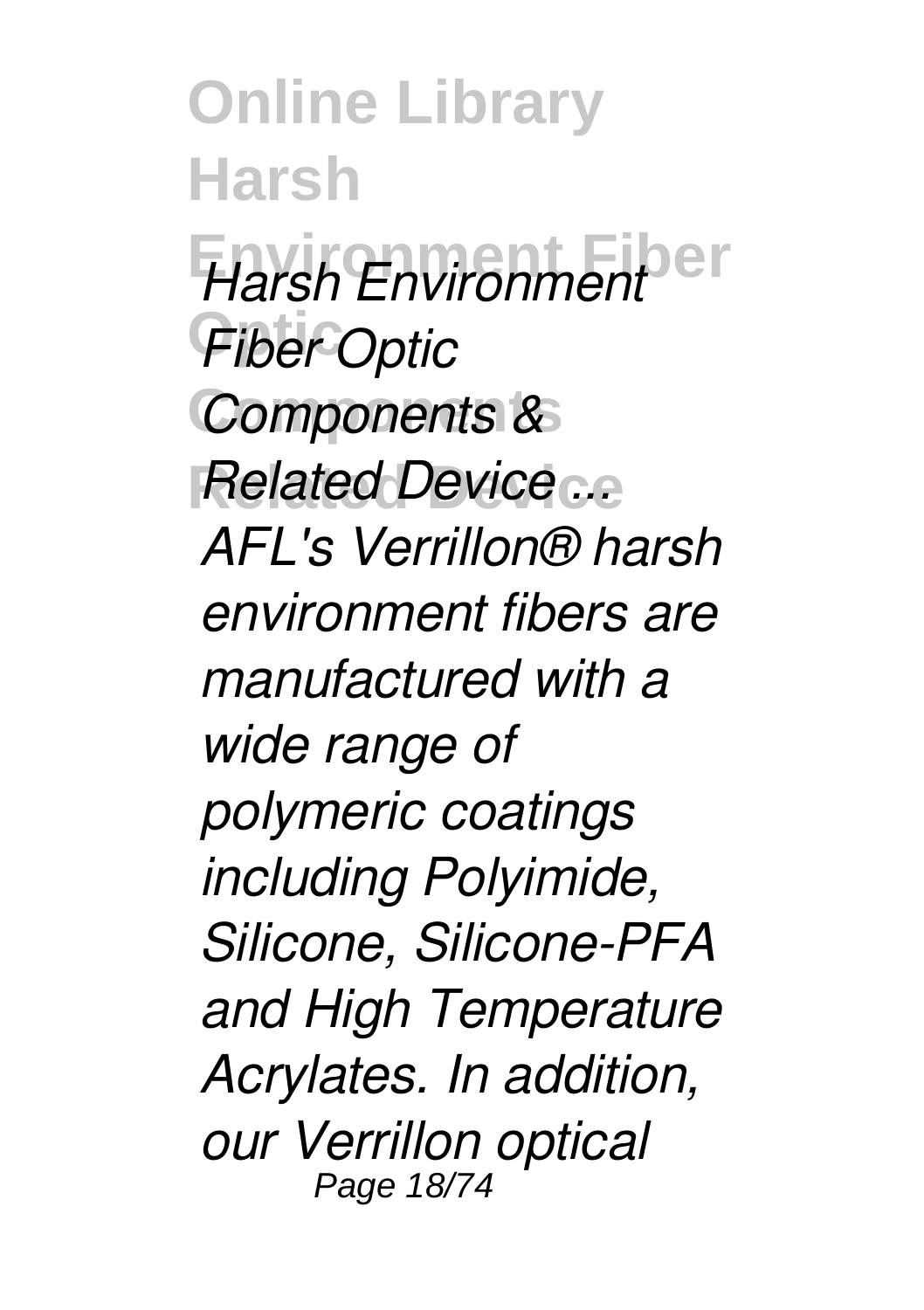**Online Library Harsh** *fibers are available* **Optic** *with a hermetic* **Coating that prevents Related Device** *hydrogen, moisture and acid ingression.*

*Harsh Environments fiber optic products - AFLGlobal.com Harsh-environment fiber-optic components in military/aerospace applications typically* Page 19/74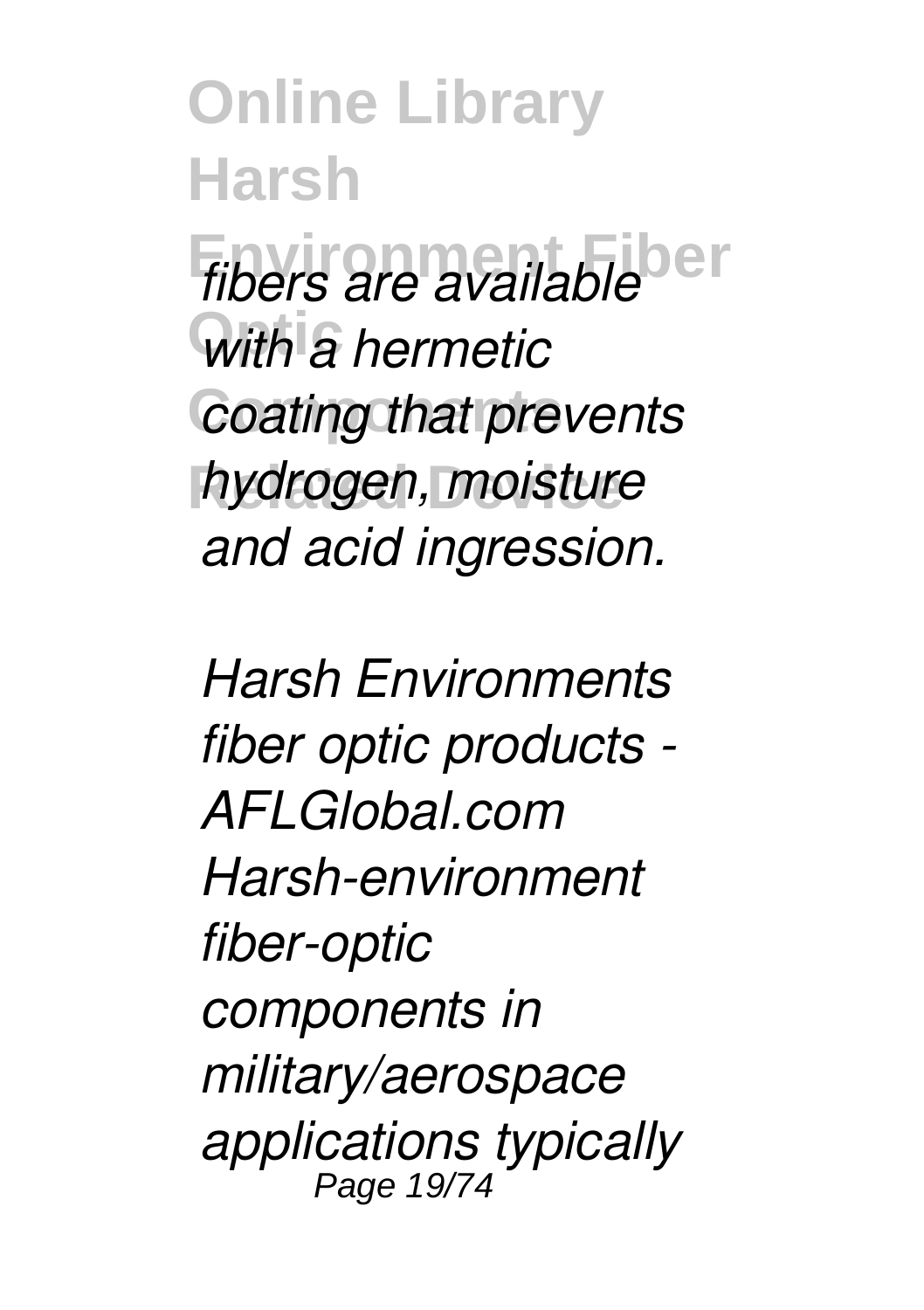**Online Library Harsh Environment Fiber** *are designed for use*  $\overline{u}$  *in a very specific* **Components** *"platform" (such as an* **Related Device** *attack fighter aircraft or submarine), and there...*

*Harsh-environment fiber optics lead growth | Lightwave Harsh Environment Fiber Optic Connector Selection. Introduction. Whether* Page 20/74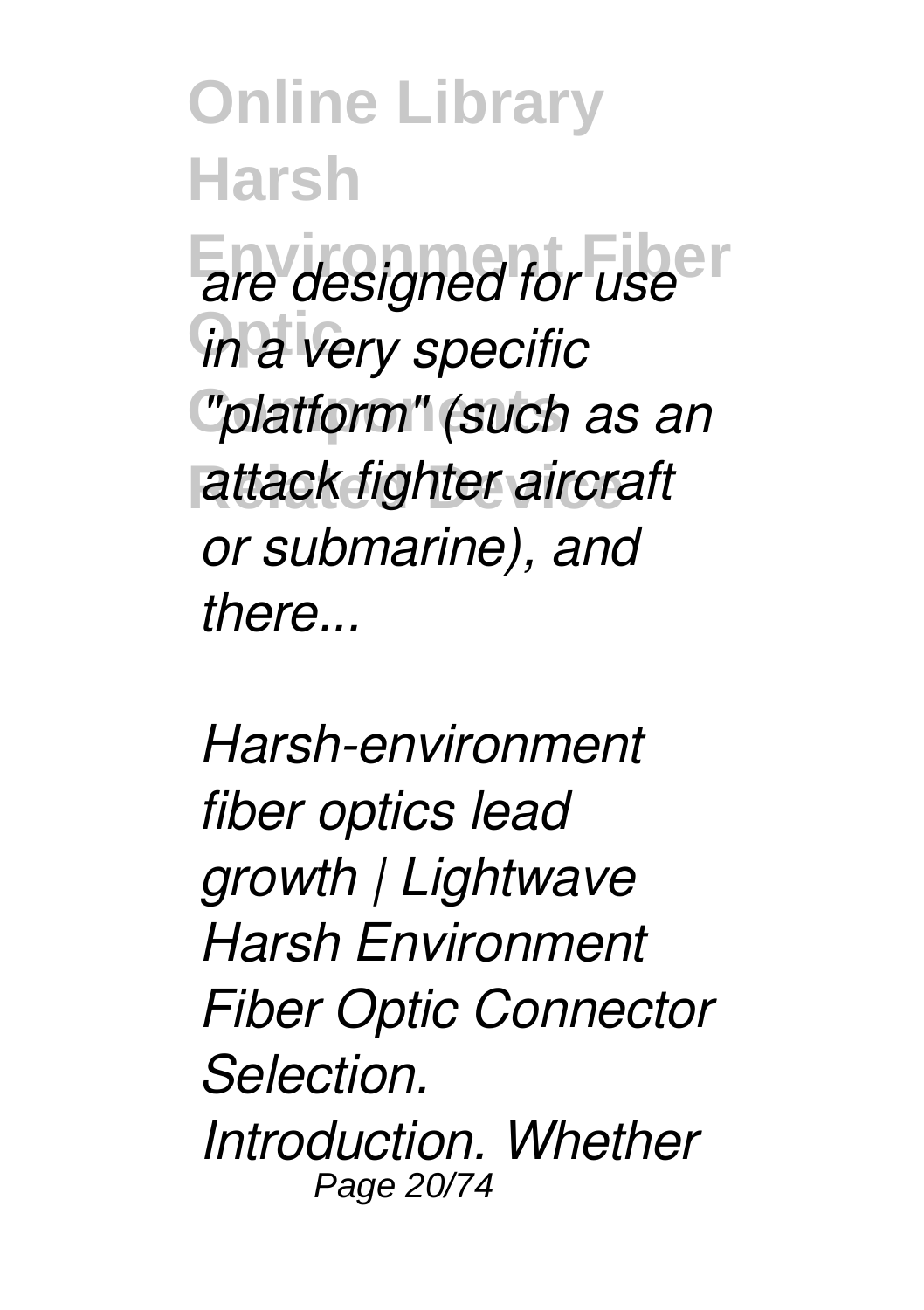**Online Library Harsh**  $F$ *natural or manmade,* **Optic** *cataclysmic or* Catastrophic, rugged and unforgiving<sub>ce</sub> *environments call for the use of highperformance fiber optic connectors. Appropriate connector selection is essential to assure adequate optical, environmental and mechanical performance. This* Page 21/74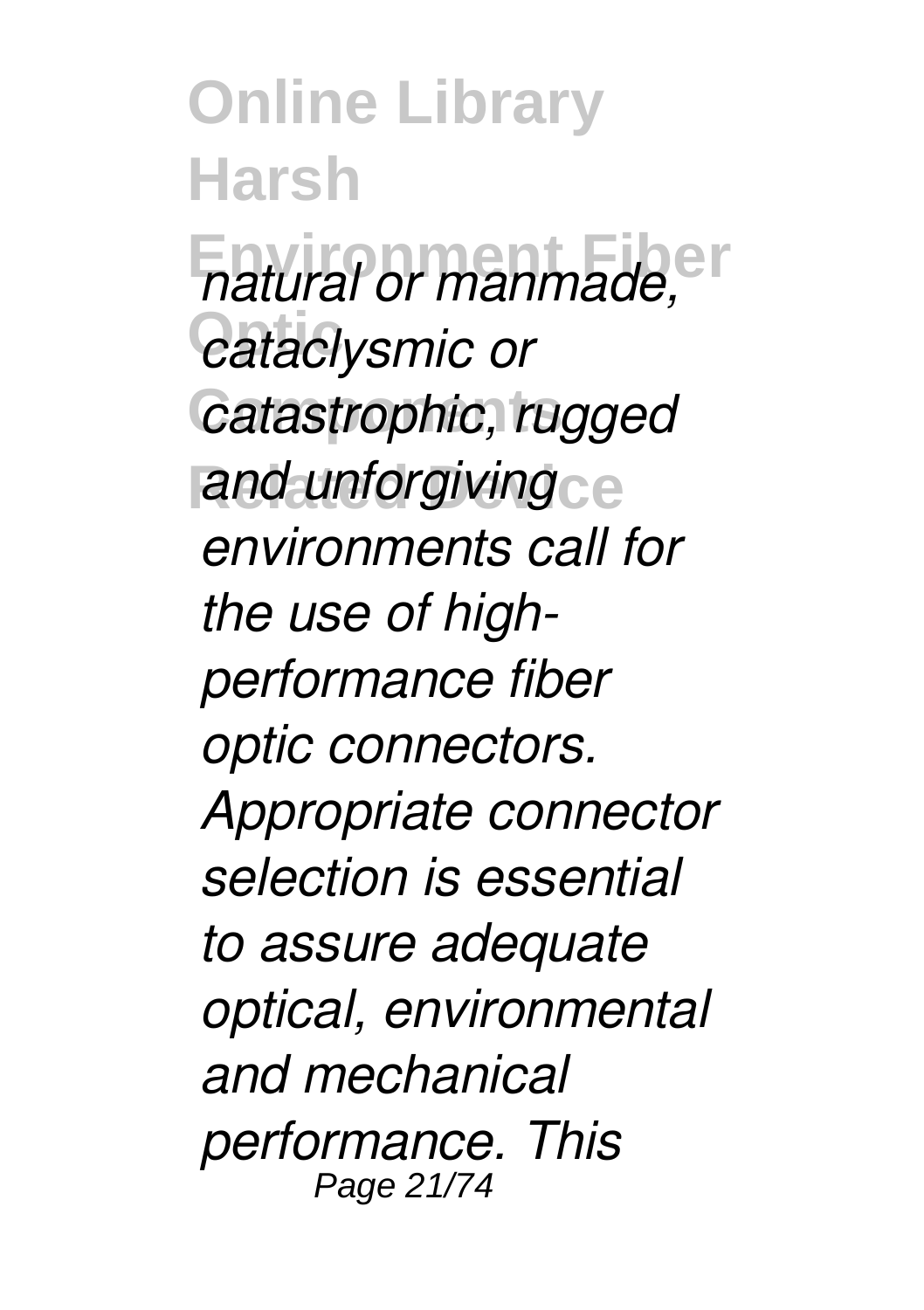**Online Library Harsh** *Faper outlines and*  $\overline{d}$ **escribes** the  $a$ *ttributes*, ents *<u>environments,</u> requirements, technologies, and potential Harsh Environment Fiber Optic (HEFO) connector selection ...*

*Harsh Environment Fiber Optic Connector Selection* Page 22/74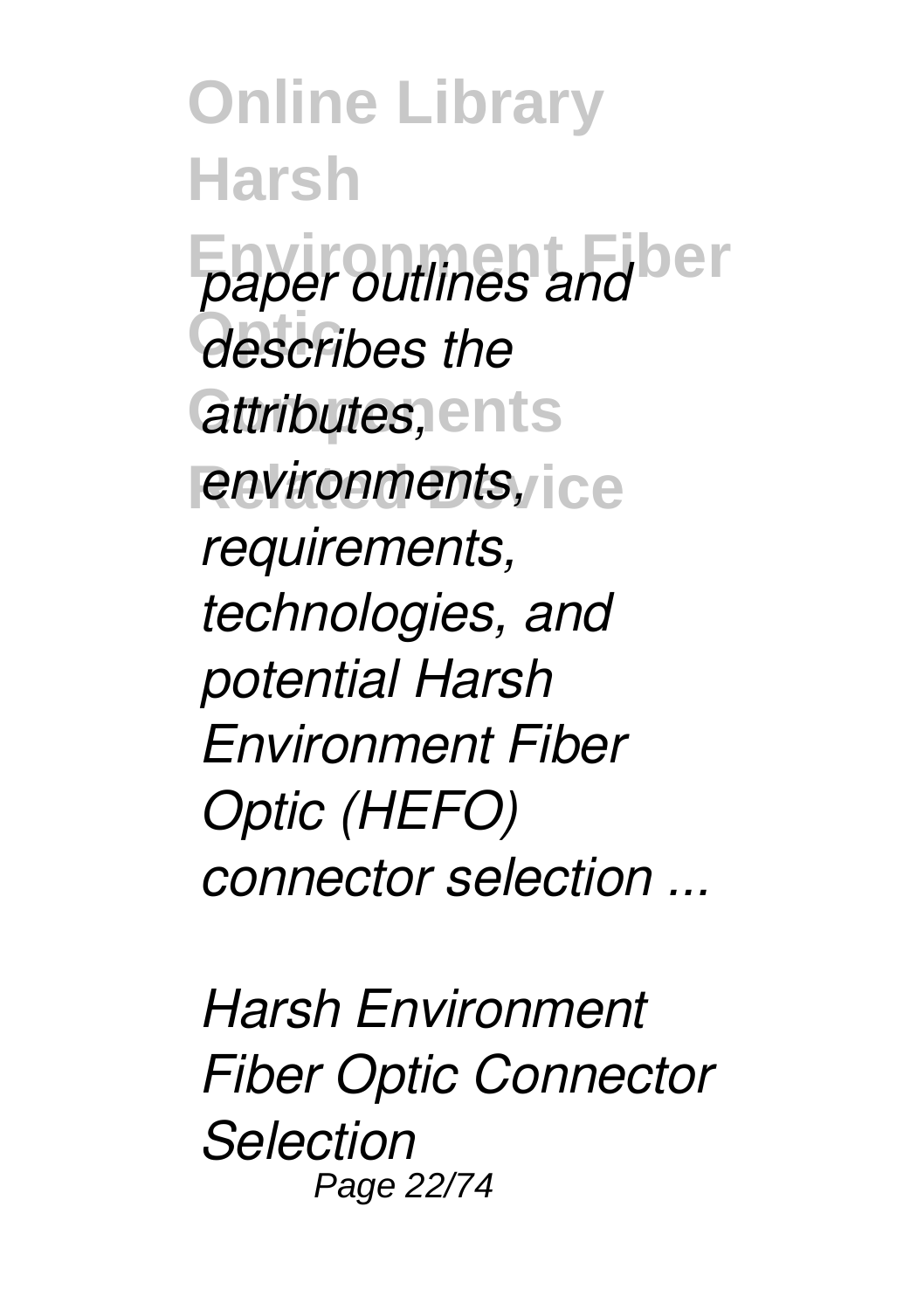**Online Library Harsh** *According to the* Fiber  $\overline{c}$ *connector types, the* **IP67 waterproof fiber** *<u>optic</u> cables have several types including IP67 MTP/MPO fiber cables, IP67 LC waterproof fiber cable and so on. IP67 waterproof fiber optic cables will not get damage even stepped, and are anti-*Page 23/74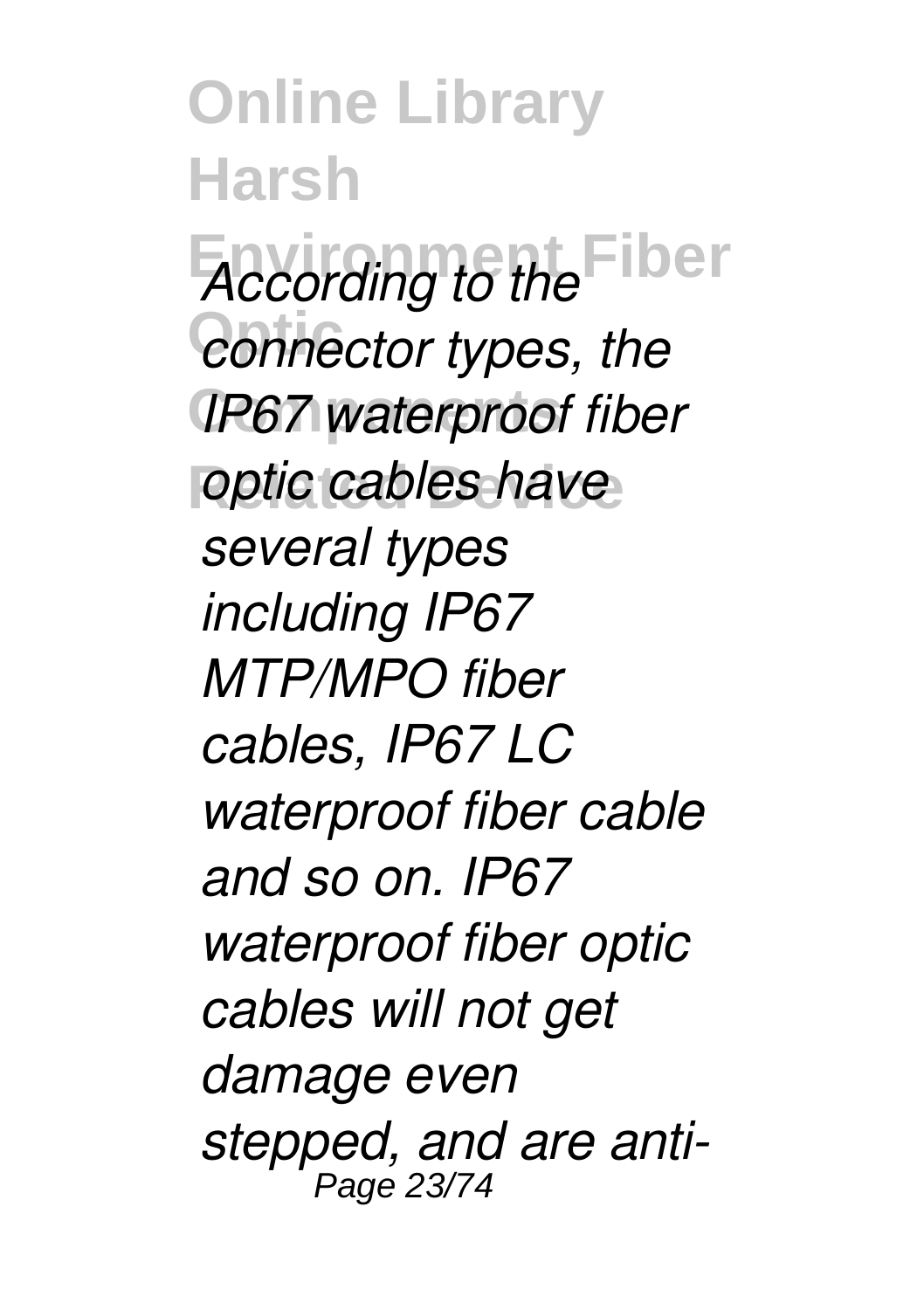**Online Library Harsh Fodents and suitable Optic** *for use in harsh <u>environment</u>* like **Related Device** *communication towers and CATV (Community Antenna Television), providing protection for your networks.*

*Ruggedized Fiber Optic Cables for Harsh Environment To a large extent,* Page 24/74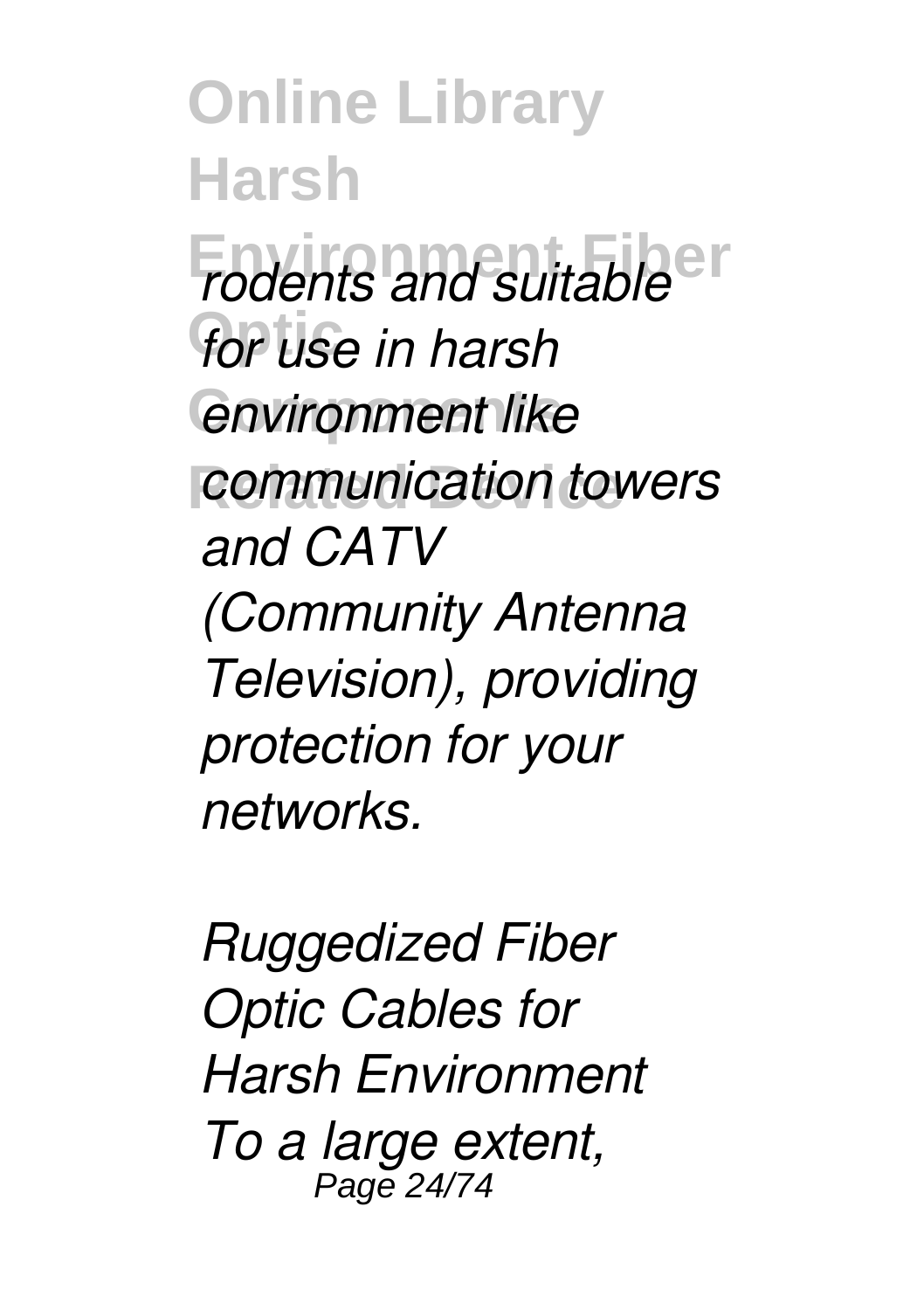**Online Library Harsh Environment Fiber** *harsh environment fiber optic* **Components** *components are* designed to meet *specific project specifications, rather than being semistandard; suitable for a number of different applications. Fiber cable and connectors are exceptions; most harsh environment fiber cable assemblies* Page 25/74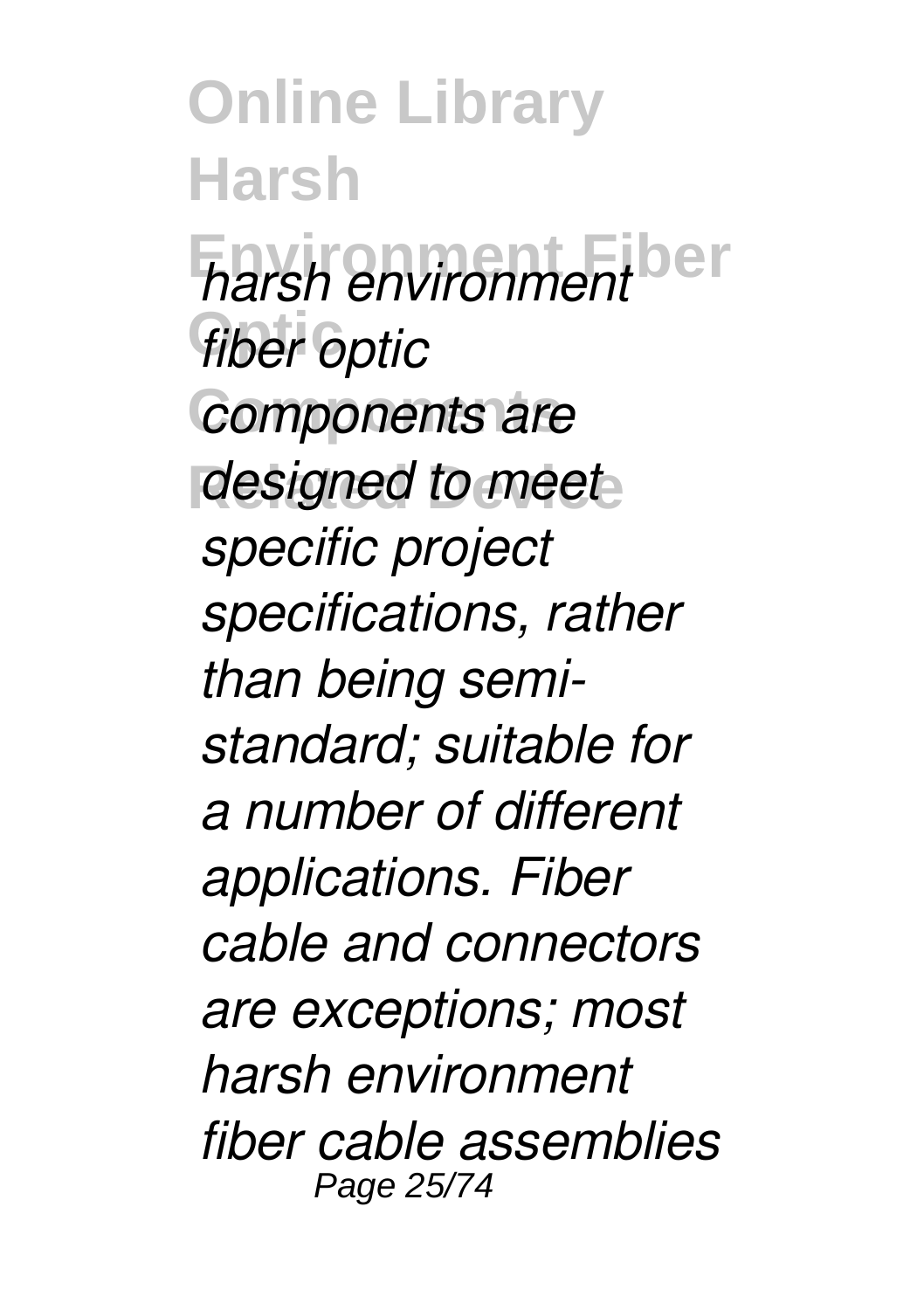**Online Library Harsh Environment Fiber** *<u></u><i>connectors and cable* **Components** *that are standardized* and commercially *available from several vendors.*

*Harsh Environment Fiber Optic Components & Related Device ... The value of passive optical components, led by fiber optic cable* Page 26/74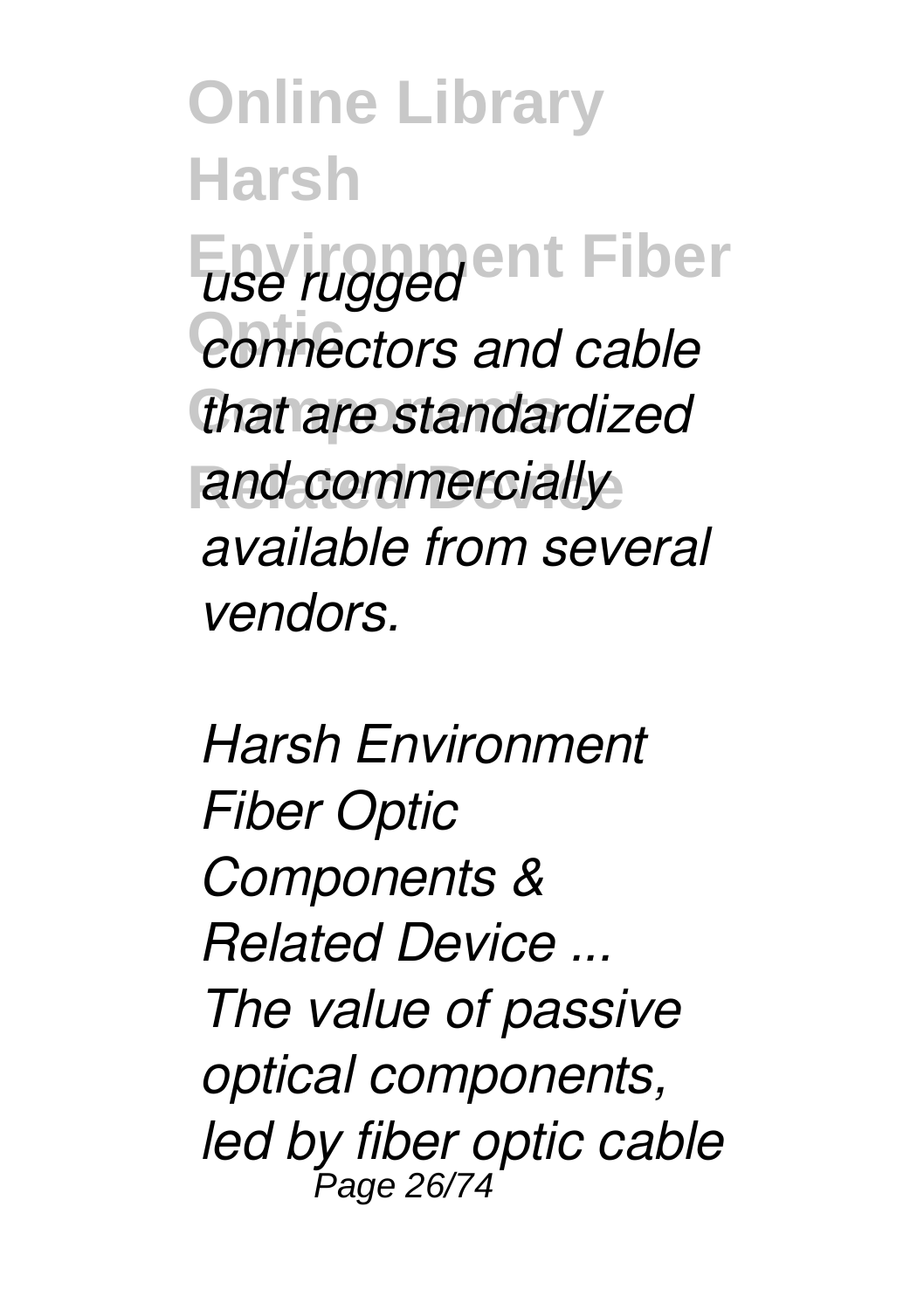**Online Library Harsh Environment Fiber** *assemblies in harsh* **Optic** *environments reached* **Components** *\$711 million in 2015.* **Related Device** *Transmitter/receiver units held a 43% percent share of total components consumption in 2015. The total use of fiber optic components used in all harsh environment applications is forecast to increase at* Page 27/74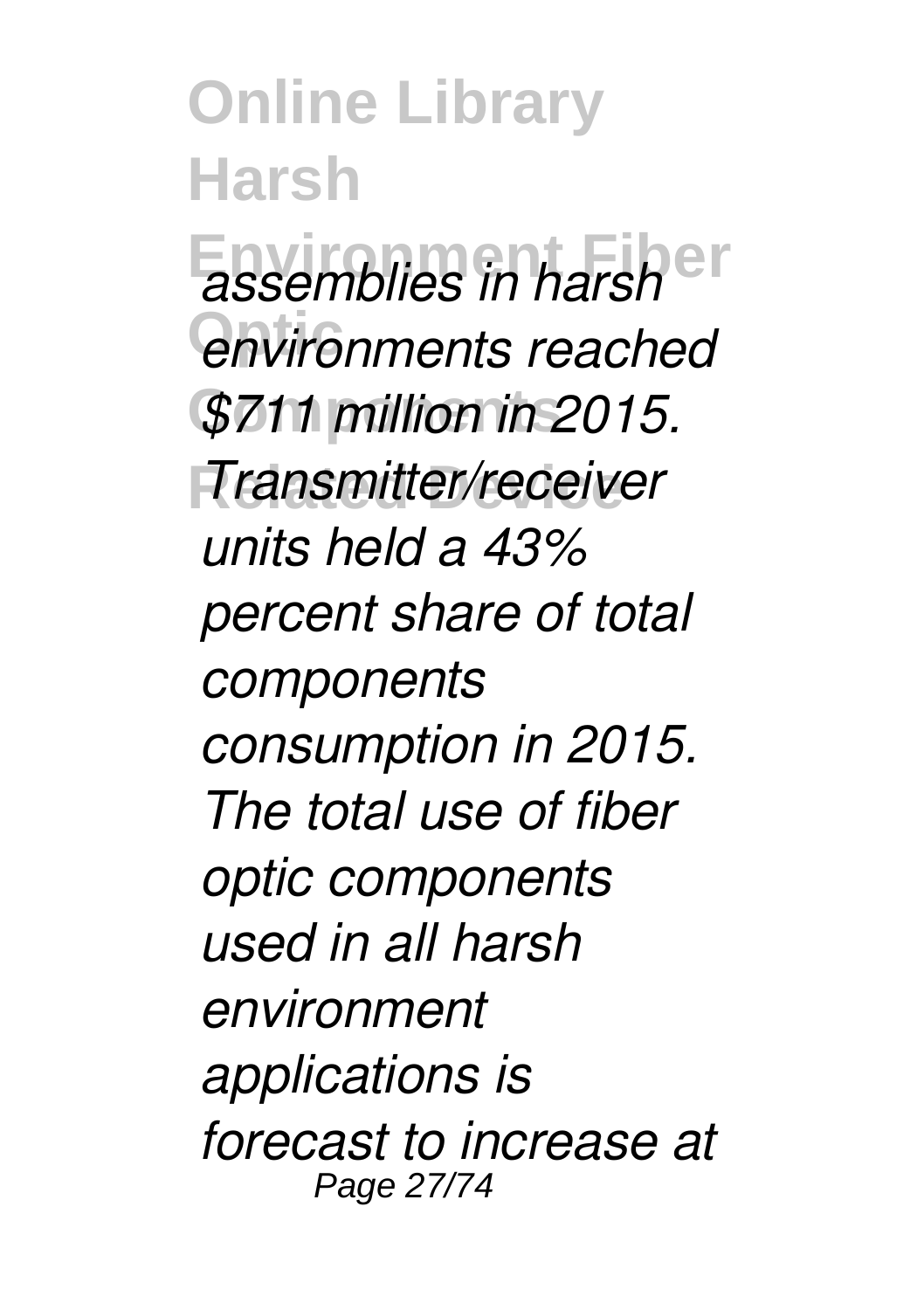**Online Library Harsh Environment Fiber** *an* **Optic**

**Passive Optical Components in Harsh** *Environments Matt Brigham Products Fiber optics Connectors / Optical components Harsh environment connectors Q-ODC® Q-ODC-2 Q-ODC-2 The connector with 2 fibers is a standard* Page 28/74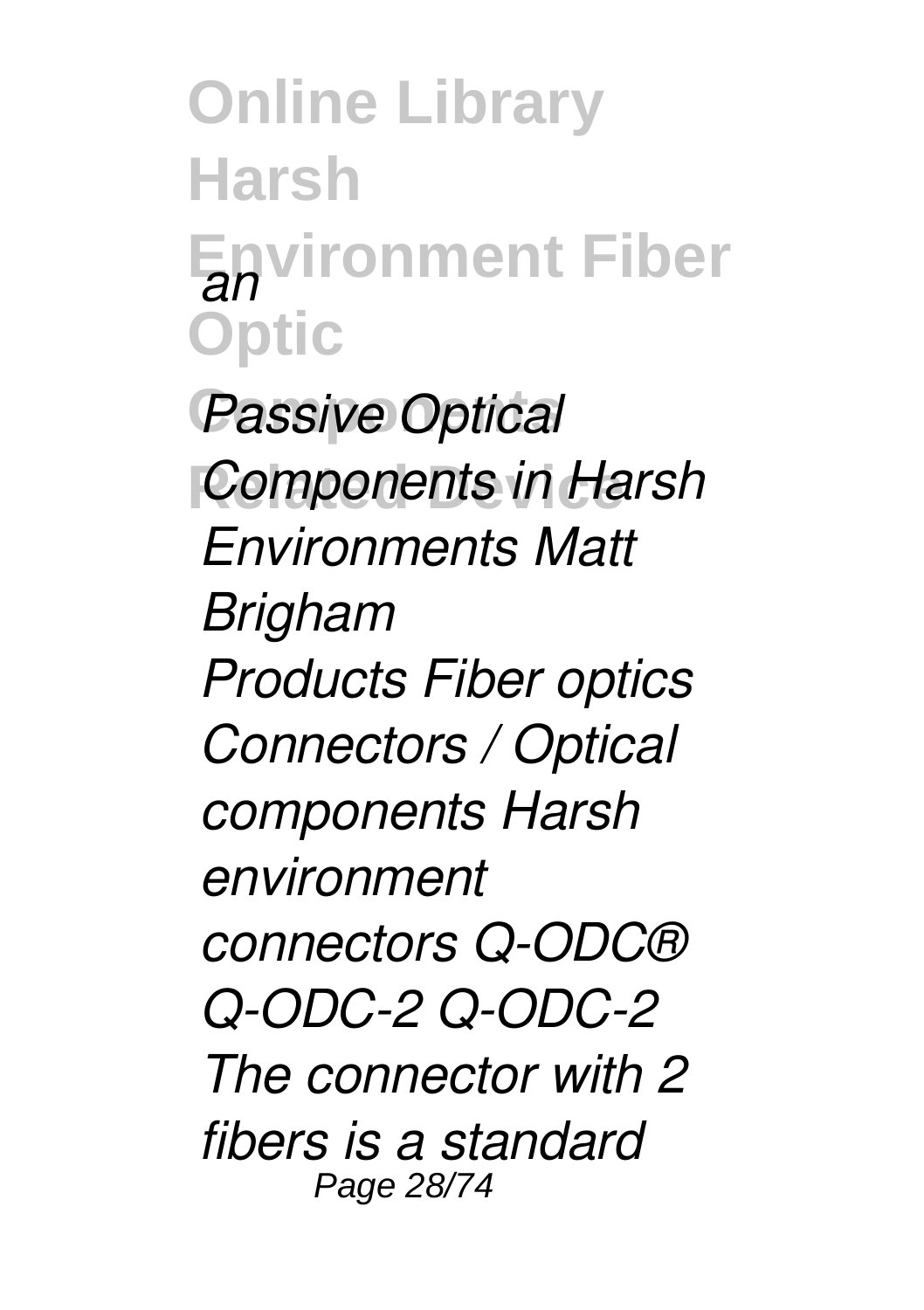**Online Library Harsh Environment Fiber** *fiber optic interface for Cabling solutions of* **Components** *HUBER+SUHNER.* **Related Device** *Q-ODC-2 - HUBER+SUHNER High quality fibre optic network components from Tech Optics fibre adaptors, attenuators, connectors (harsh environment and standard) and more.* Page 29/74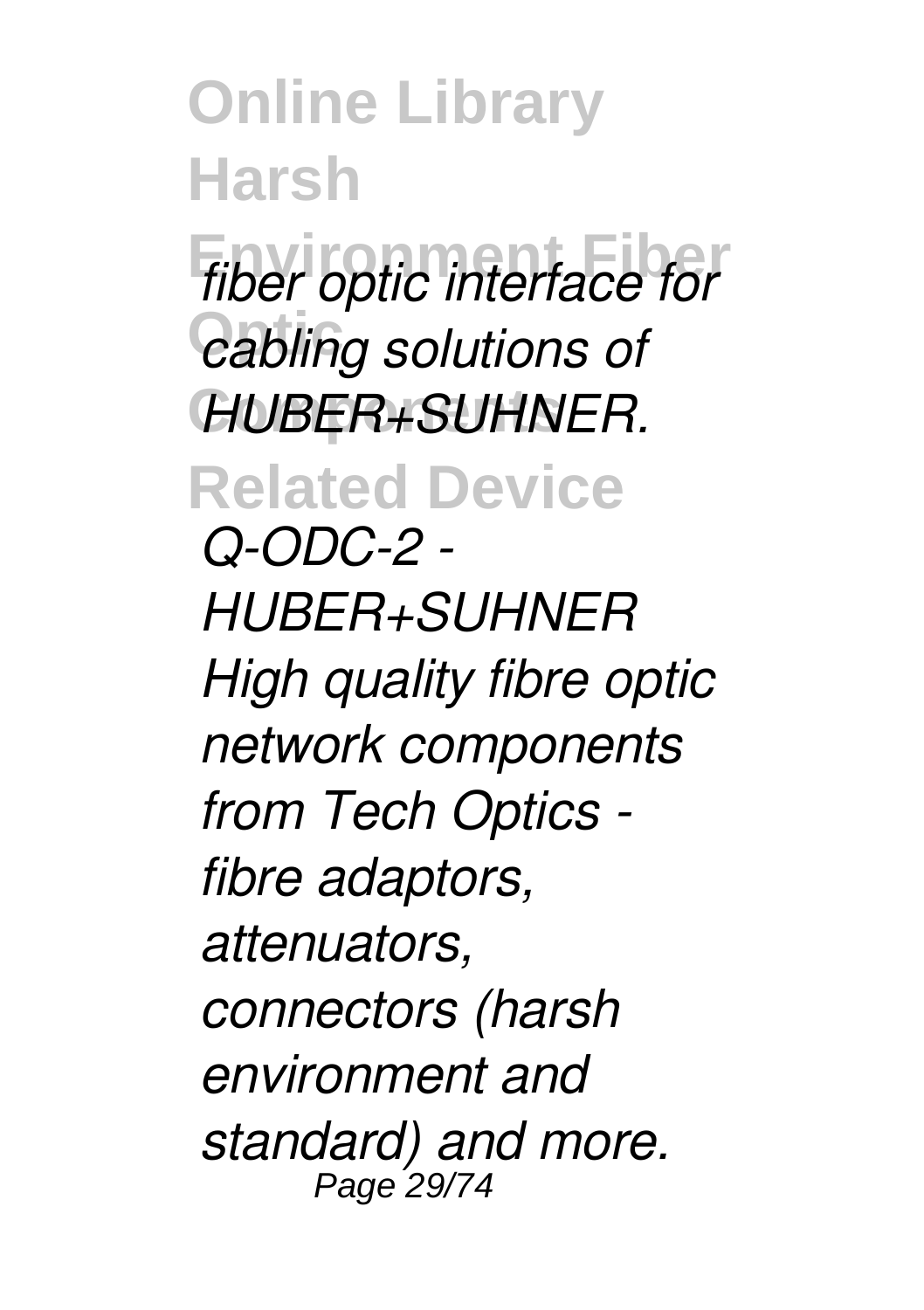**Online Library Harsh Environment Fiber Optic** *TechOptics -* **Components** *Components Stephen Montgomery, Director of the Fiber Optics group at ElectroniCast, commented, "Historically, the market value of harsh environment fiber optic components and devices has been dominated by military/* Page 30/74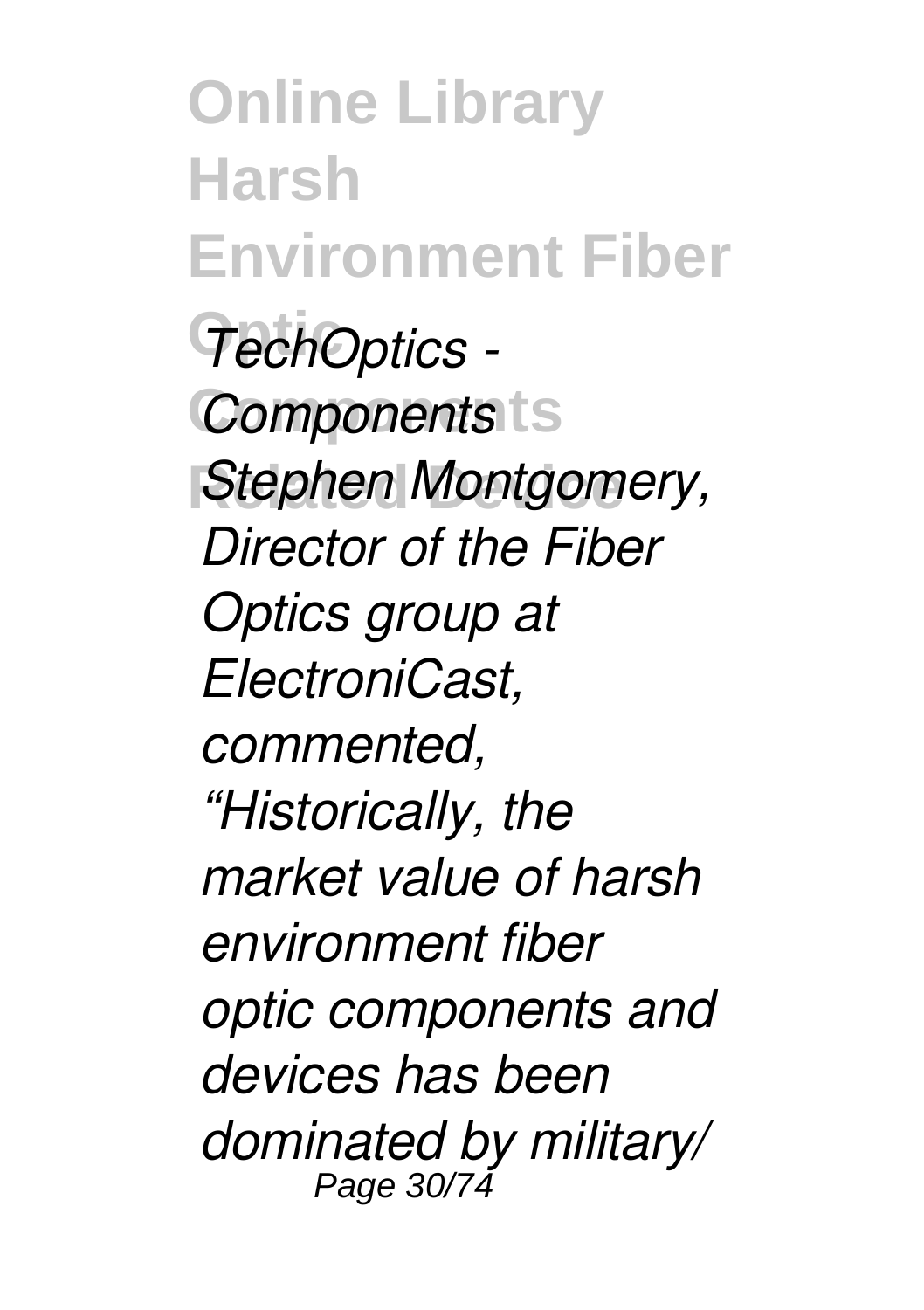**Online Library Harsh** *aerospace-qualified* en  $components$ , with a *G8% share in back in* **Related Device** *2010; however we now forecast that the military/aerospace application's market share will decrease over the forecast period (2015 ...*

*Fiber optic components for harsh environments to grow* Page 31/74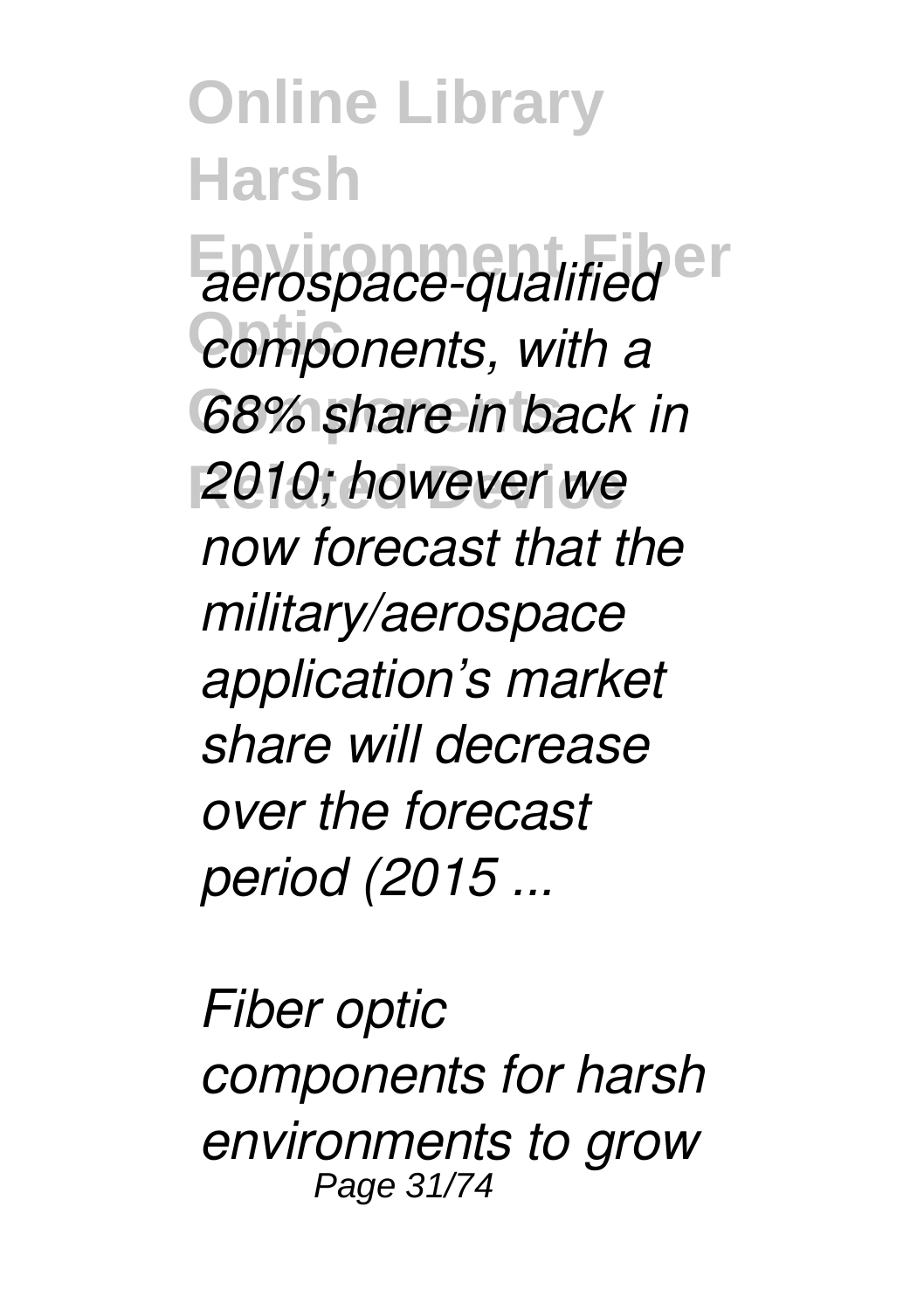**Online Library Harsh Environment Fiber** *14.6 ...* **Optic** *Fiber Optic* **Components** *Components CABLE* **Related Device** *ASSEMBLIES AND ADAPTERS DIAMOND SA | Via dei Patrizi 5 | CH-6616 Losone - Switzerland Tel. +41 58 307 45 45 | e-mail info@diamond-fo.com www.diamond-fo.com MIL-38999 DM4 Family (Harsh* Page 32/74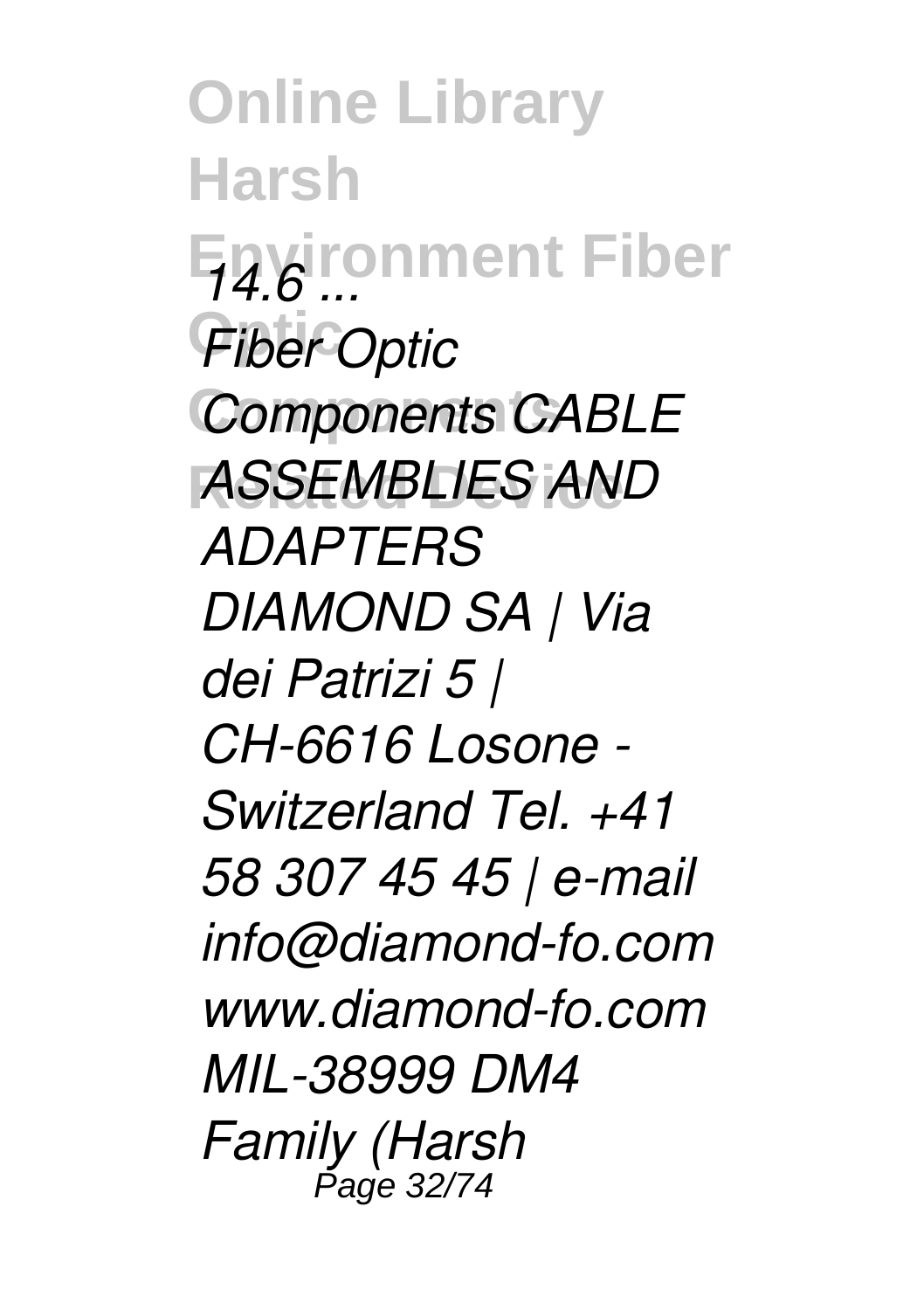**Online Library Harsh** Environment)<sup>nt</sup> Fiber **Optic** *Specifications subject* **to change without Related Device** *notice BDD 1951599 05\_19*

*DIAMOND MIL-38999 DM4 Family Fiber Optic Components (Harsh ...*

*The rugged design makes it particularly suitable for heavy industrial applica-*Page 33/74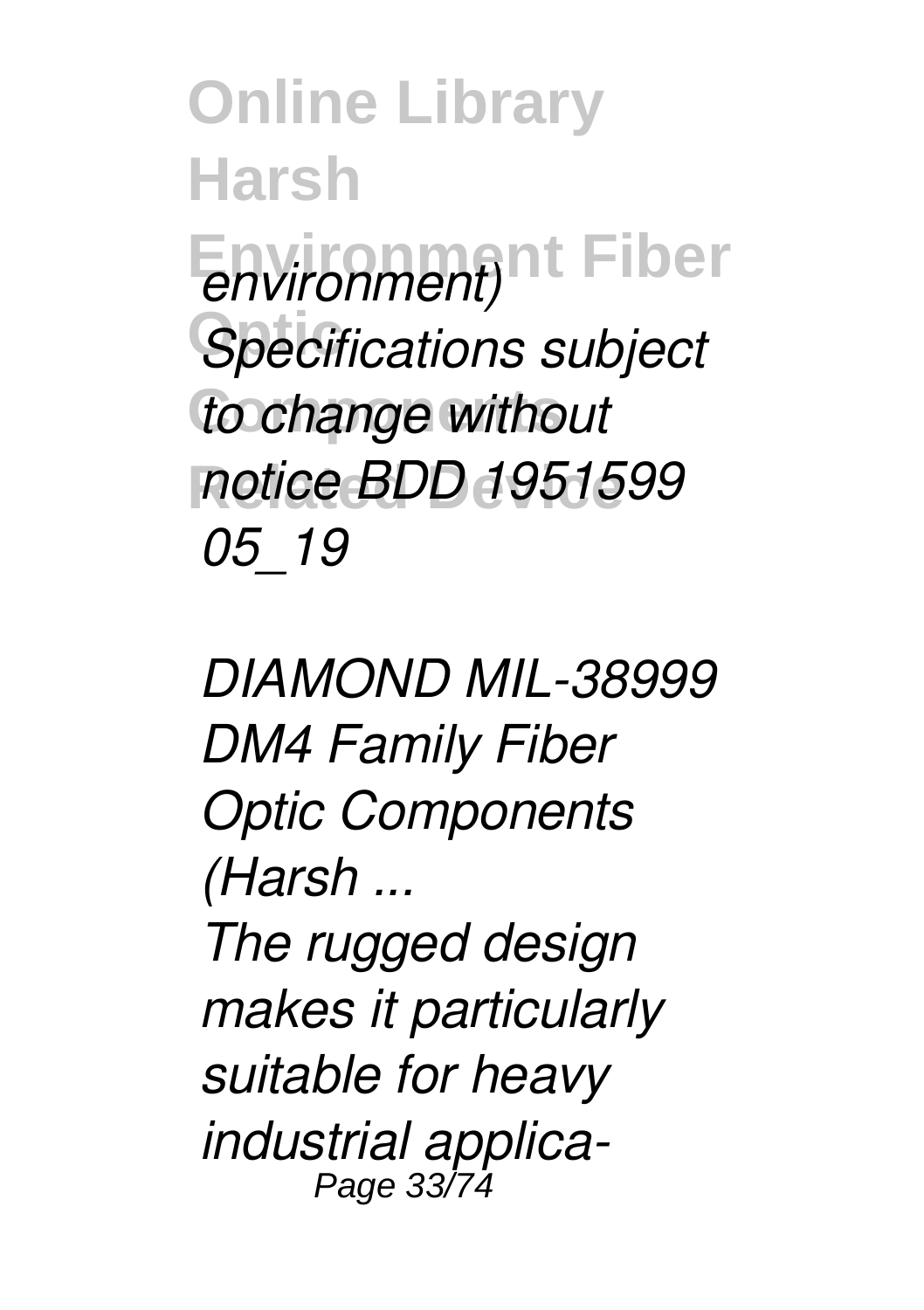**Online Library Harsh** *tions requiring long* **Optic** *transmission* **Components** *distances, high data rates and reliability in harsh environment. The revos E-2000®connector can be terminated on most MM and SM cable constructions.*

*DIAMOND revos E-2000 Fiber Optic Components (Harsh* Page 34/74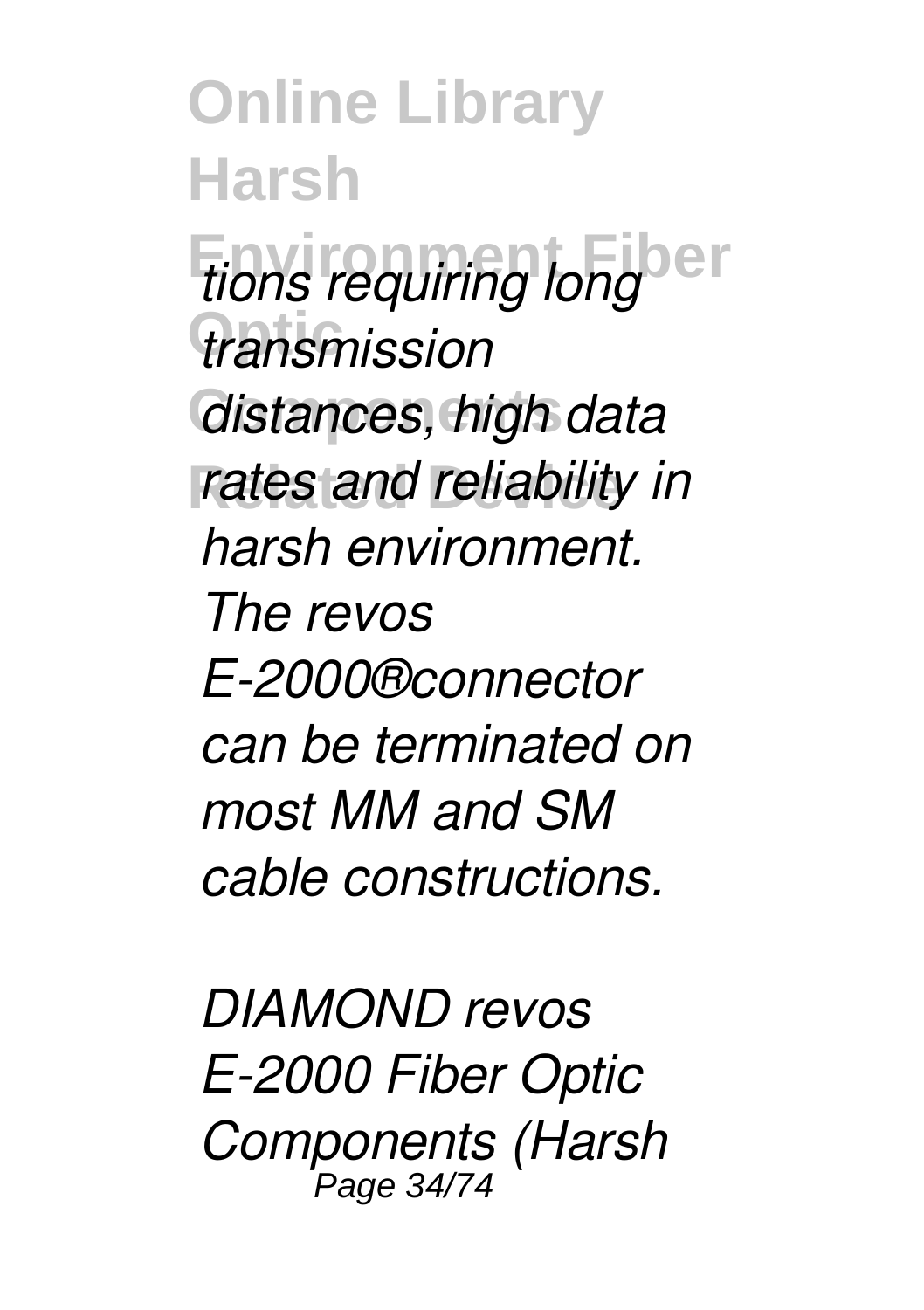**Online Library Harsh Environment Fiber** *...* **Optic** *AFL's portfolio of* **Fiber Optic cables** *suitable for* evice *deployment in the Harshest of environmental conditions extends from highly-flexible, cut-resistant Deployable cables to Double-Jacket Double-Armor Loose-Tube outside plant cables.* Page 35/74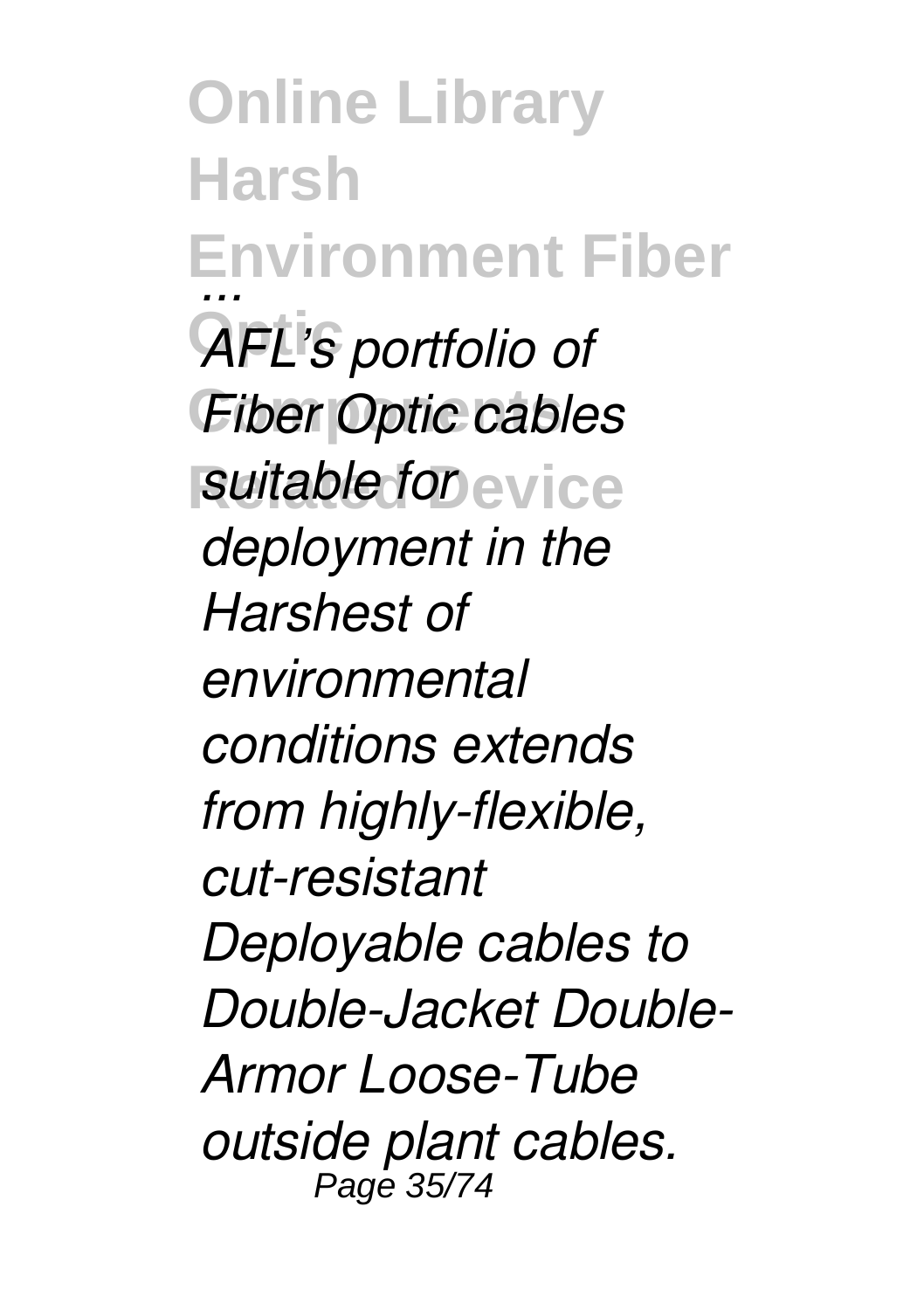**Online Library Harsh These solutions** Fiber **provide** the *bandwidth*, ents performance, and *reliability required in cutting-edge Passive applications.*

*Fiber optic cables for harsh environmental conditions ... Millersville, MD, USA– March 2012 Gould Fiber Optics, a* Page 36/74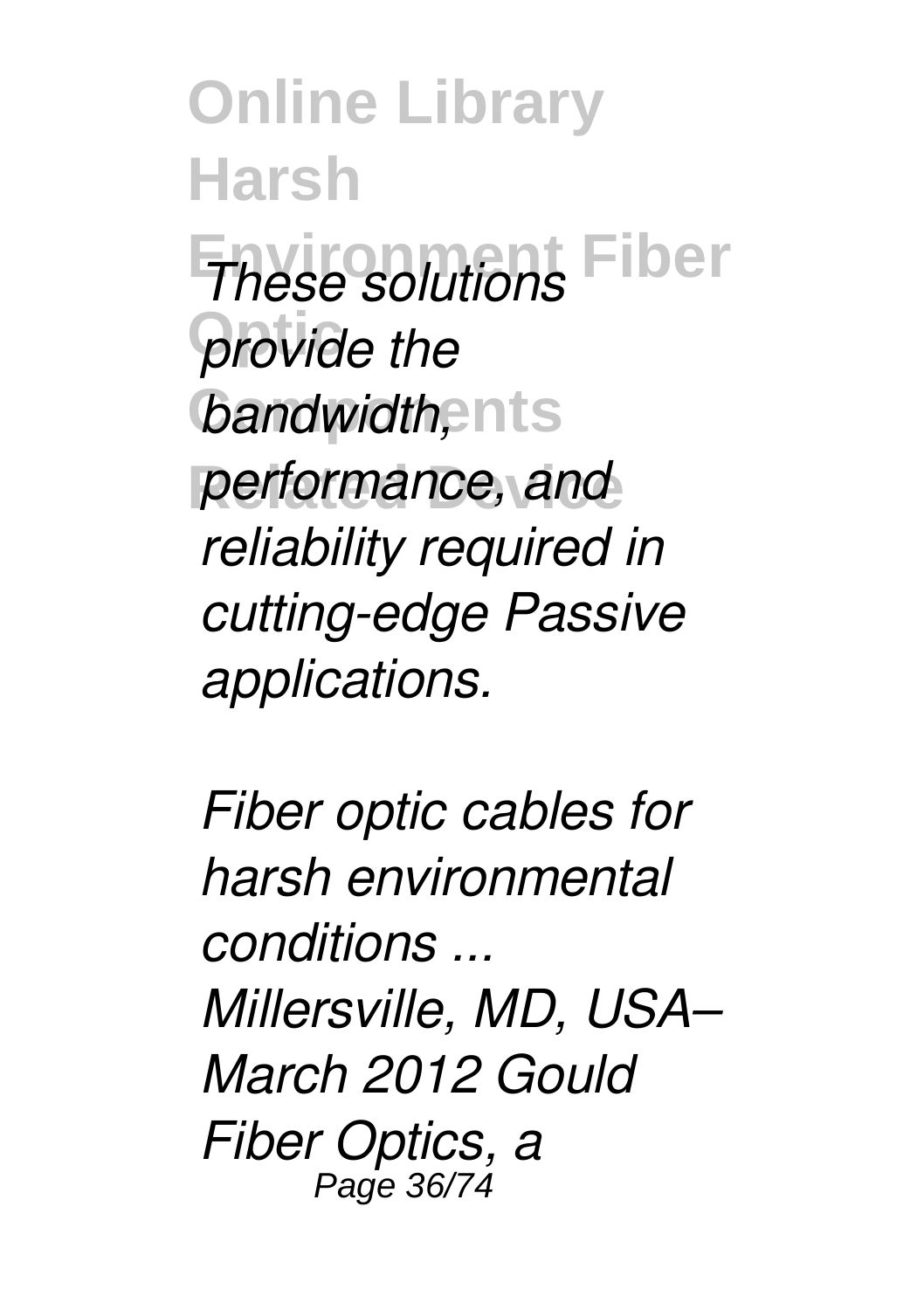**Online Library Harsh** *leading worldwide* ber **Optic** *manufacturer and* **Supplier of premium Related Device** *passive fiber optic, planar components and integrated modules, is pleased to announce, a first in the industry, the introduction of its product line of Damp-Heat and Harsh Environment Resistant PM Couplers.* Page 37/74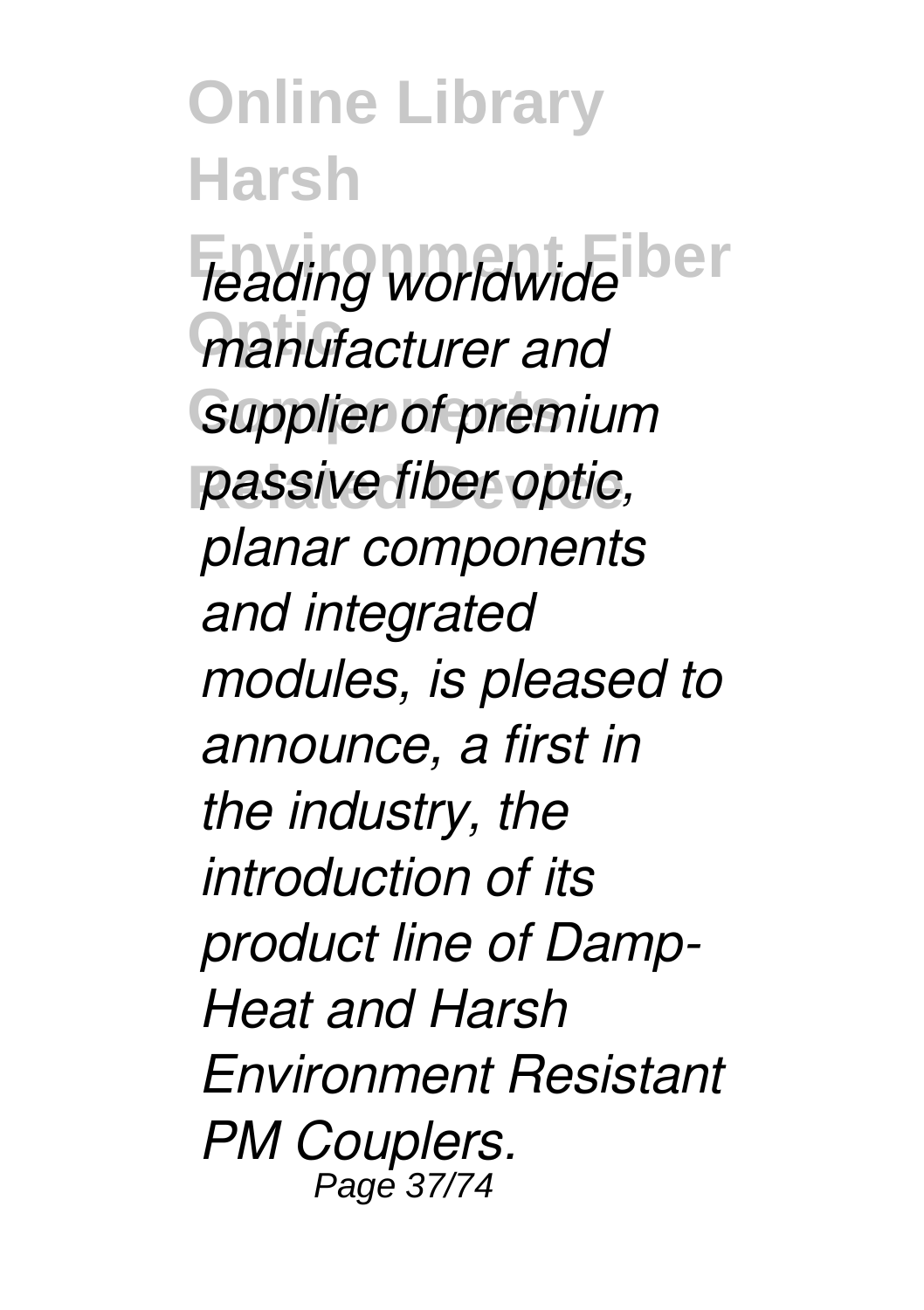**Online Library Harsh Environment Fiber Optic Components Related Device** *Harsh Environment Fiber Optic Hardware Harsh Environment Fiber Optic Cables OCC Harsh Environment Fiber Solutions Fibreco Product Overview Armored Fiber Optic Cable for Harsh* Page 38/74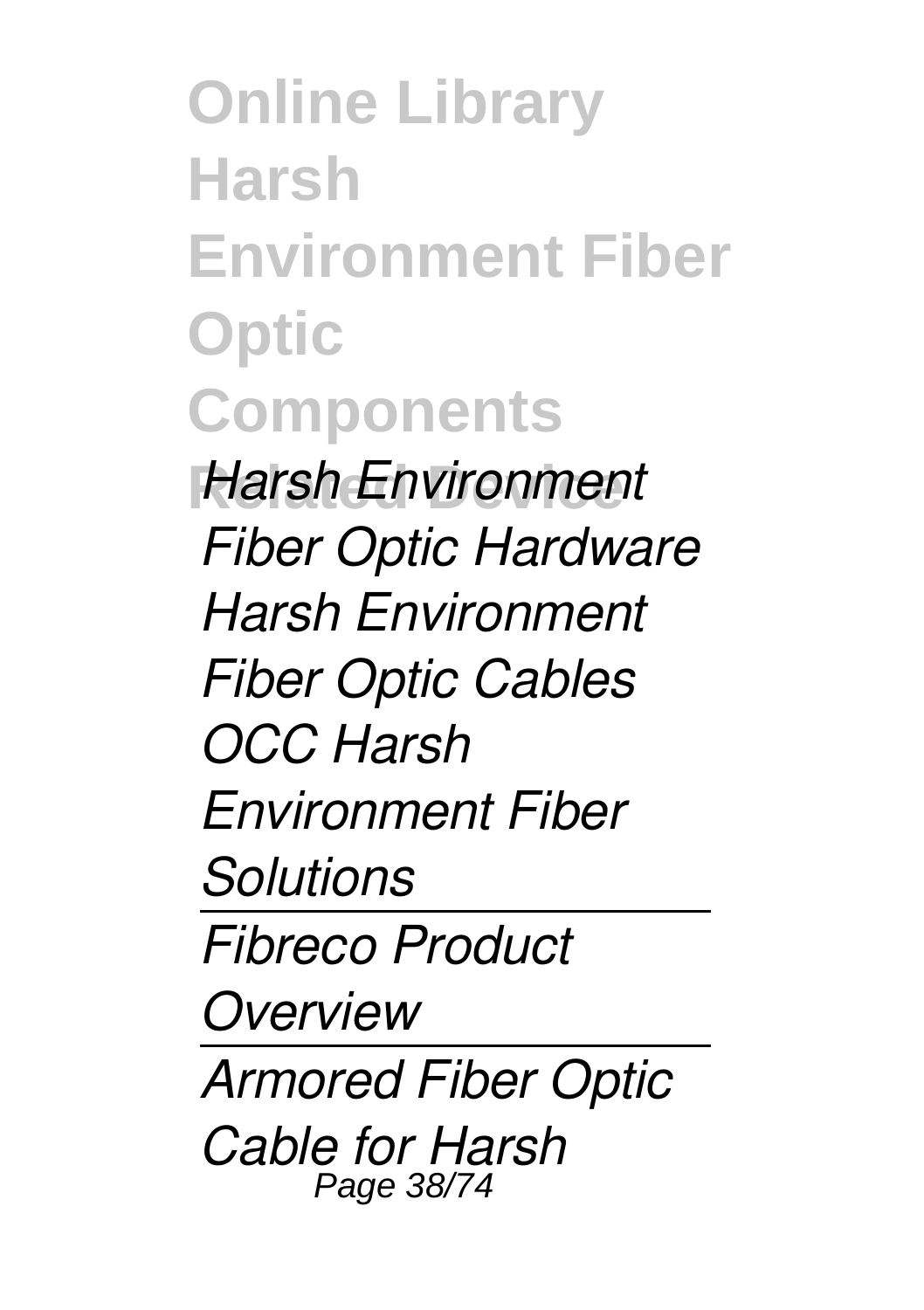**Online Library Harsh Environments** | FS<sup>ber</sup> Depth measurement **through optical fibers:**  $XperYenZTM$ <sub>Vice</sub> *measures distances in harsh environments Fiber Optics in the LAN and Data Center HUAWEI Understand ODN in 4 Minutes V1.0 On-Demand: Fiber Optic Network Design (pt. 1) How Undersea* Page 39/74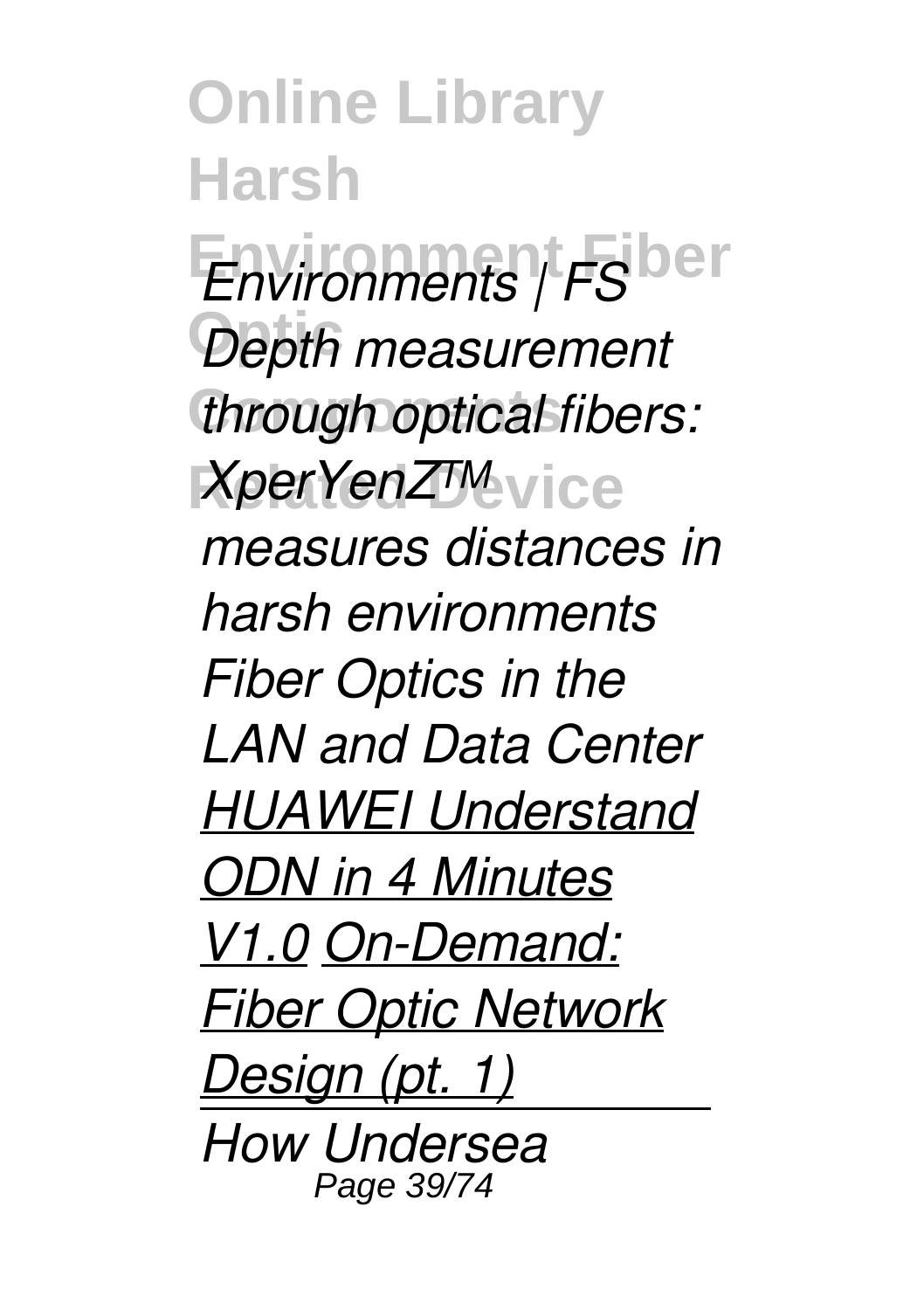**Online Library Harsh** *Internet Fiber Optic* Cables Are Laid On **The Ocean FloorOn-***Demand: Fiber Optic Network Design, Part 1*

*Tactical Fiber Optic Cable for Military and Harsh installations Horizontal Directional Drilling / Boring (HDD): How the Drill Bit is SteeredFiber 101* Page 41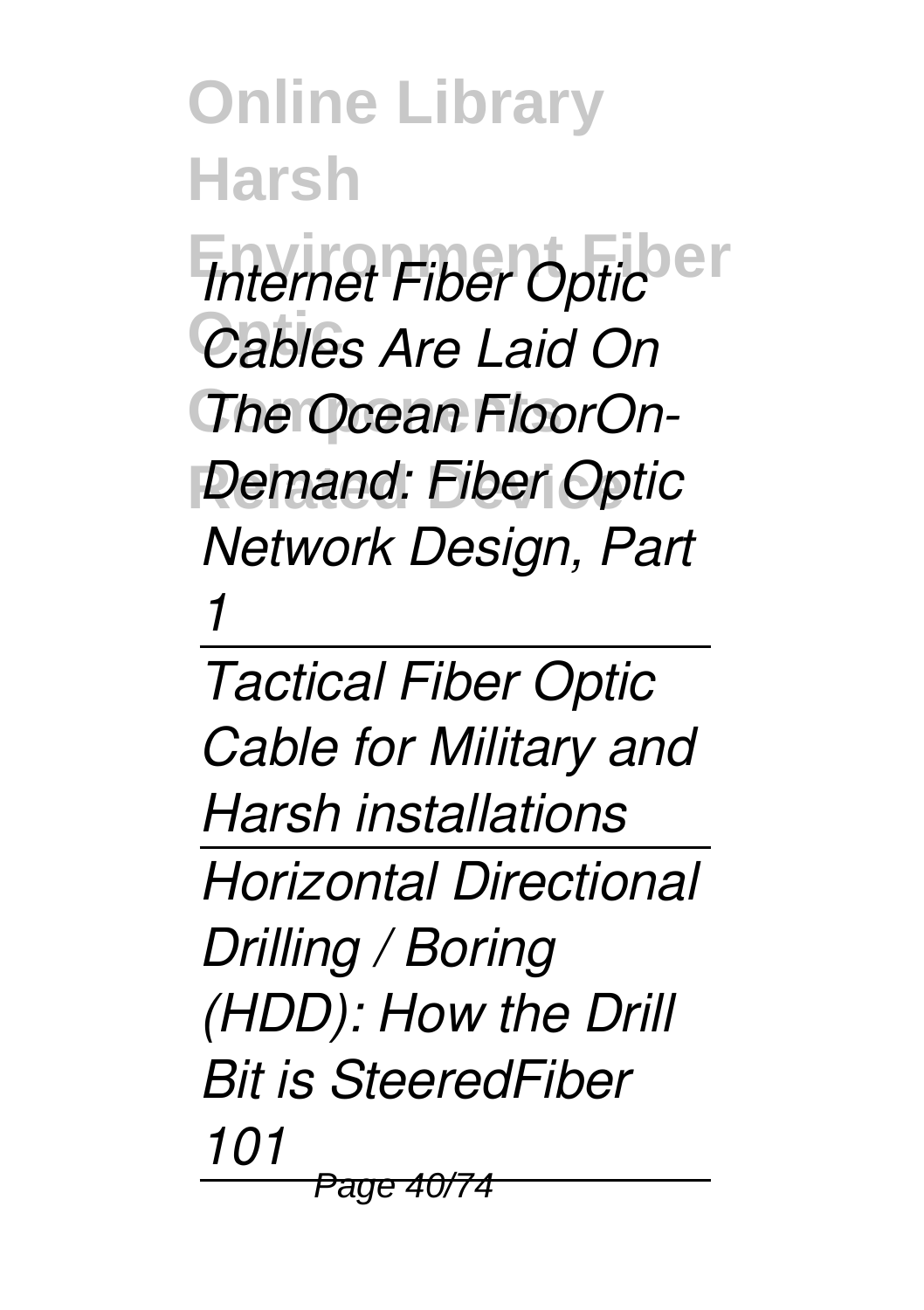**Online Library Harsh** *Network Twont Fiber* **Optic** *Buildings with Fiber* **Coptic Cable Fiber** *<u>optic</u> cables: How they work FO Outlet / Optical Termination Outlets [FCIX] Overview of Fiber Optic Transceivers 1U Rack Mount Fiber Optic Patch Panel Cabling Solution | FS Cable vs DSL vs Fiber Internet* Page 41/74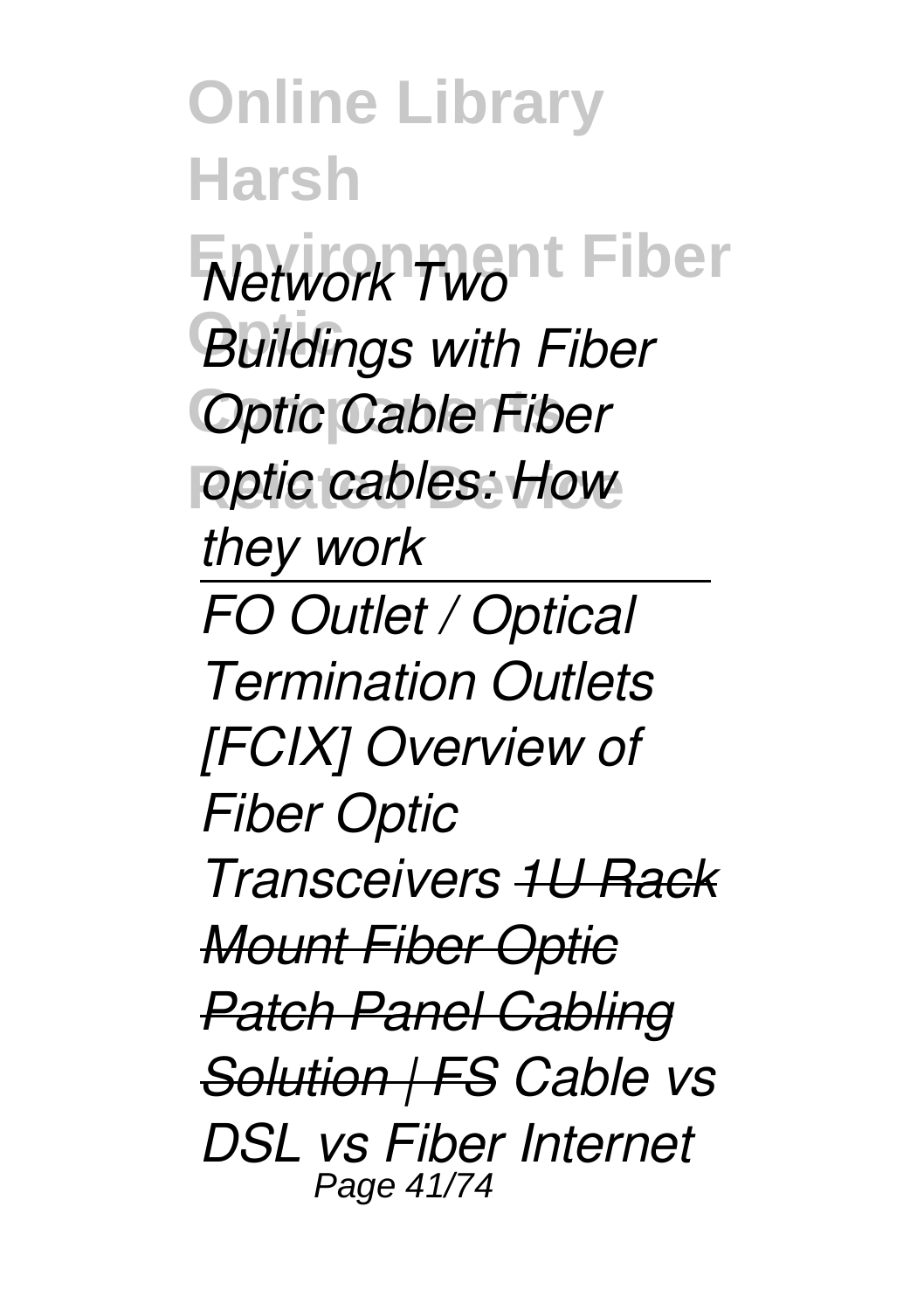**Online Library Harsh**  $Explained How to$ **Optic** *Terminate Fiber Optic Network Cable OPM* **Related Device** *(Optical Power Meter) - Fiber Optic Tester training video Harsh Environment Fiber Optic Components \u0026 Related Device FOSA webinar Promoting Fiber Optic Sensing in the Upstream Oil and Gas* Page 42/74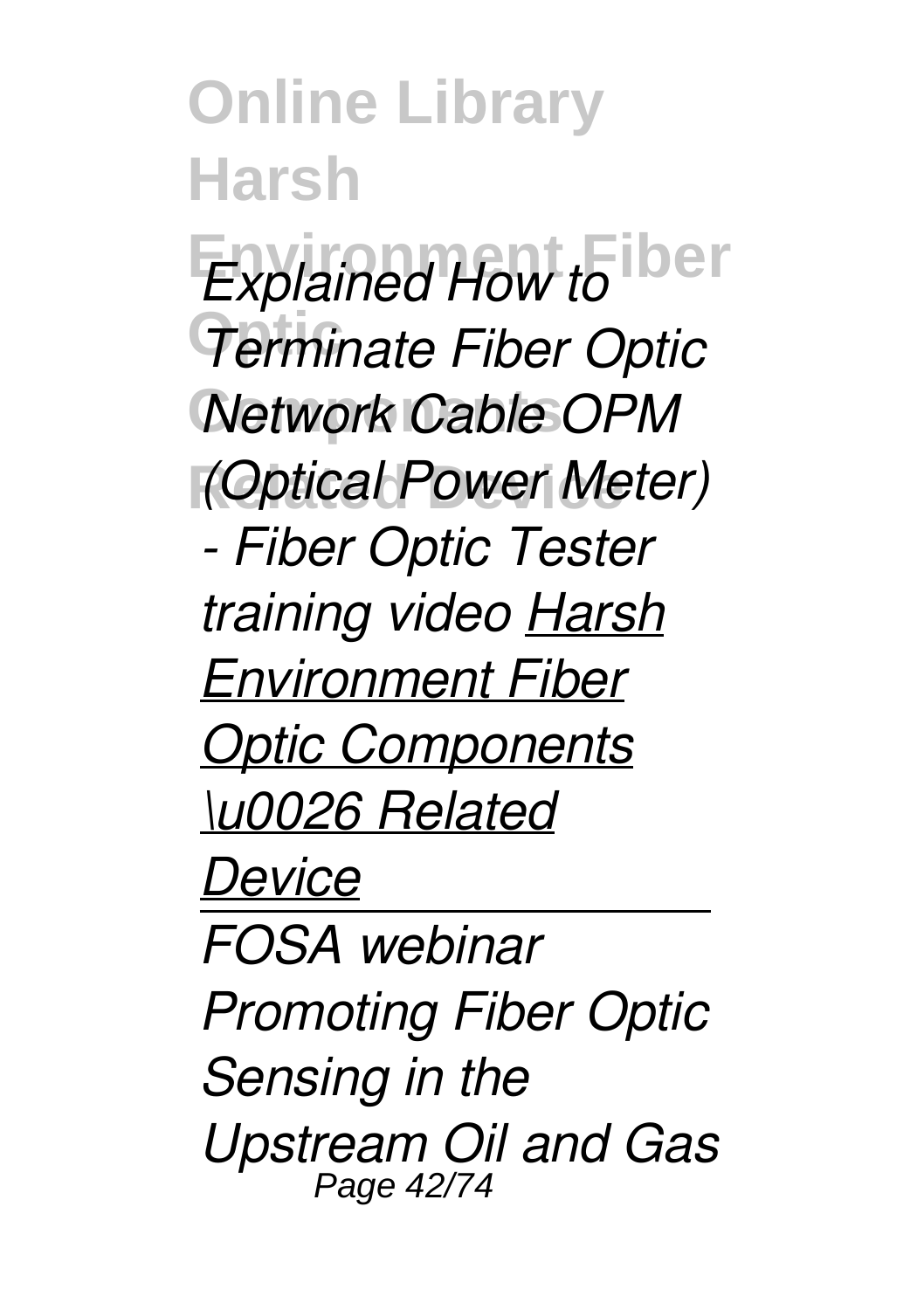**Online Library Harsh** *Industry - SEAFOM* er **Optic** *FOA Lecture 4: Fiber* **Coptic Cables Fiber** *Optics Cabling and Testing 101 MōVI XL Fiber Optic Gyro (FOG) Gel vs. Dry Fiber Optic CablesRugged high performance fiber optic interconnects Underground Fiber Optic Cable Installation Harsh* Page 43/74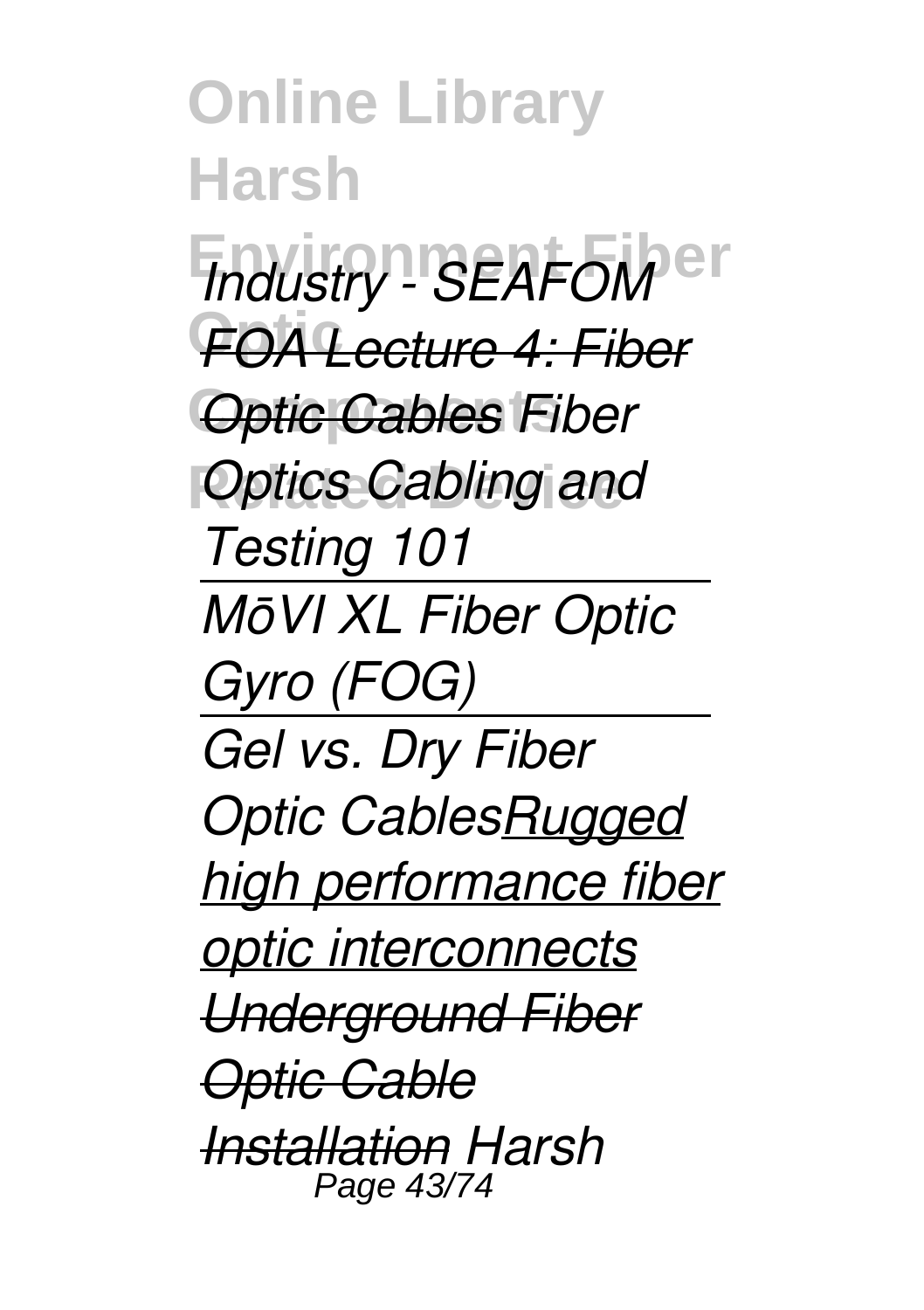**Online Library Harsh Environment Fiber** *Environment Fiber* **Optic** *Optic Components Fiber-Optic* nts **Components: Harsh***environment optical fiber coatings: Beauty is only skin deep Withstanding high temperature. Harsh environments frequently translate to high temperatures. While most acrylates are... Beyond 300°C.* Page 44/74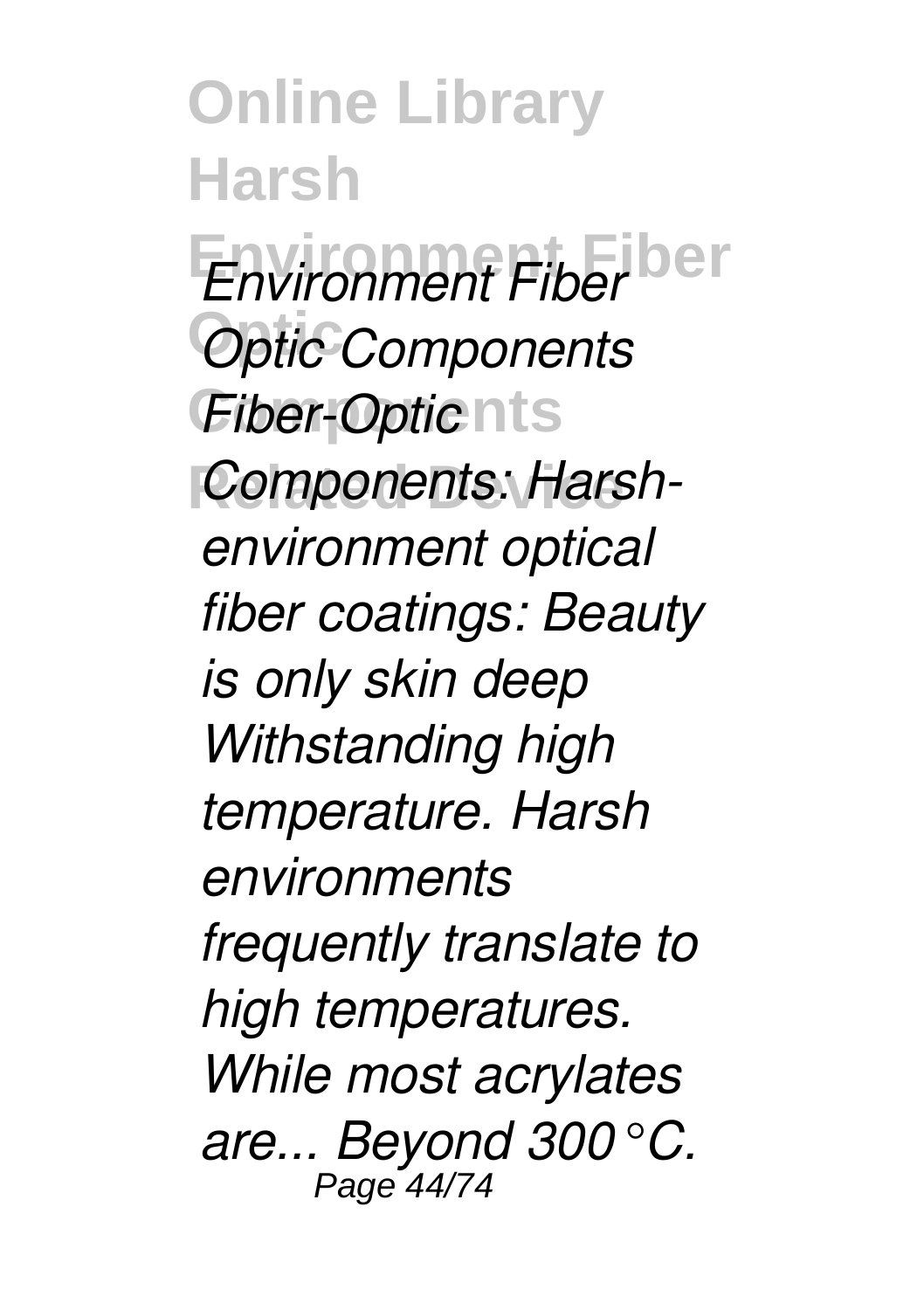**Online Library Harsh For applications Fiber Optic** *beyond 300°C, the* **Conly current options** *are metallized ice* 

*Fiber-Optic Components: Harshenvironment optical fiber ... This is why harshenvironment fiber optic components are critical in applications and systems where* Page 45/74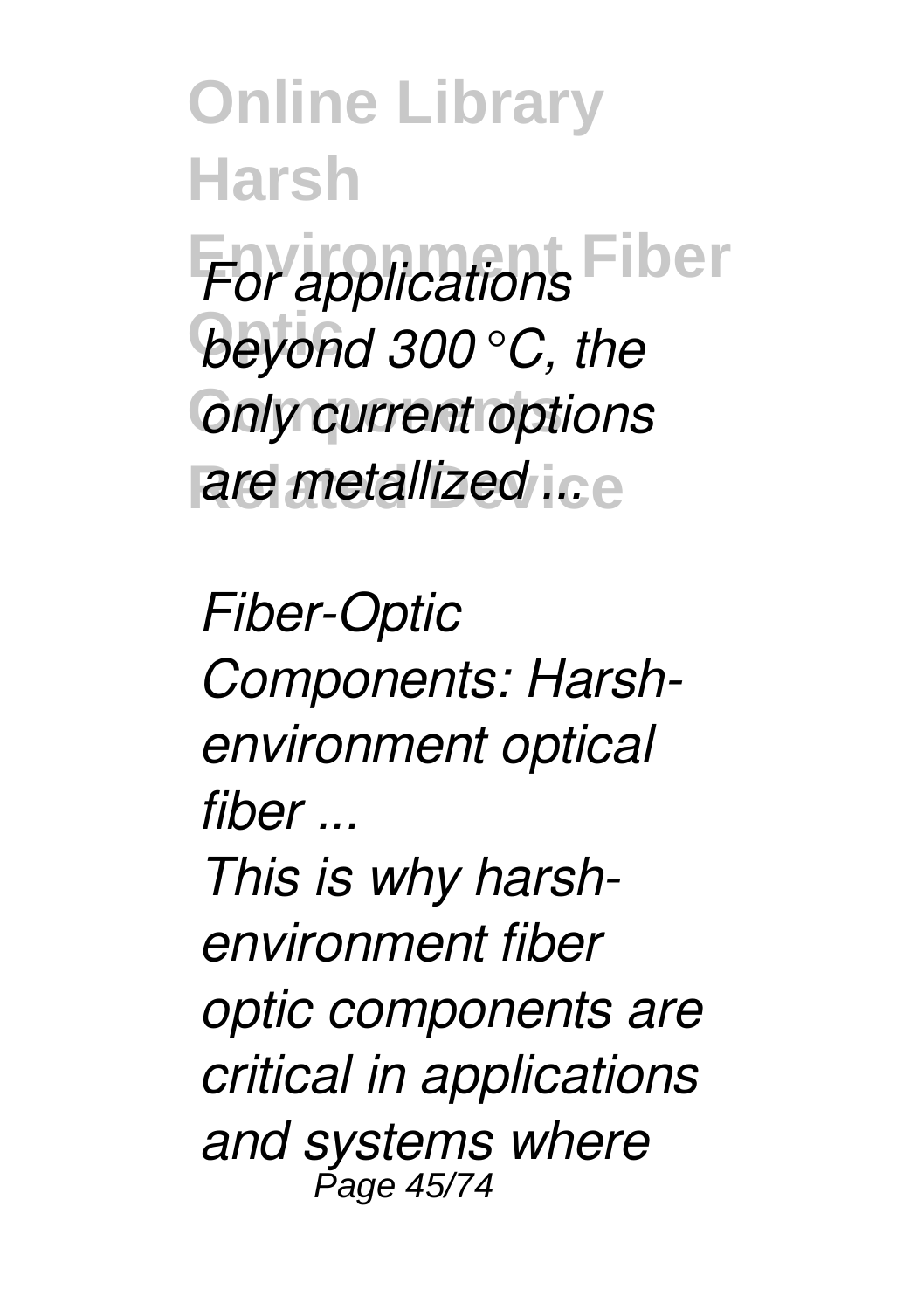**Online Library Harsh** *bare fiber would* Fiber  $o$ *dherwise be prone to* failure. "Harsh-S *<u>environment fiber</u> optics" is an overarching term that encompasses a variety of scenarios, each imposing different conditions that threaten the integrity of fiber communication lines. Any environmental* Page 46/74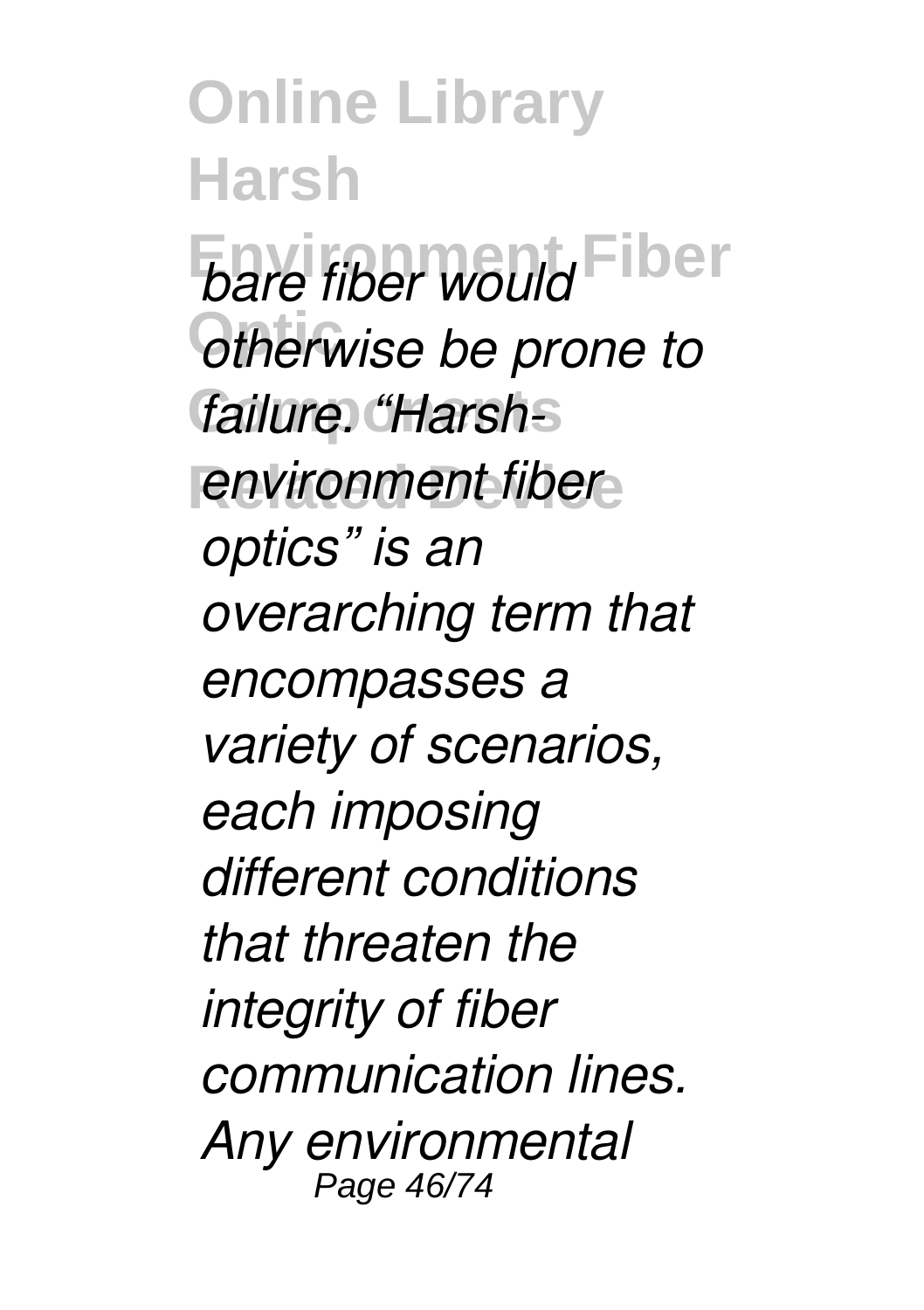**Online Library Harsh** *<u>condition</u>* requiring **ber** that extra features or **protection be built into** a cable to ensure *reliability can be considered a fiber optic harsh ...*

*Harsh-Environment Fiber Optics for Aerospace | Features*

*Harsh environment connectors are* Page 47/74

*...*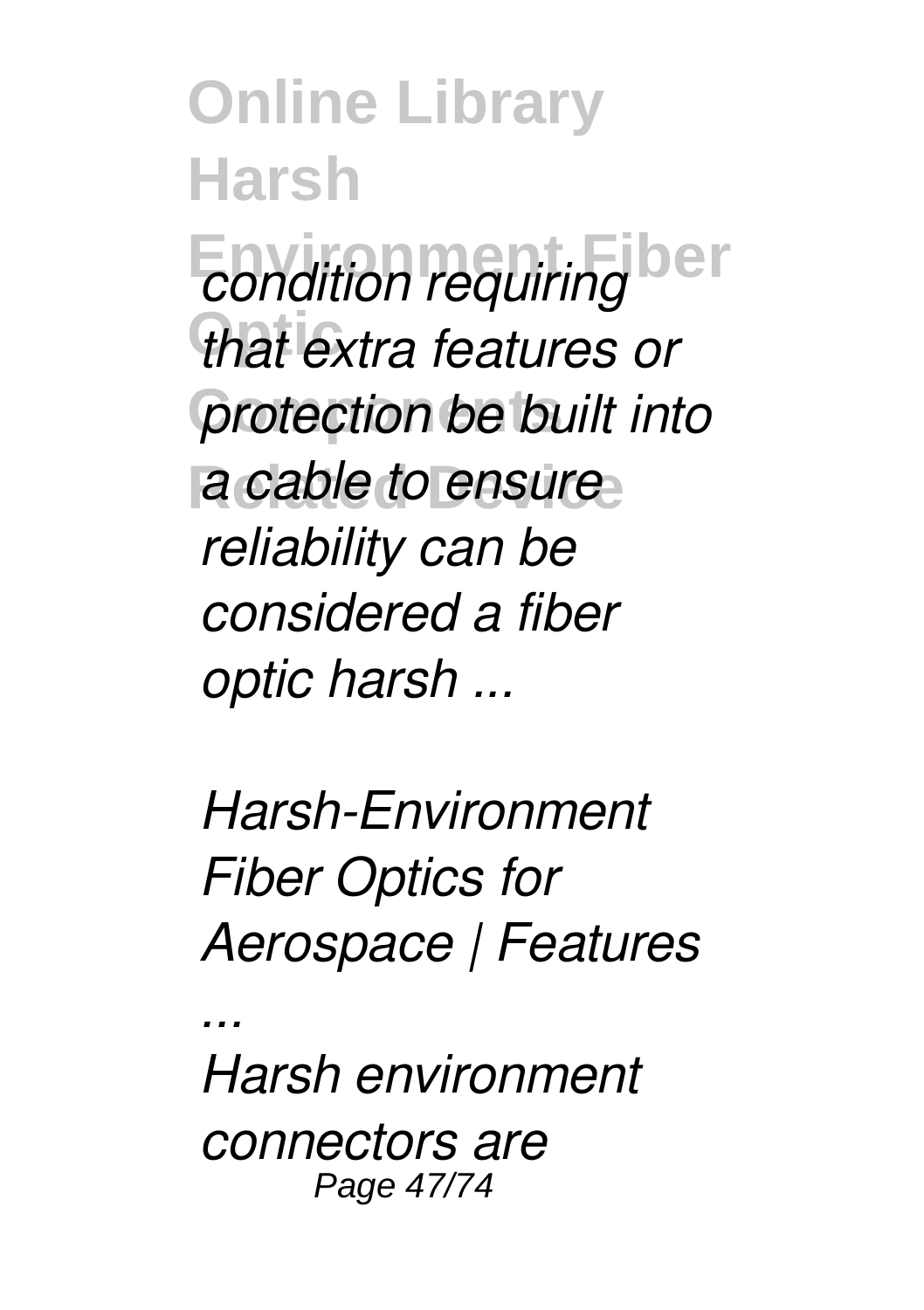**Online Library Harsh** *installed in many* lber *different types of* **Components** *environments such as coastal areas, wind turbines, urban buildings, and rural tower sites where extreme temperatures, vibration, salt mist, dirt and humidity are all typical challenges. Therefore robustness and reliability are crucial for fiber optic* Page 48/74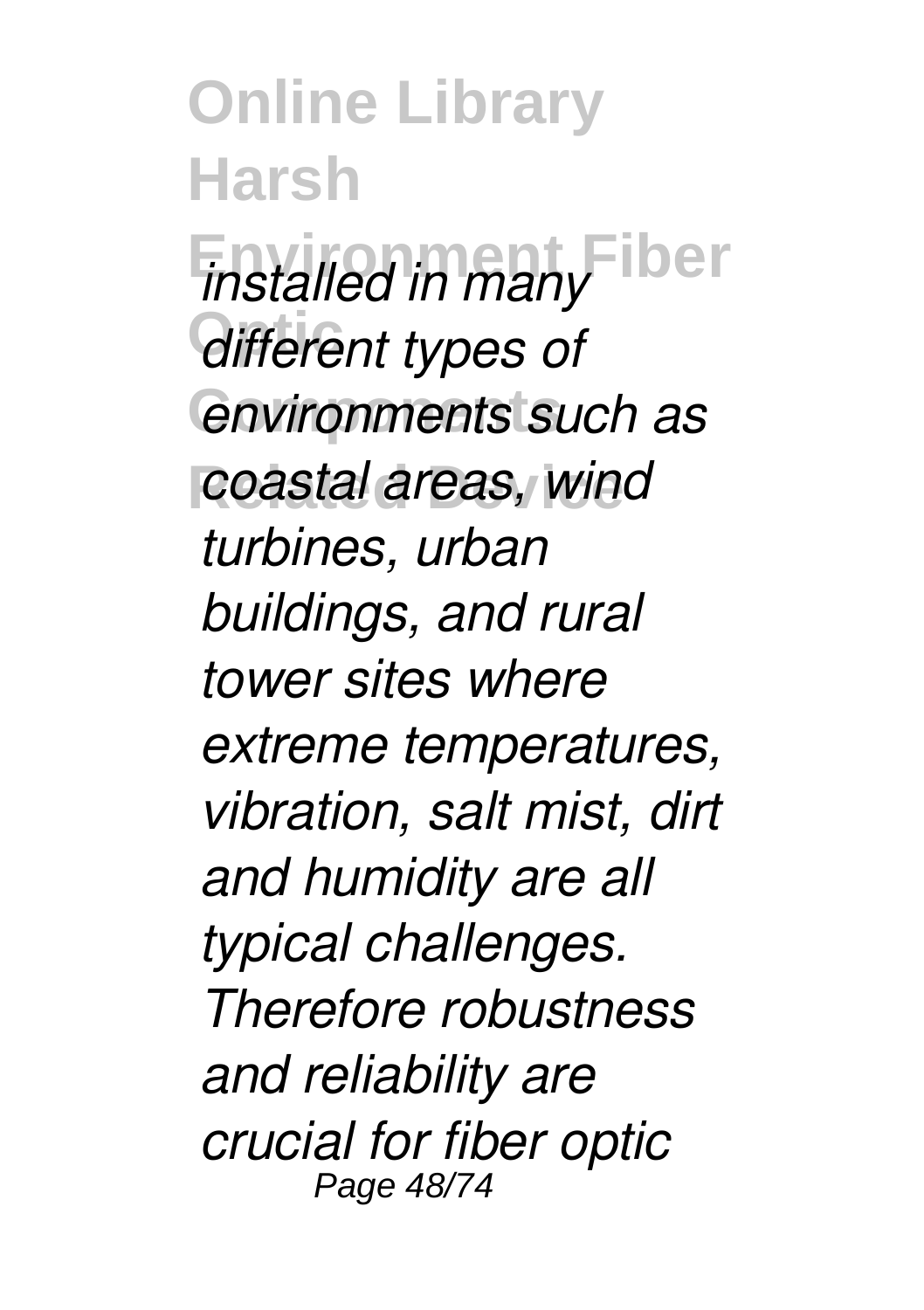**Online Library Harsh Environment Fiber** *interfaces.* **Optic** *Additionally, the interface needs to be safe to install and must not cause any installation errors – this is essential to compensate for unskilled installers.*

*Harsh environment connectors - HUBER+SUHNER According to the* Page 49/74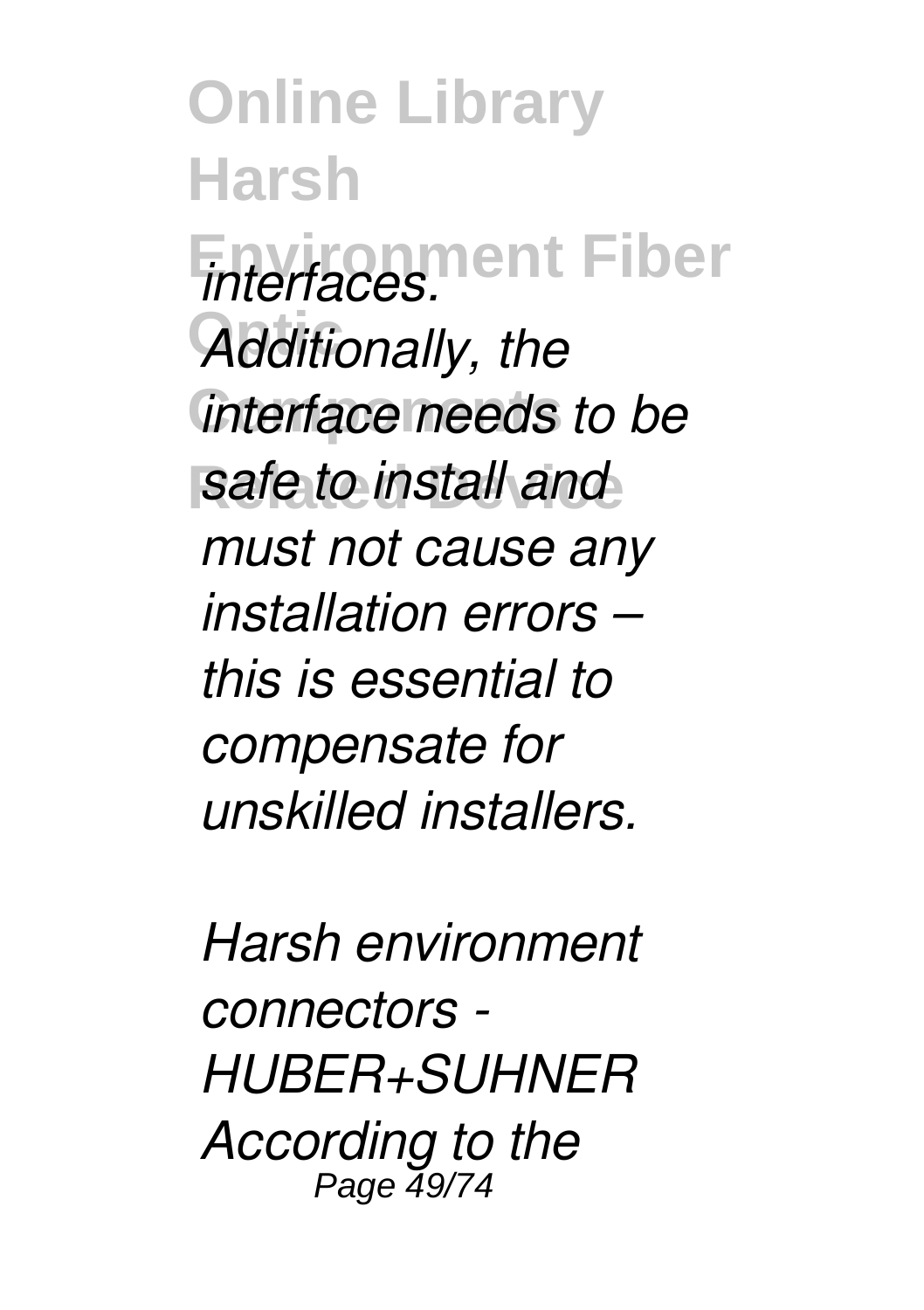**Online Library Harsh** *study, the worldwide* **Optic** *value of Harsh* **Components** *Environment Fiber Poptic (HEFO) components reached an estimated \$2.74 billion last year (see Figure 1). In this new market study, for the first-time - the author added the consumption totals of fiber point sensors used in harsh* Page 50/74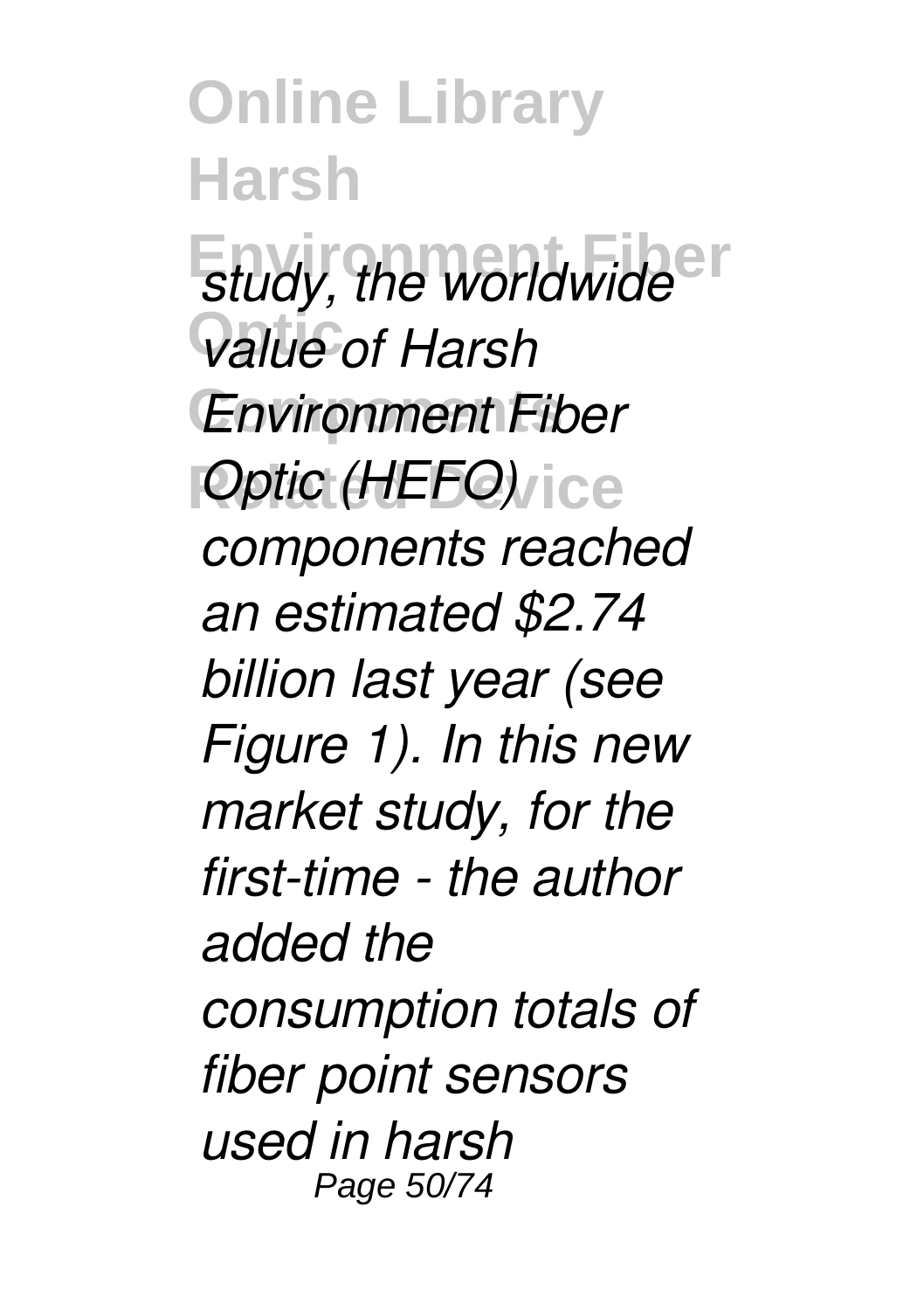**Online Library Harsh Environments to the Optic** *total value data.* **Components Harsh Environment** *Fiber Optic Components/Devices Market ... Harsh Environment Fibre Optic Assemblies High quality UK manufactured harnessing using multiple vendor* Page 51/74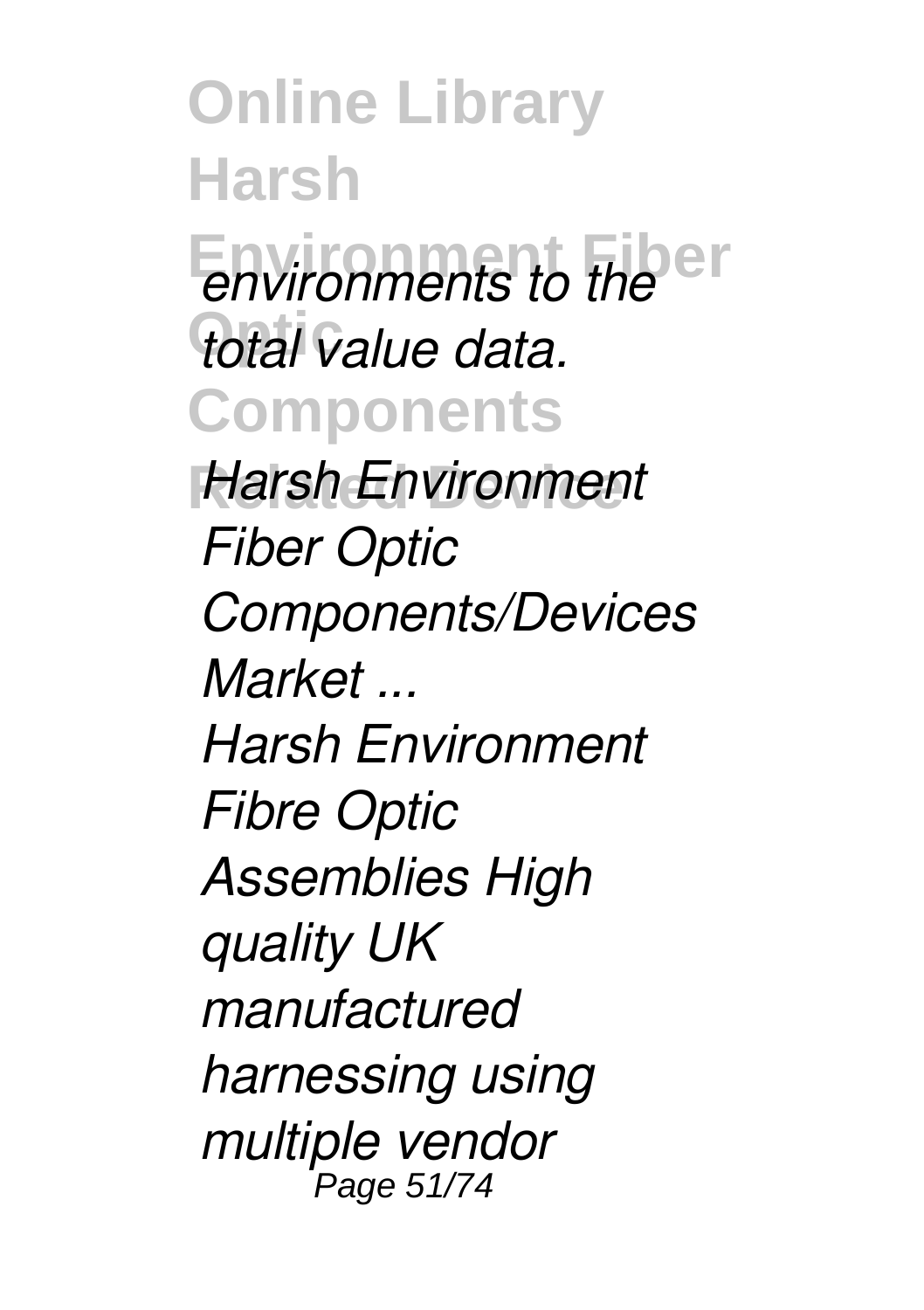**Online Library Harsh** *<u>components</u> Tech* **ber Optic** *Optics manufacture a huge range of fibre <u>optic</u> cable* evice *assemblies for standard and harsh environment applications.*

*Harsh Environment Fibre Optic Assemblies - Tech Optics Market Research* Page 52/74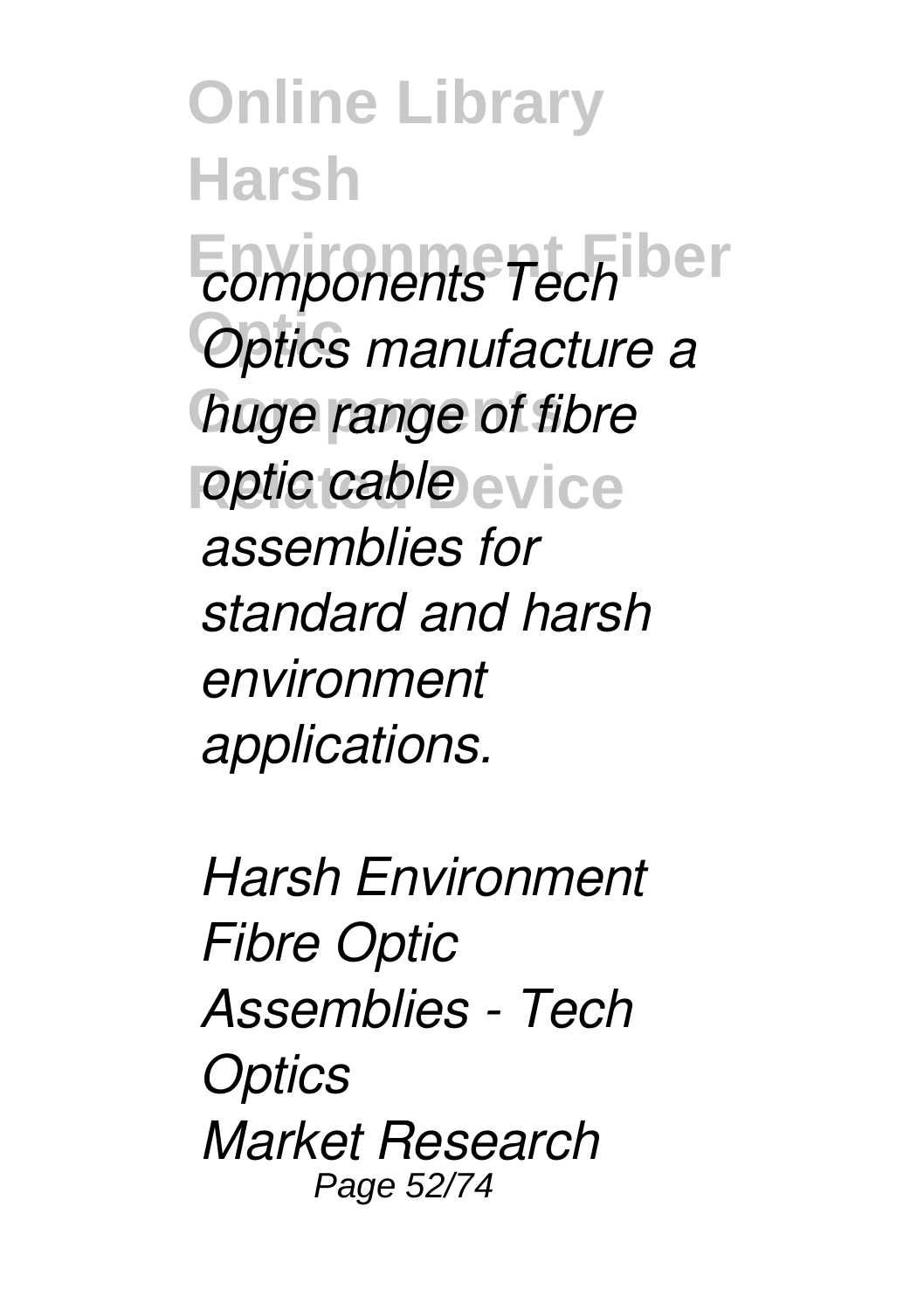**Online Library Harsh Report Summary. iber Optic** *Harsh Environment Fiber Optic* nts *Components &* ce *Related Device/Parts Global Technology and Market Forecast 2017-2027 report is published on February 28, 2018 and has 471 pages in it. This market research report provides information about* Page 53/74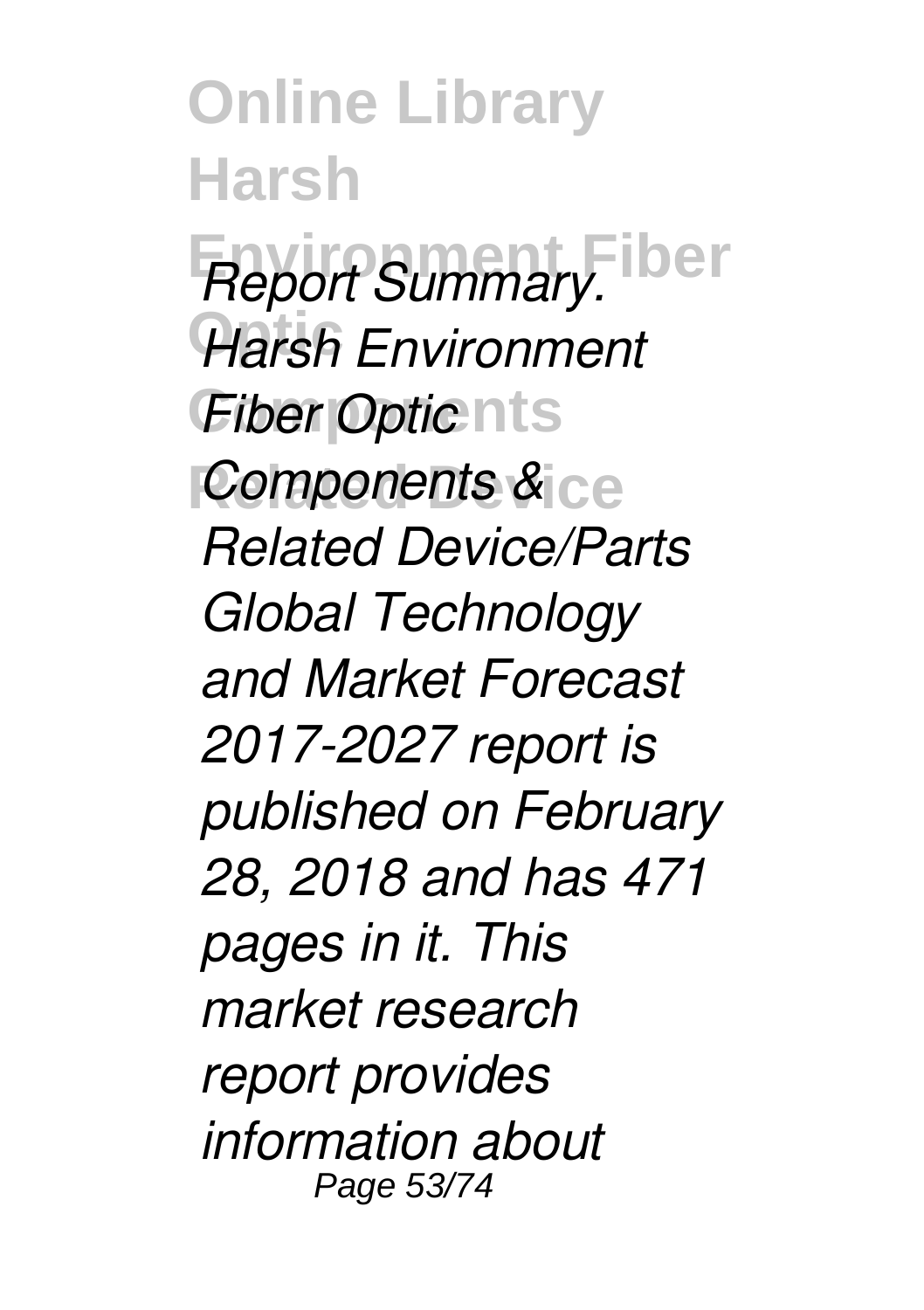**Online Library Harsh** *Computing &*nt Fiber Electronics, Electrical **Components** *Components,* **Related Device** *Electrical Products industry.*

*Harsh Environment Fiber Optic Components & Related Device ... AFL's Verrillon® harsh environment fibers are manufactured with a wide range of* Page 54/74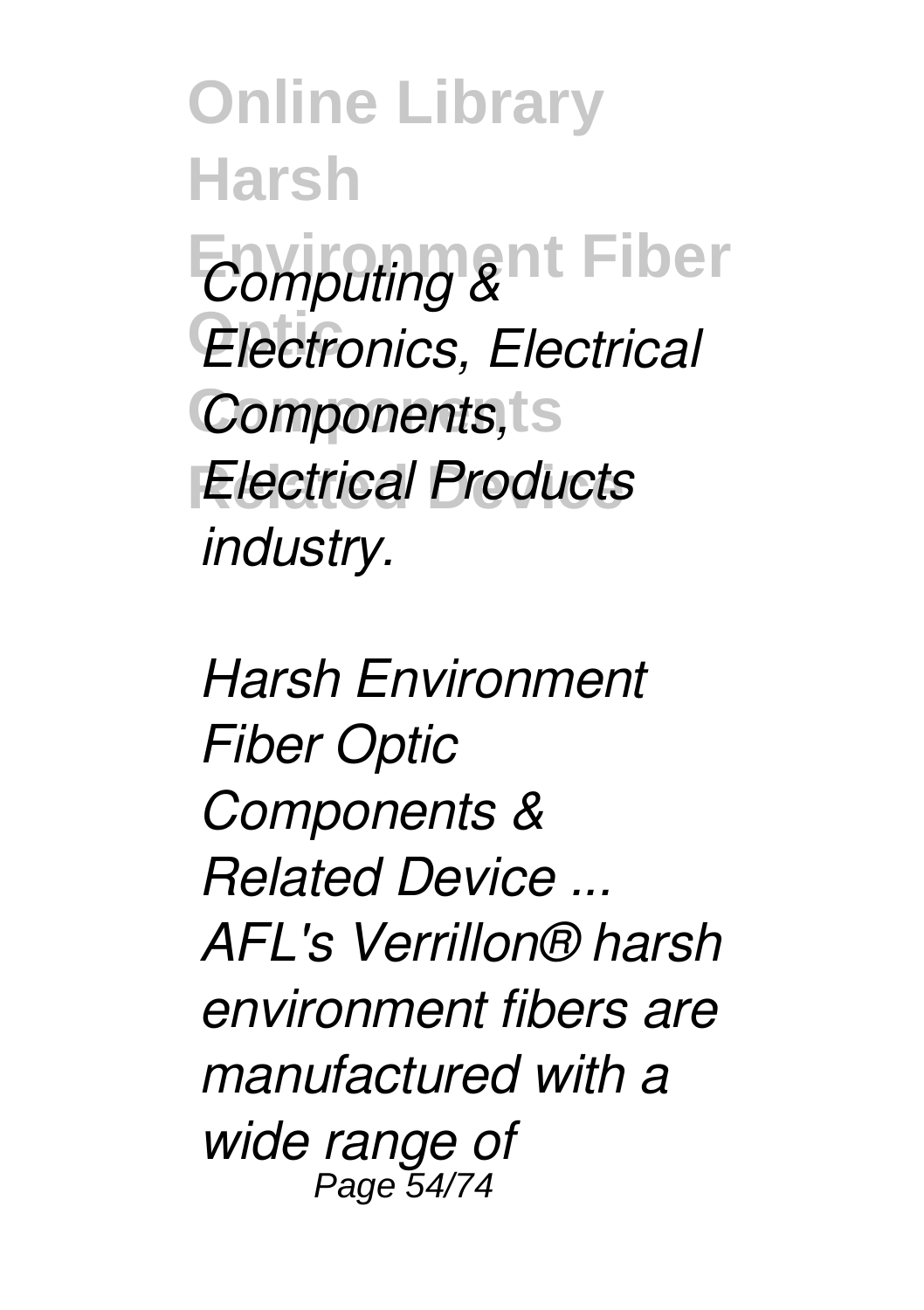**Online Library Harsh Environment Fiber** *polymeric coatings*  $\widetilde{h}$ *including Polyimide,* **Components** *Silicone, Silicone-PFA <u>and High Temperature</u> Acrylates. In addition, our Verrillon optical fibers are available with a hermetic coating that prevents hydrogen, moisture and acid ingression.*

*Harsh Environments fiber optic products -* Page 55/74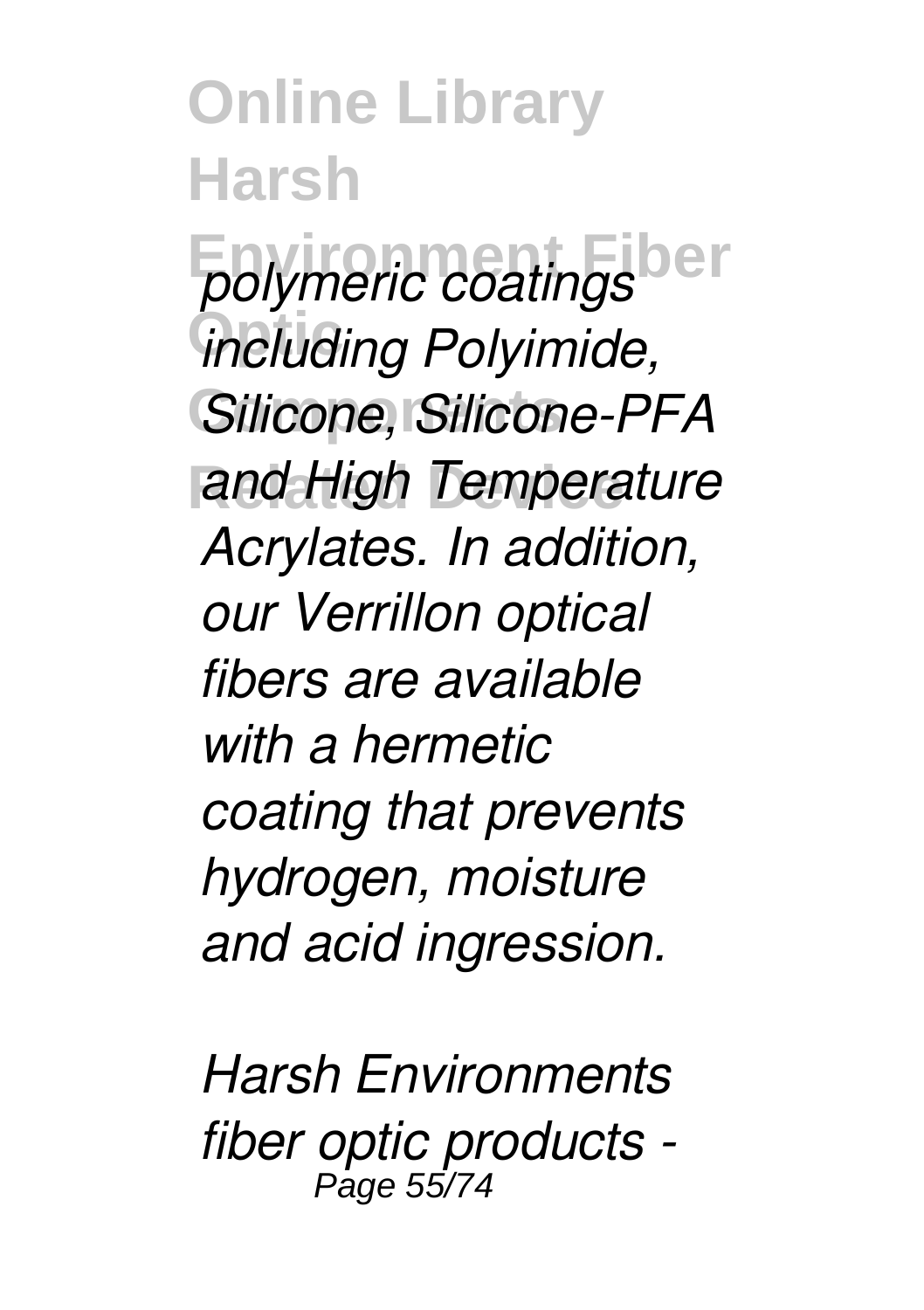**Online Library Harsh Environment Fiber** *AFLGlobal.com* **Optic** *Harsh-environment fiber-opticents components in* ce *military/aerospace applications typically are designed for use in a very specific "platform" (such as an attack fighter aircraft or submarine), and there...*

*Harsh-environment* Page 56/74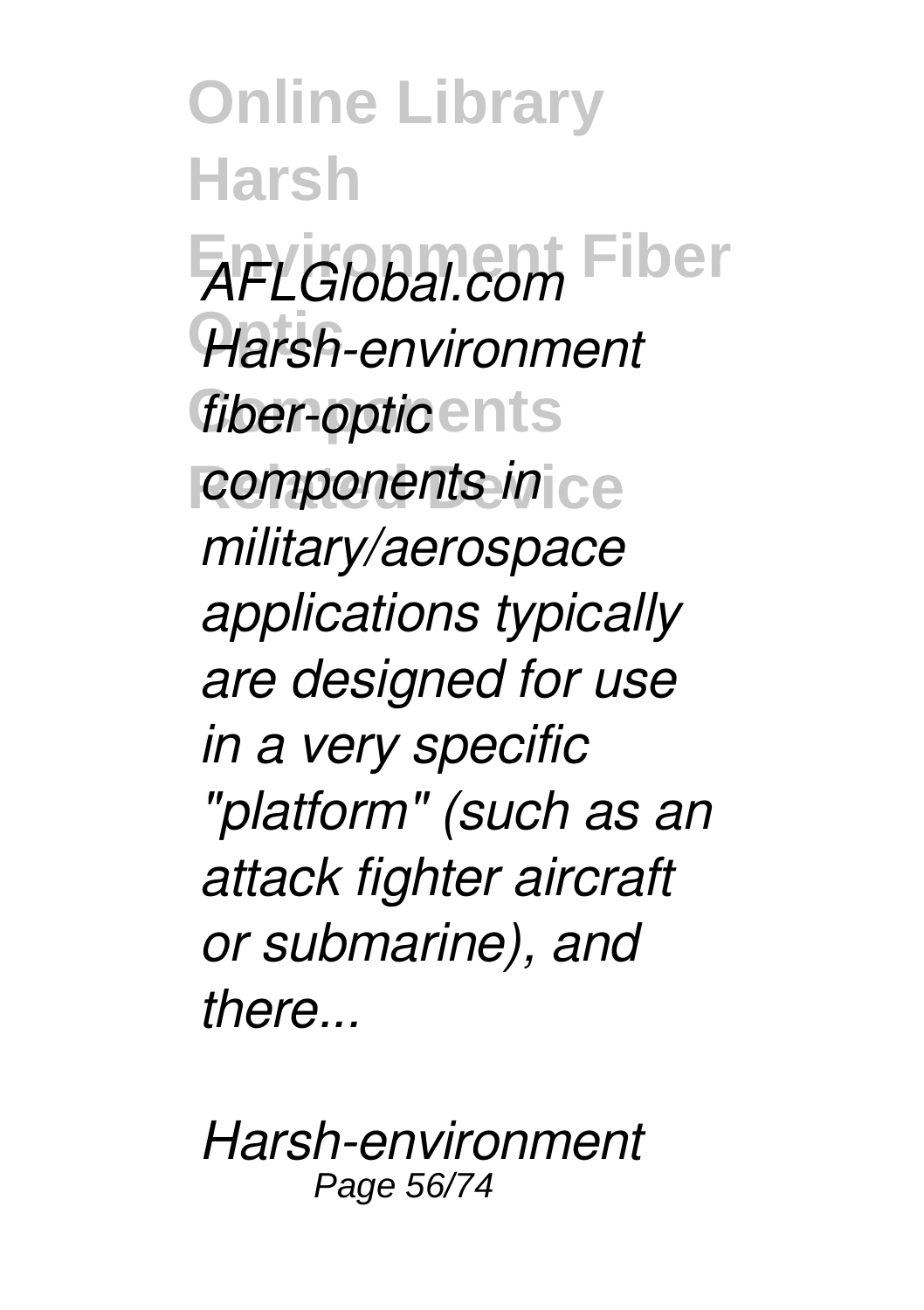**Online Library Harsh** *fiber optics lead* Fiber **Optic** *growth | Lightwave* **Components** *Harsh Environment* **Fiber Optic Connector** *Selection. Introduction. Whether natural or manmade, cataclysmic or catastrophic, rugged and unforgiving environments call for the use of highperformance fiber optic connectors.* Page 57/74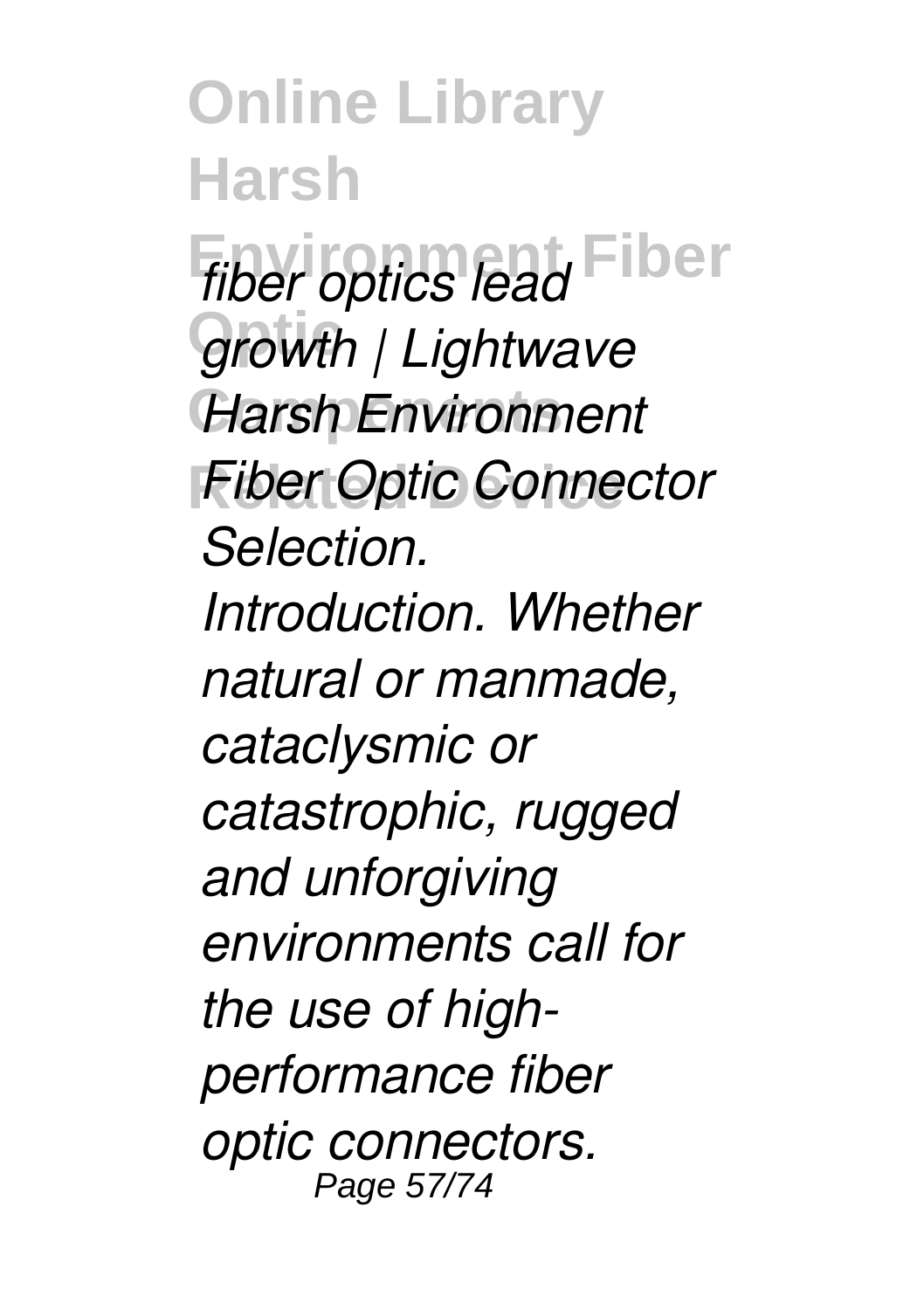**Online Library Harsh Environment Fiber** *Appropriate connector*  $s$ election is essential **Components** *to assure adequate <u>optical, environmental</u> and mechanical performance. This paper outlines and describes the attributes, environments, requirements, technologies, and potential Harsh Environment Fiber* Page 58/74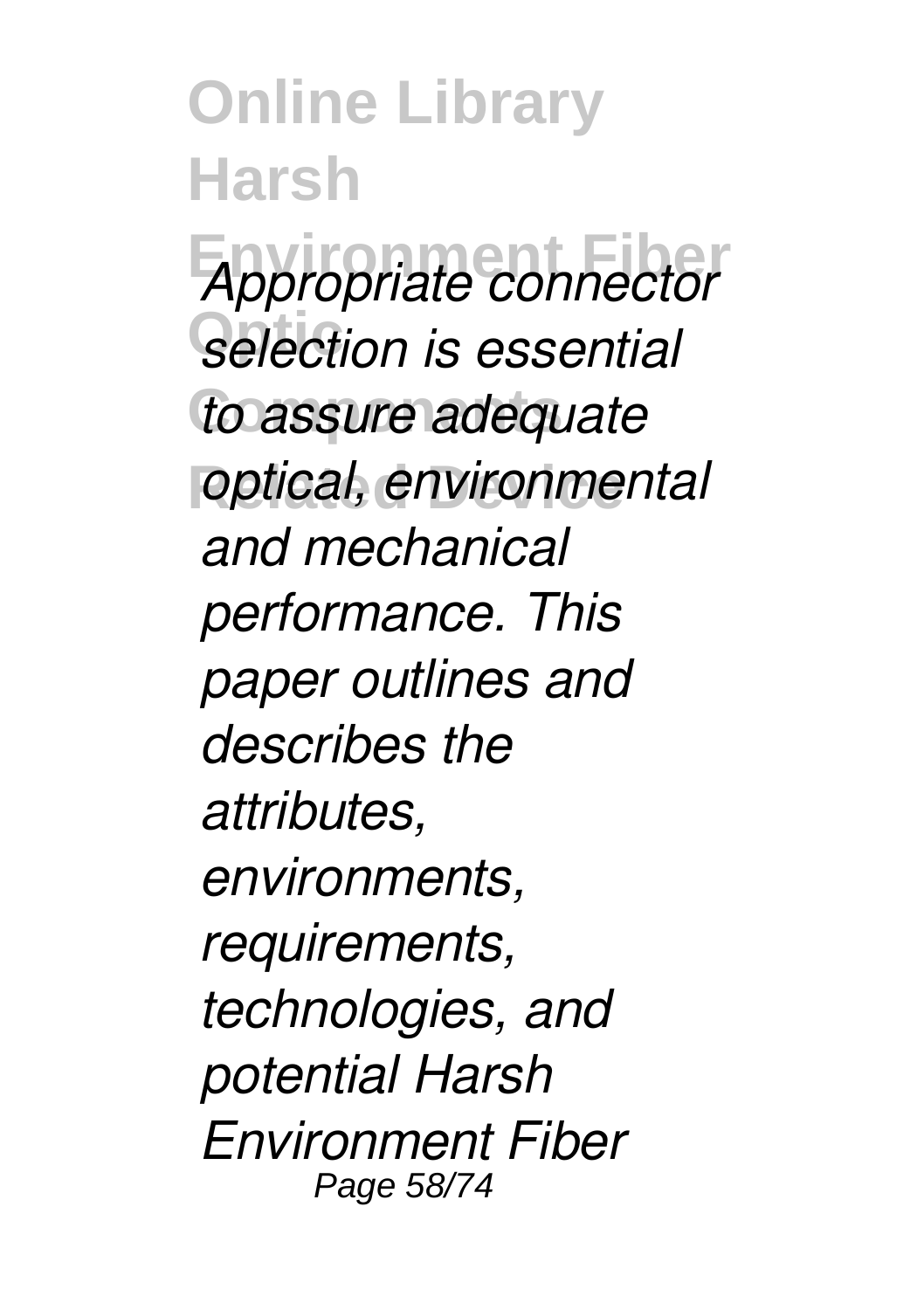**Online Library Harsh** *Optic (HEFO)***<sup>t</sup> Fiber**  $e$ <sup>onnector selection ...</sup> **Components Harsh Environment** *Fiber Optic Connector Selection According to the connector types, the IP67 waterproof fiber optic cables have several types including IP67 MTP/MPO fiber cables, IP67 LC* Page 59/74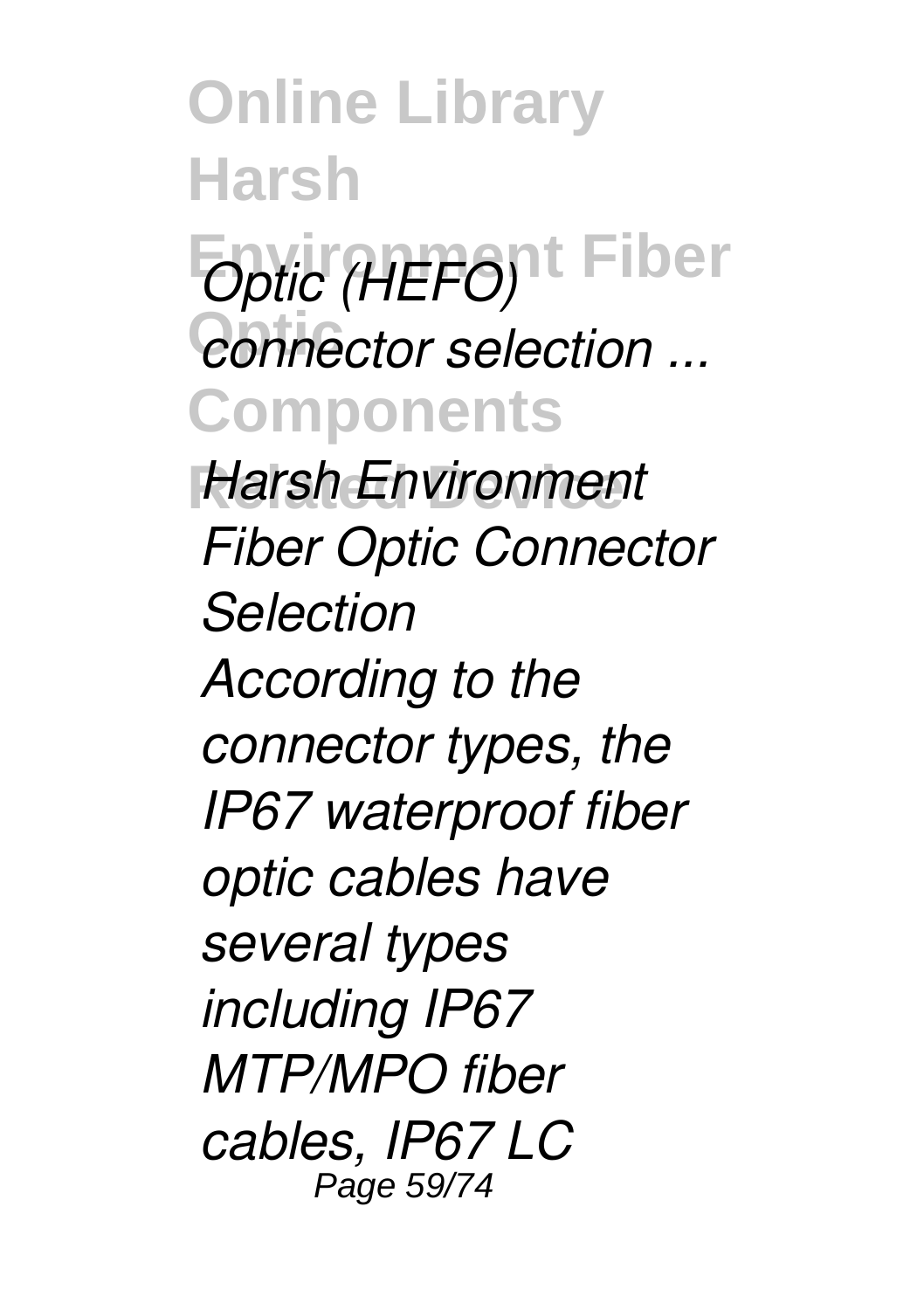**Online Library Harsh**  $\overline{\text{water}}$  proof fiber cable **Optic** *and so on. IP67* **Waterproof fiber optic Related Device** *cables will not get damage even stepped, and are antirodents and suitable for use in harsh environment like communication towers and CATV (Community Antenna Television), providing protection for your* Page 60/74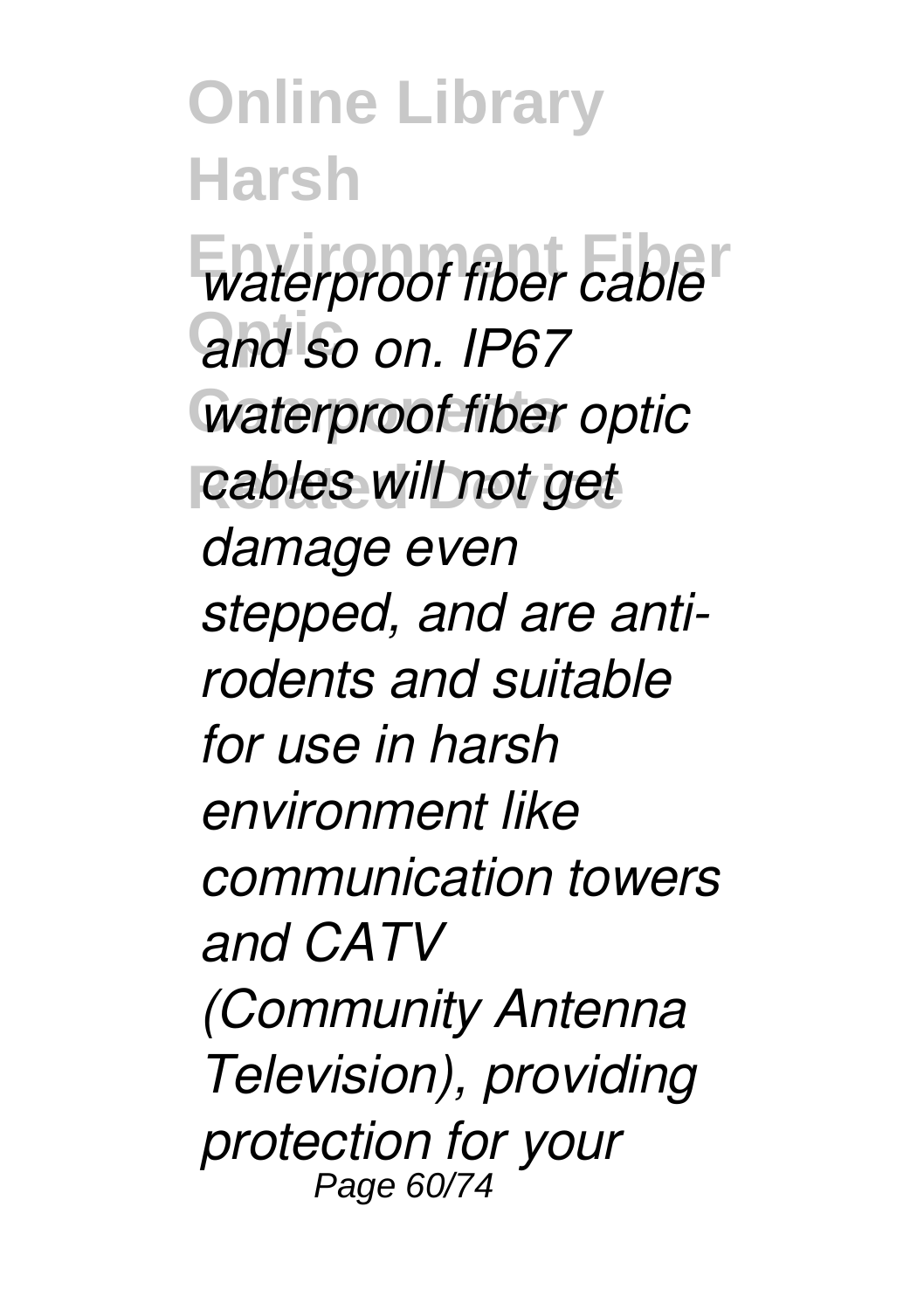**Online Library Harsh Environment Fiber** *networks.* **Optic**

**Components** *Ruggedized Fiber Poptic Cables for e Harsh Environment To a large extent, harsh environment fiber optic components are designed to meet specific project specifications, rather than being semistandard; suitable for* Page 61/74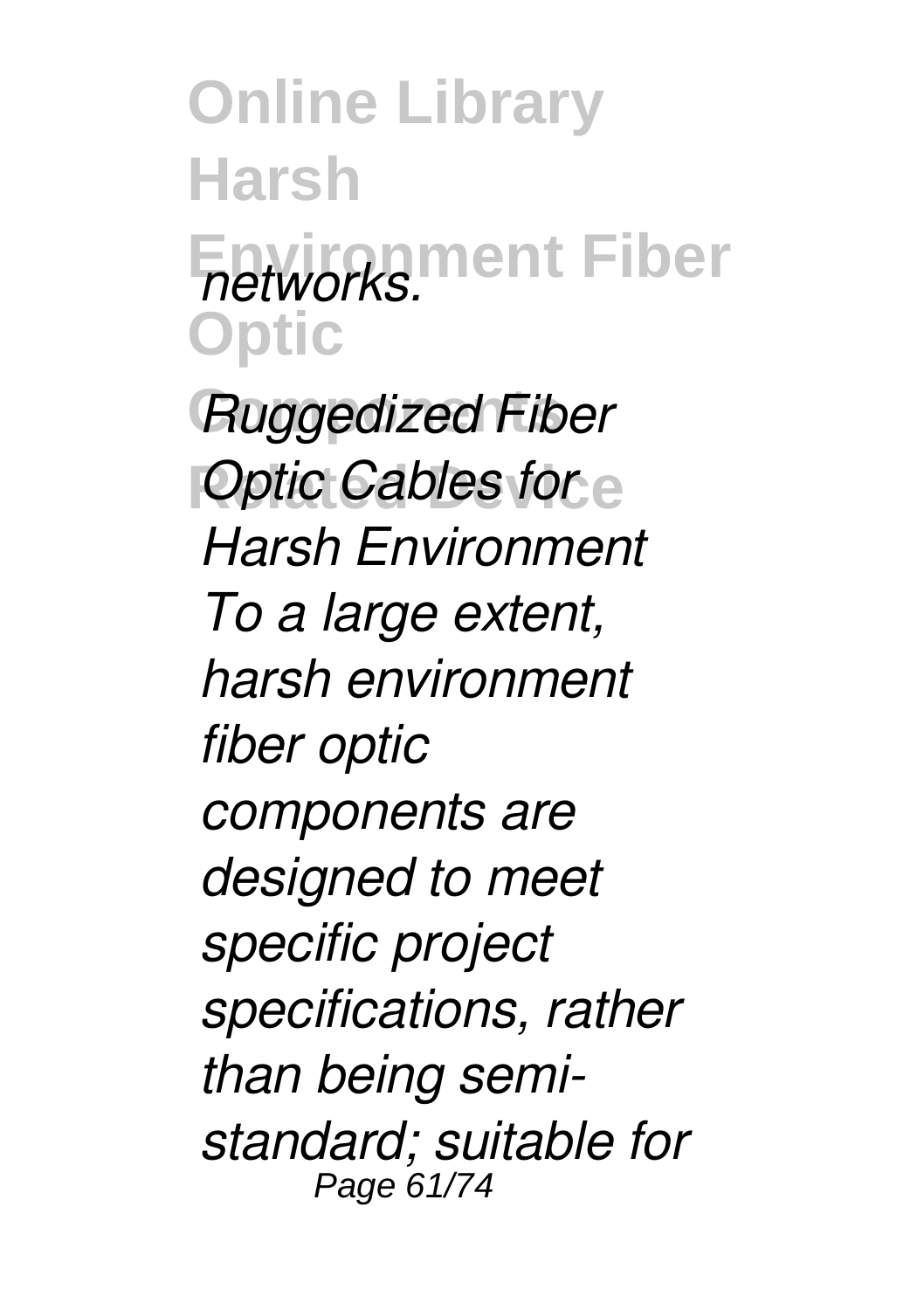**Online Library Harsh Environment Fiber** *a number of different* **Optic** *applications. Fiber* **Cable and connectors** are exceptions; most *harsh environment fiber cable assemblies use rugged connectors and cable that are standardized and commercially available from several vendors.*

*Harsh Environment* Page 62/74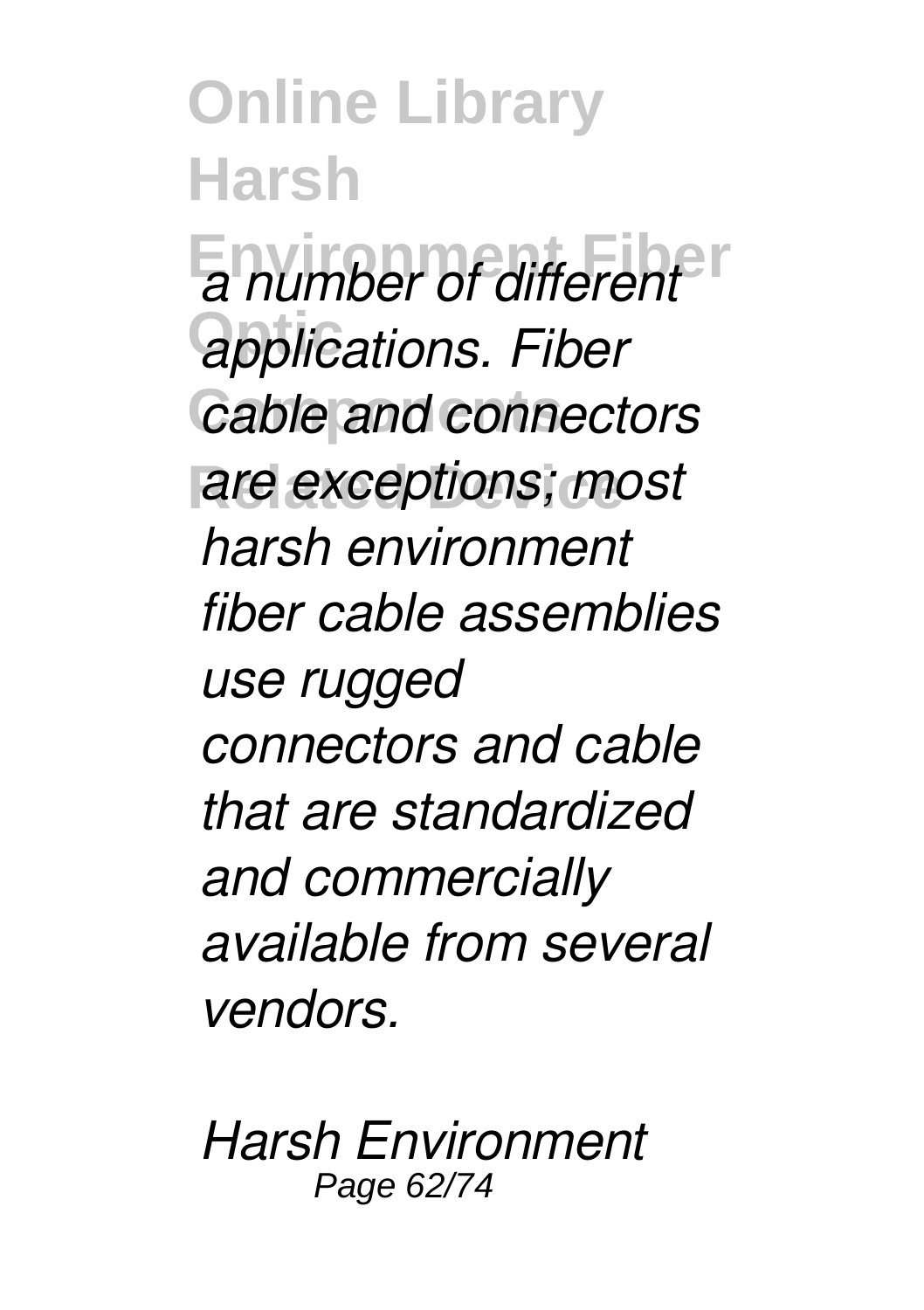**Online Library Harsh Fiber Optic** ent Fiber Components & **Related Device ... The value of passive** *optical components, led by fiber optic cable assemblies in harsh environments reached \$711 million in 2015. Transmitter/receiver units held a 43% percent share of total components consumption in 2015.* Page 63/74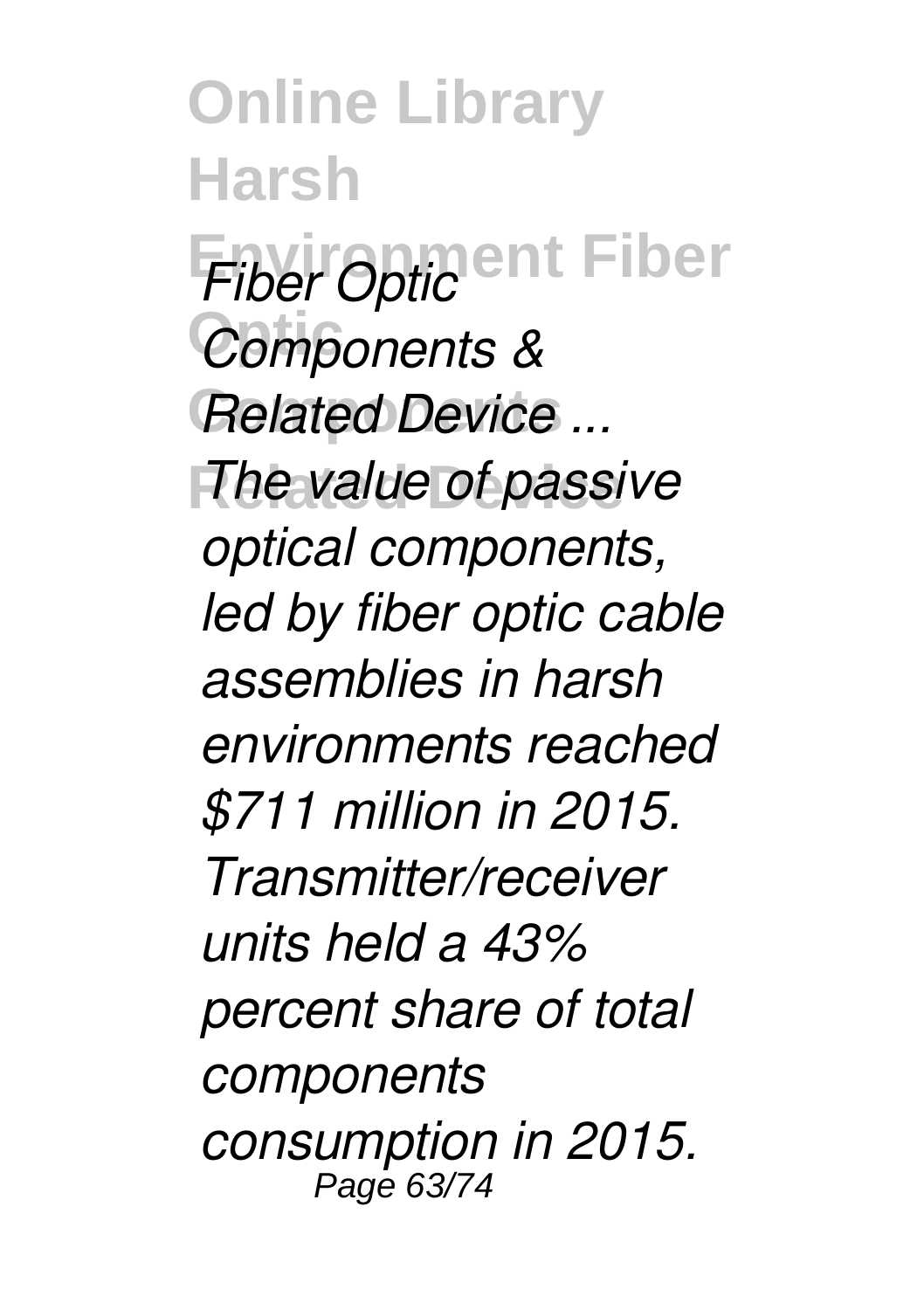**Online Library Harsh The total use of fiber Optic** *optic components* **Components** *used in all harsh <u>environment</u>* vice *applications is forecast to increase at an*

*Passive Optical Components in Harsh Environments Matt Brigham Products Fiber optics Connectors / Optical* Page 64/74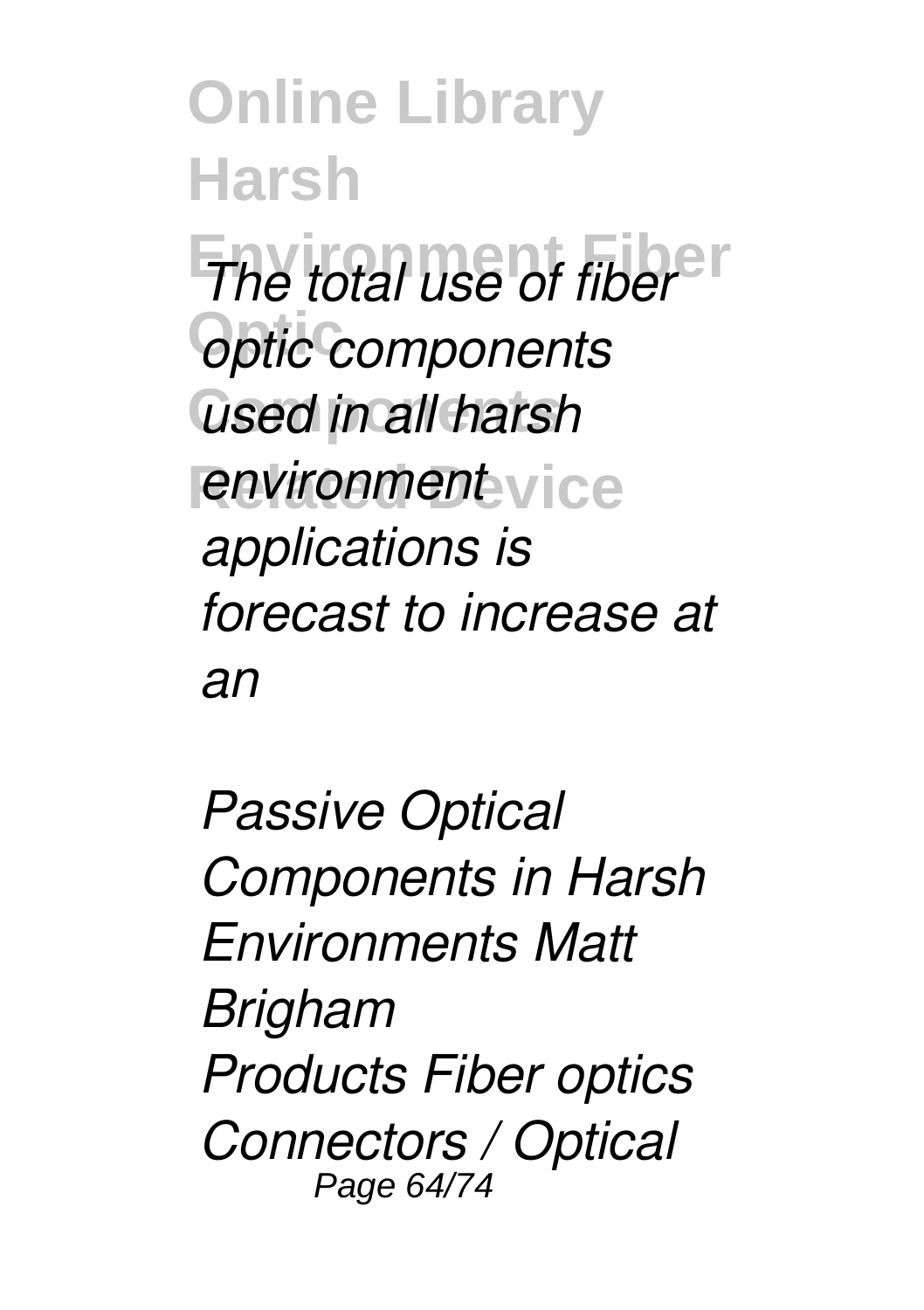**Online Library Harsh** *<u>components</u> Harsh*<sup>ber</sup> **Optic** *environment* **Components** *connectors Q-ODC®* **Related Device** *Q-ODC-2 Q-ODC-2 The connector with 2 fibers is a standard fiber optic interface for cabling solutions of HUBER+SUHNER.*

*Q-ODC-2 - HUBER+SUHNER High quality fibre optic network components* Page 65/74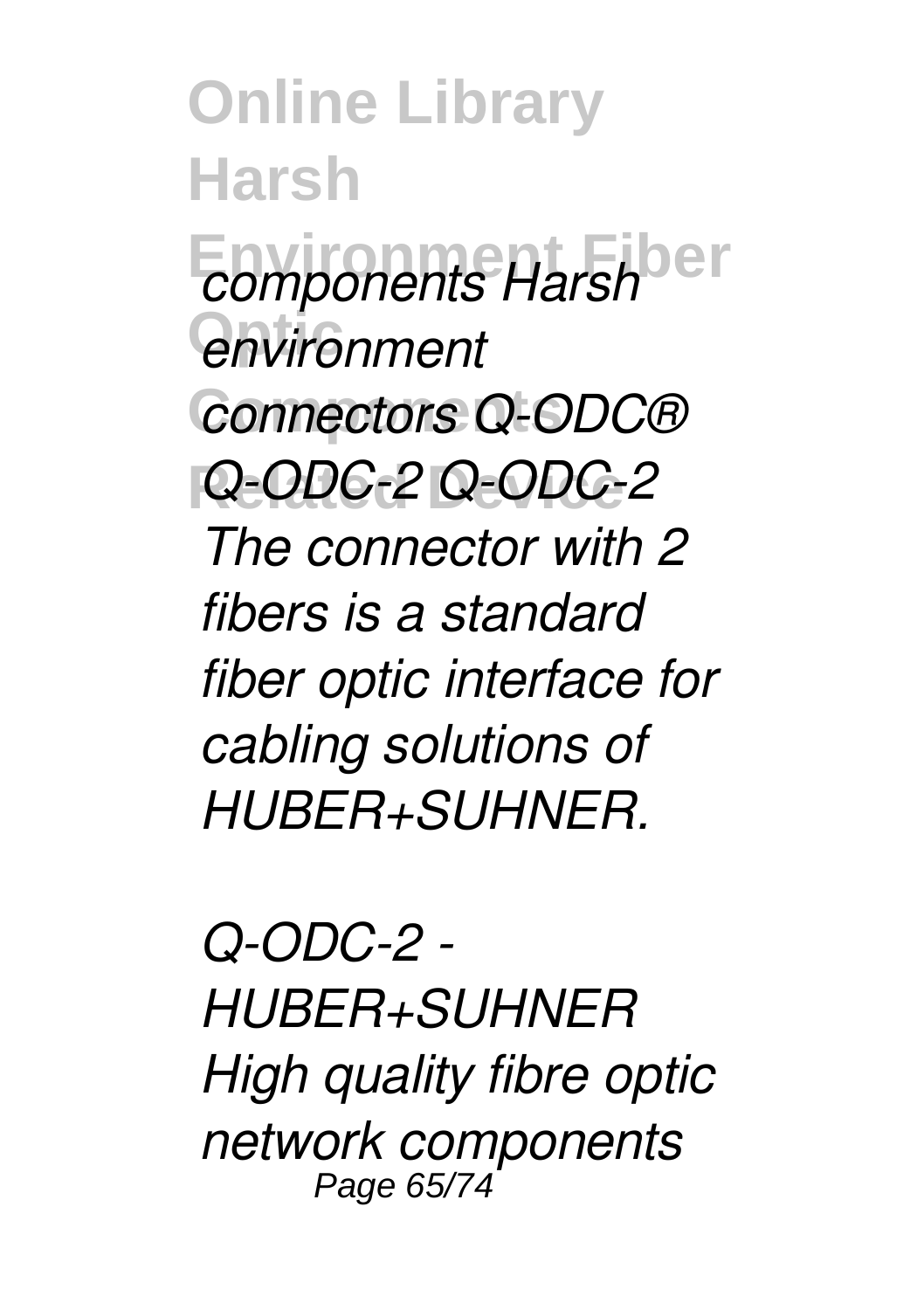**Online Library Harsh** *from Tech Optics Liber fibre* adaptors,  $a$ *ttenuators,* nts **Related Device** *connectors (harsh environment and standard) and more.*

*TechOptics - Components Stephen Montgomery, Director of the Fiber Optics group at ElectroniCast, commented,* Page 66/74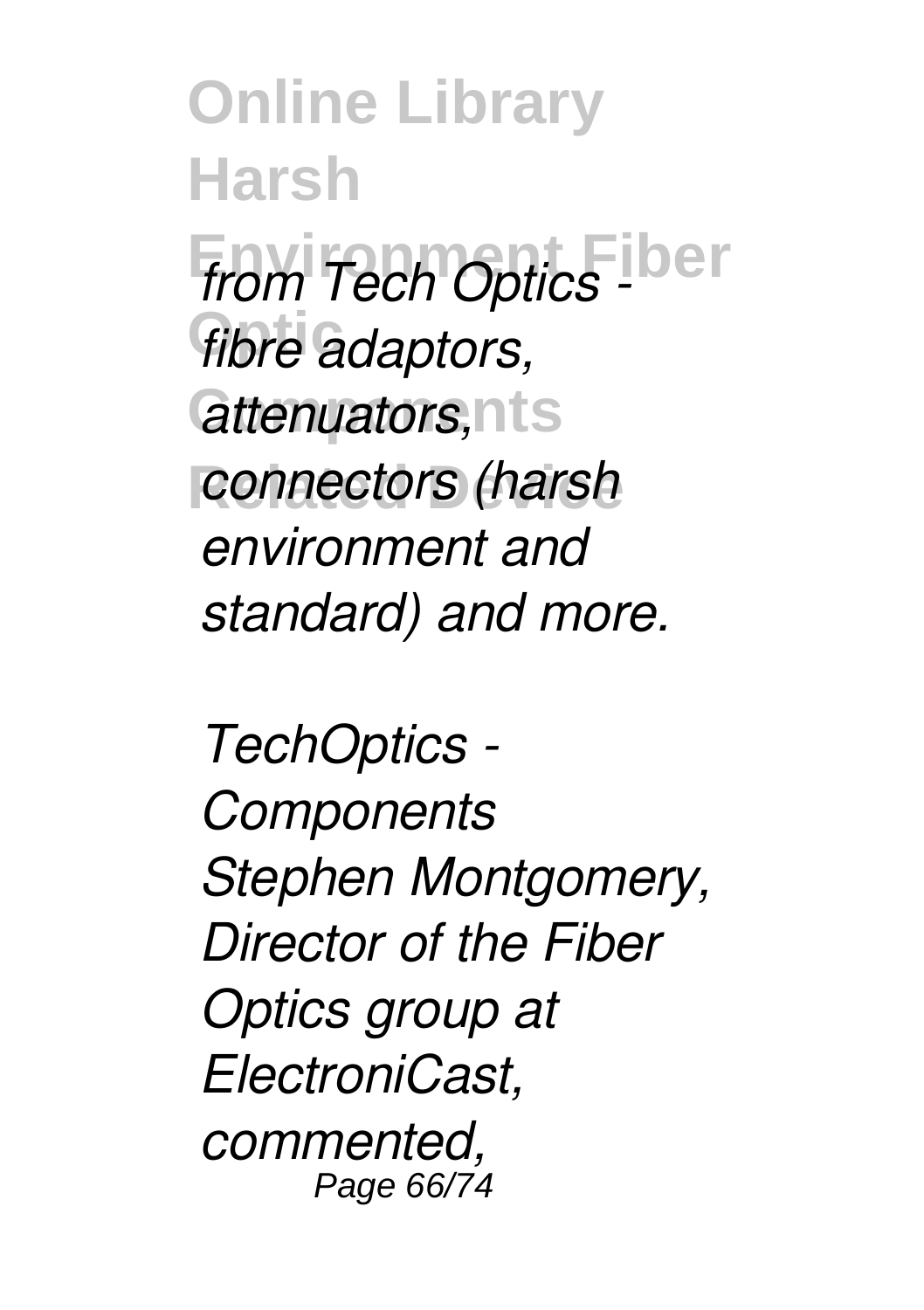**Online Library Harsh**  $H$ *istorically, the* Fiber *<u>market</u>* value of harsh  $P$ *environment fiber <u>optic</u> components and devices has been dominated by military/ aerospace-qualified components, with a 68% share in back in 2010; however we now forecast that the military/aerospace application's market share will decrease* Page 67/74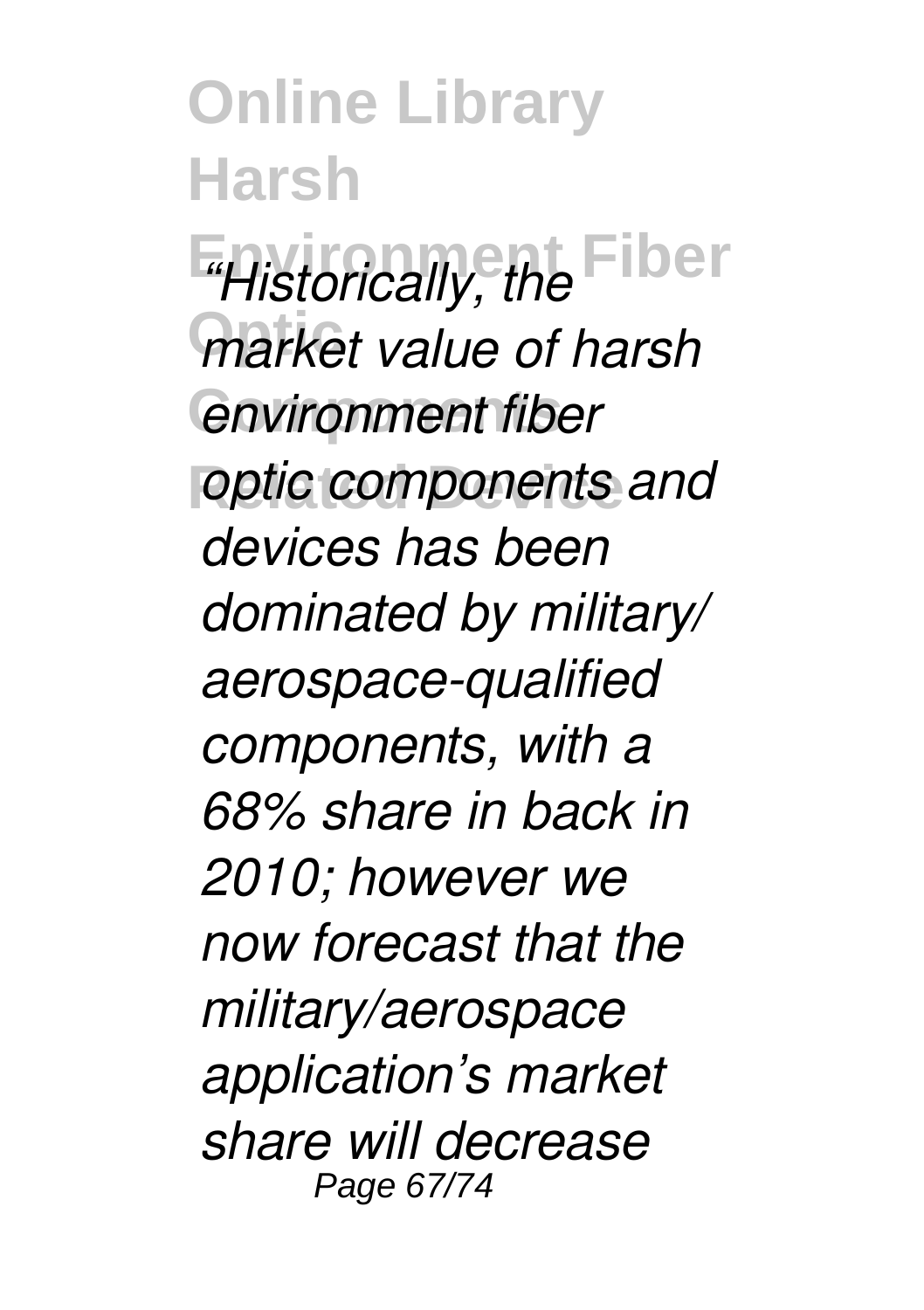**Online Library Harsh Ever the forecast Optic** *period (2015 ...* **Components** *Fiber optic* evice *components for harsh environments to grow 14.6 ... Fiber Optic Components CABLE ASSEMBLIES AND ADAPTERS DIAMOND SA | Via dei Patrizi 5 | CH-6616 Losone -* Page 68/74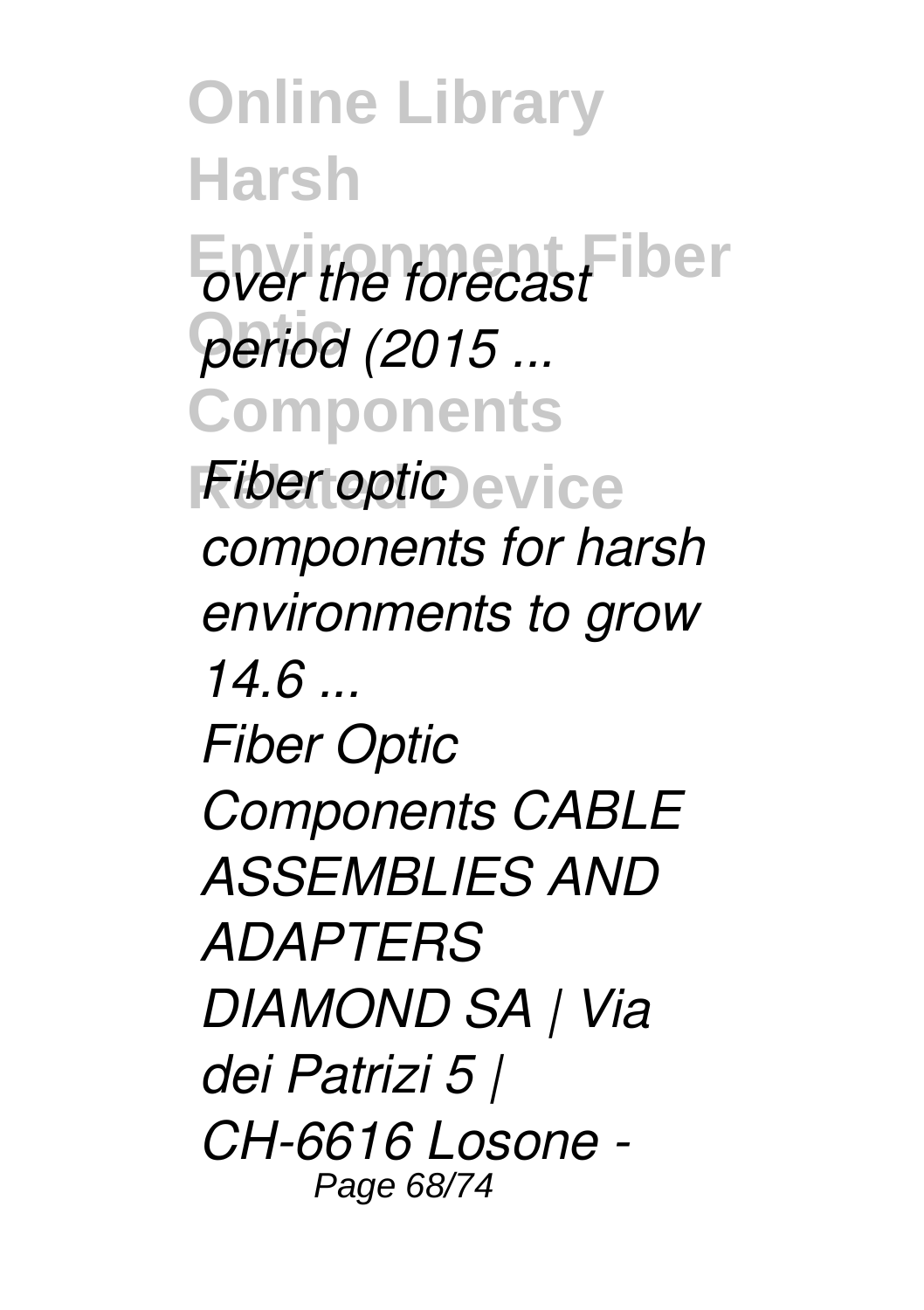**Online Library Harsh** *Switzerland Tel. +41<sup>er</sup>* **Optic** *58 307 45 45 | e-mail* **Components** *info@diamond-fo.com* **Related Device** *www.diamond-fo.com MIL-38999 DM4 Family (Harsh environment) Specifications subject to change without notice BDD 1951599 05\_19*

*DIAMOND MIL-38999 DM4 Family Fiber* Page 69/74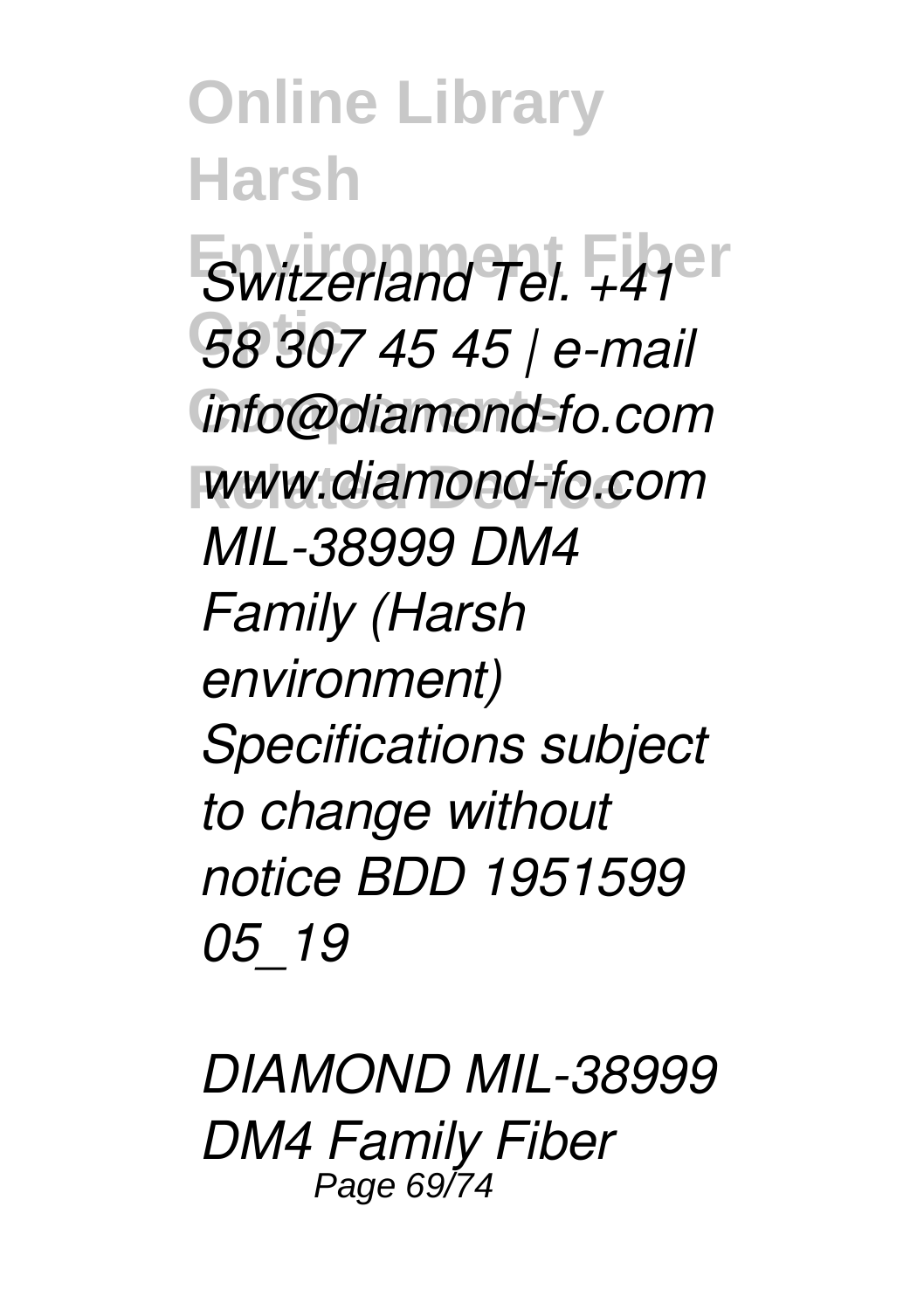**Online Library Harsh** *Optic Components* **Optic** *(Harsh ...*

**The rugged design** *makes it particularly suitable for heavy industrial applications requiring long transmission distances, high data rates and reliability in harsh environment. The revos E-2000®connector can be terminated on* Page 70/74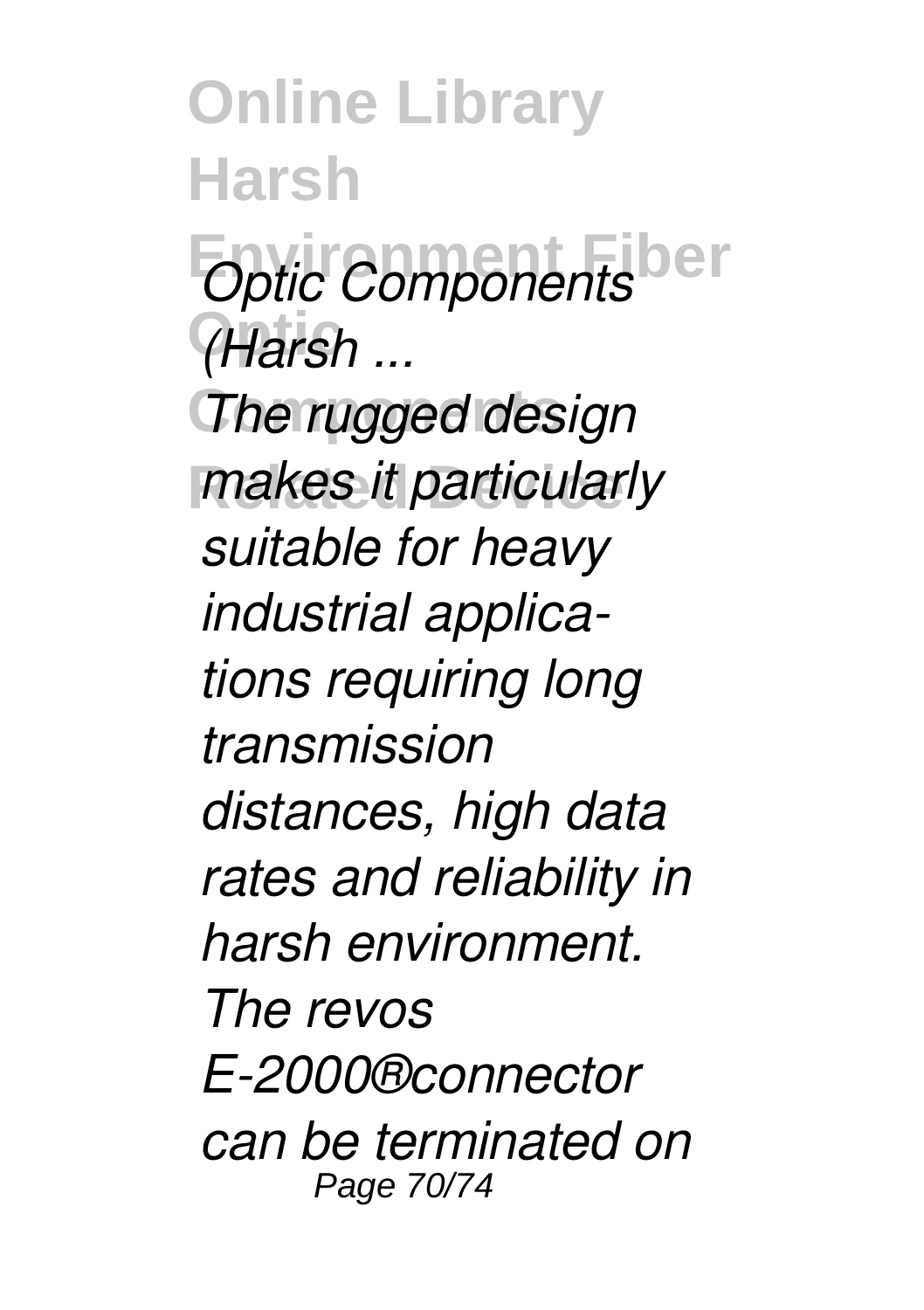**Online Library Harsh**  $m$ ost MM and SM<sup>iber</sup>  $e$ able constructions. **Components Related Device** *DIAMOND revos E-2000 Fiber Optic Components (Harsh*

*... AFL's portfolio of Fiber Optic cables suitable for deployment in the Harshest of environmental conditions extends* Page 71/74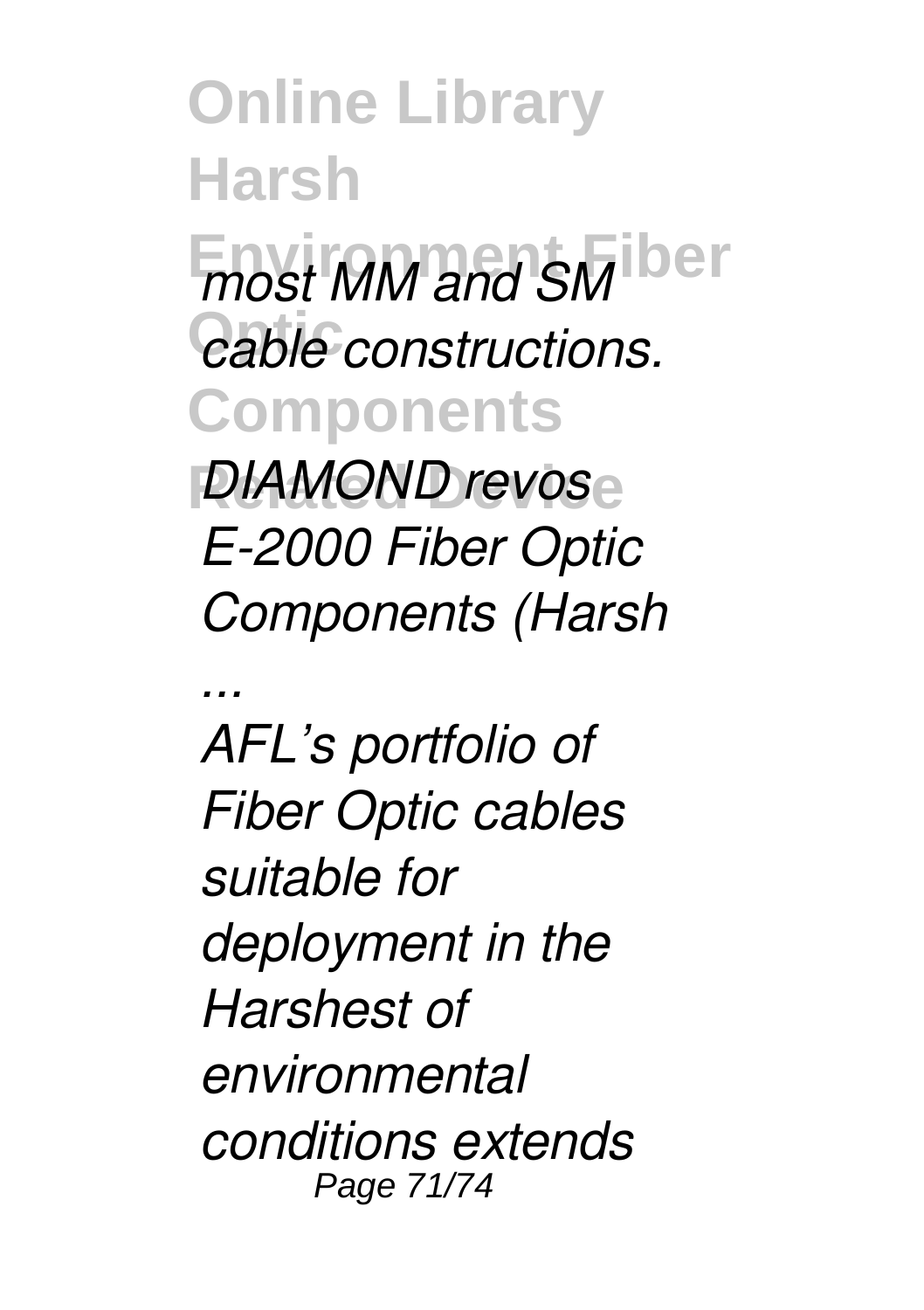**Online Library Harsh Environment Fiber** *from highly-flexible,* **Optic** *cut-resistant* **Deployable cables to** *Double-Jacket Double-Armor Loose-Tube outside plant cables. These solutions provide the bandwidth, performance, and reliability required in cutting-edge Passive applications.*

Page 72/74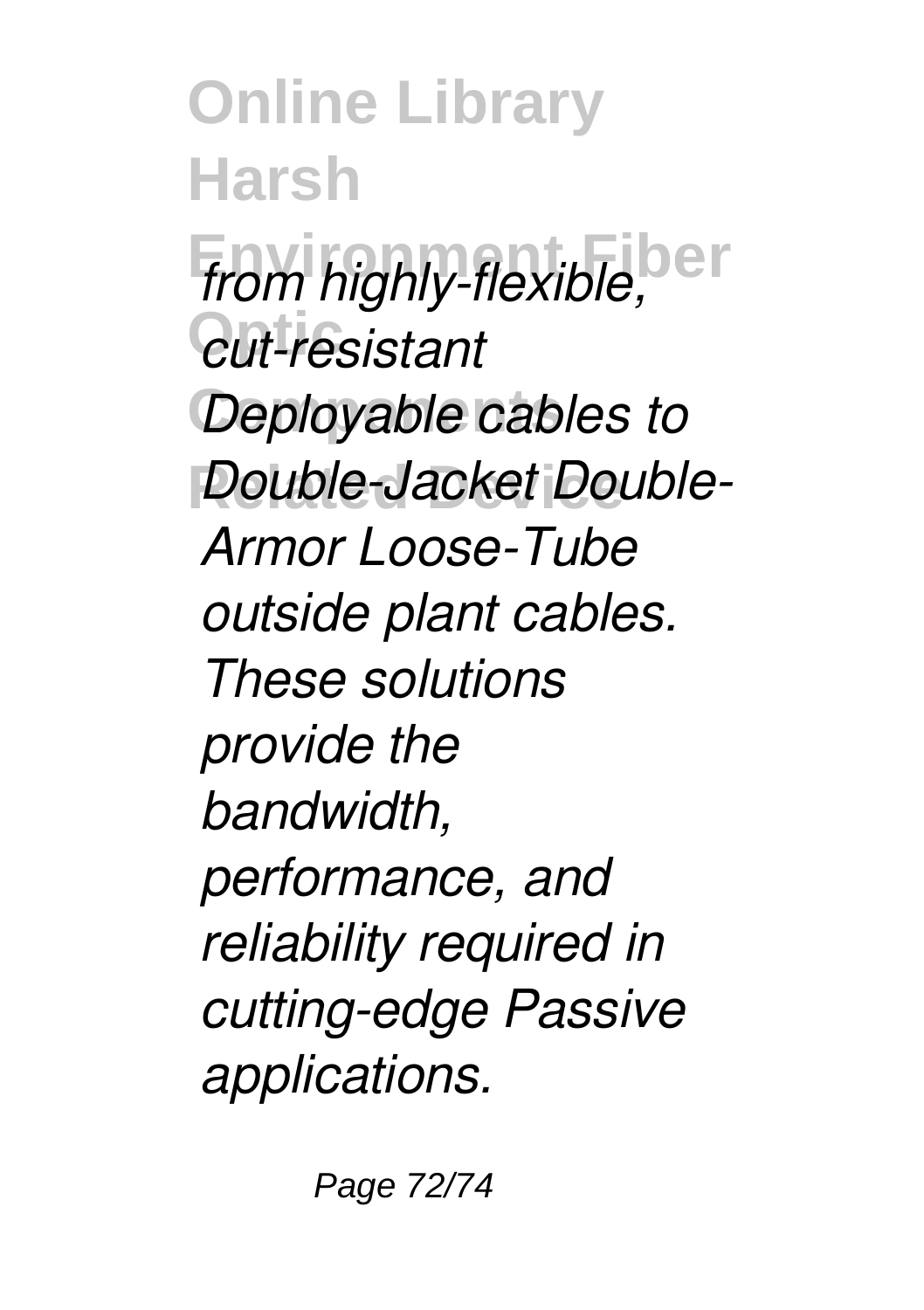**Online Library Harsh Fiber optic cables for Optic** *harsh environmental* **Components** *conditions ... Millersville, MD, USA– March 2012 Gould Fiber Optics, a leading worldwide manufacturer and supplier of premium passive fiber optic, planar components and integrated modules, is pleased to announce, a first in* Page 73/74